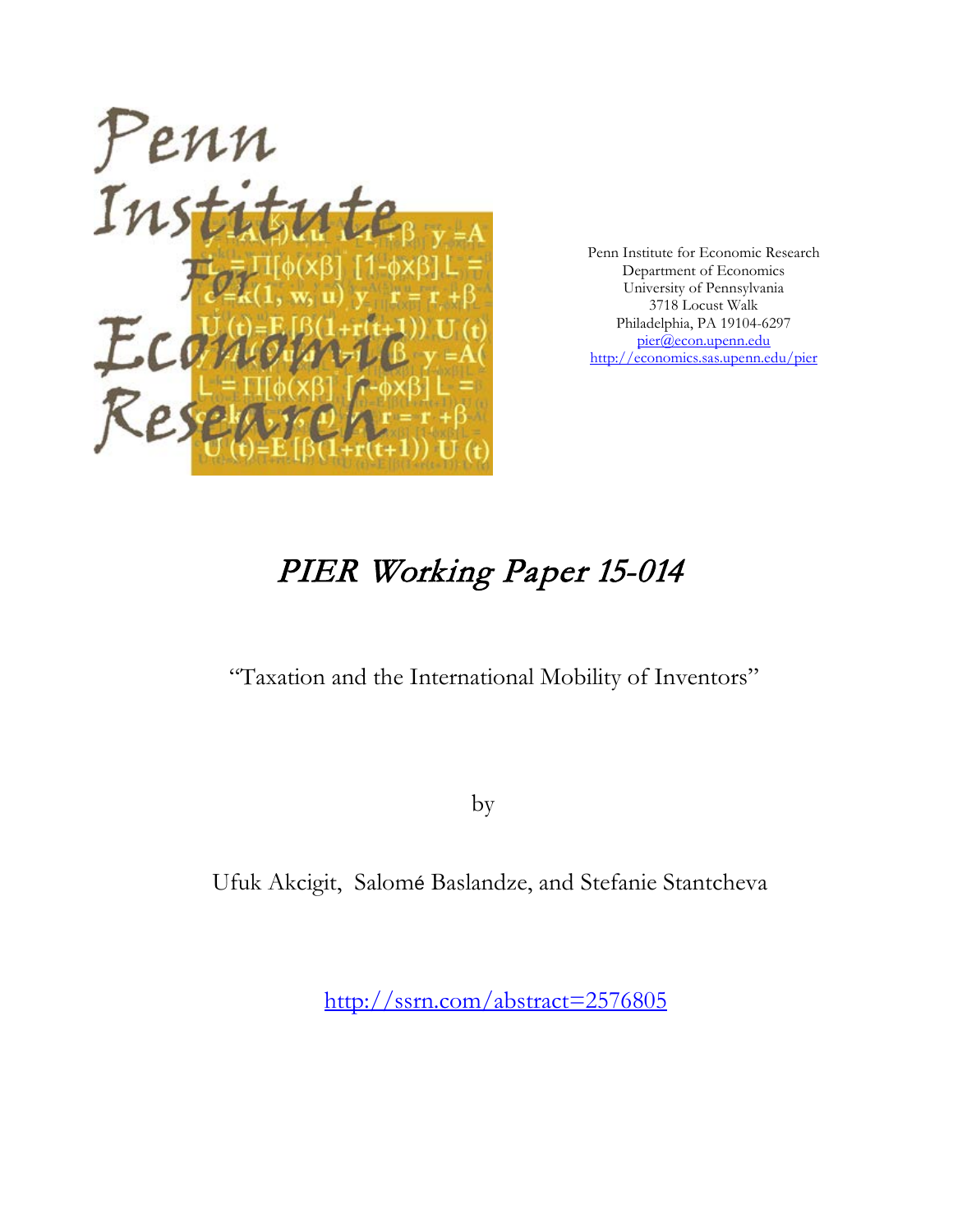## <span id="page-1-0"></span>Taxation and the International Mobility of Inventors<sup>∗</sup>

Ufuk Akcigit Salomé Baslandze Stefanie Stantcheva

February 16, 2015

#### Abstract

This paper studies the effect of top tax rates on inventors' mobility since 1977. We put special emphasis on "superstar" inventors, those with the most and most valuable patents. We use panel data on inventors from the United States and European Patent Offices to track inventors' locations over time and combine it with international effective top tax rate data. We construct a detailed set of proxies for inventors' counterfactual incomes in each possible destination country including, among others, measures of patent quality and technological fit with each potential destination. We find that superstar top 1% inventors are significantly affected by top tax rates when deciding where to locate. The elasticity of the number of domestic inventors to the net-of-tax rate is relatively small, between 0.04 and 0.06, while the elasticity of the number of foreign inventors is much larger, around 1.3. The elasticities to top net-of-tax rates decline as one moves down the quality distribution of inventors. Inventors who work in multinational companies are more likely to take advantage of tax differentials. On the other hand, if the company of an inventor has a higher share of its research activity in a given country, the inventor is less sensitive to the tax rate in that country.

Keywords: Taxation, Migration, International Mobility, Superstars, Innovation, Patents, Invention.

JEL Codes: F22, H24, H31, J44, J61, O31, O32, O33

<sup>∗</sup>Akcigit: University of Pennsylvania and NBER (e-mail: uakcigit@econ.upenn.edu); Baslandze: University of Pennsylvania (e-mail: salomeb@sas.upenn.edu); Stantcheva: Harvard Society of Fellows and NBER (e-mail: sstantcheva@fas.harvard.edu). We thank Jeremy Greenwood, Dirk Krueger, Jim Poterba, Emmanuel Saez, Ivan Werning, participants at the MIT Public Finance lunch and the Penn "Growth Reading Group" for useful comments and feedback. We thank Francesco Lissoni, Ernest Miguélez, Myriam Mariani and Alfonso Gambardella for sharing their data. Akcigit gratefully acknowledges financial support from Ewing M. Kauffman Foundation and from the Alfred P. Sloan Foundation. We gratefully acknowledge financial support from the Washington Center of Equitable Growth. We thank Augustin Bergeron, Jacob R. Dorabialski and Nikolaus Hildebrand for their research assistance.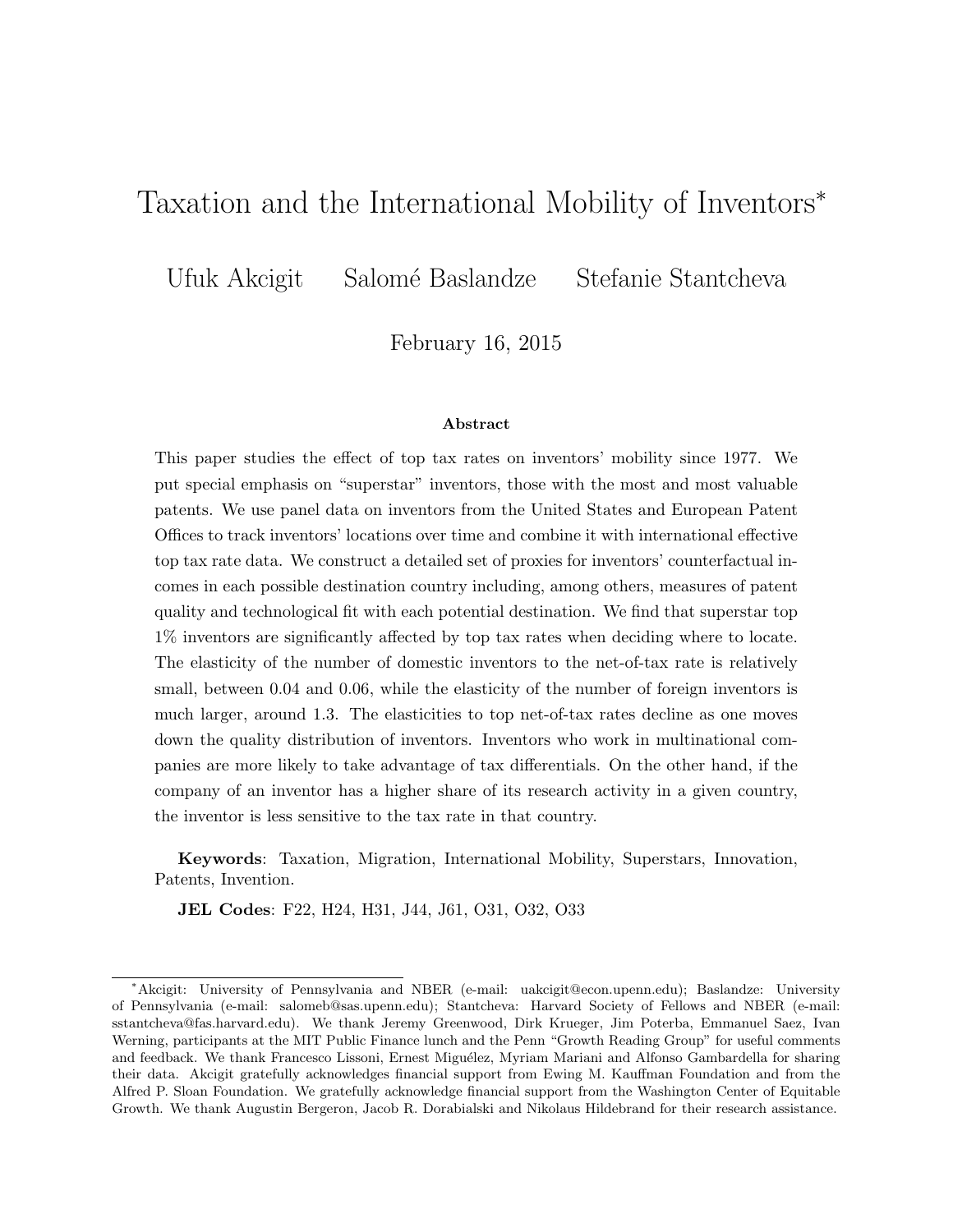"Let me tell you how it will be, There's one for you, nineteen for me, Cos I'm the taxman, yeah, I'm the taxman

Should five per cent appear too small, Be thankful I don't take it all

Cos I'm the taxman, yeah I'm the taxman

If you drive a car, I'll tax the street. If you try to sit, I'll tax your seat.

If you get too cold I'll tax the heat. If you take a walk, I'll tax your feet."

The Beatles, "Taxman," 1966

## 1 Introduction

In 1876, Alexander Graham Bell invented the telephone, and created the Bell Telephone Company one year later. By 1886, more than 150,000 people in the United States owned telephones. In 1916, James L. Kraft patented a pasteurization technique for cheese and established his company, Kraft Foods Inc., that would grow into a conglomerate responsible for creating some of the United States' most popular food products and employing more than 100,000 people. In 1968, Ralph Baer created a TV game unit that allowed players to control on-screen action with paddle controls. Today, the video gaming industry is worth \$66 billion dollars. In the early 1970s, Michael Ter-Pogossian developed the positron emission tomography (PET) scanner, used today in countless medical examinations. In the mid-1970s, Samar Basu, through a series of patents, invented the technology that allowed the lithium ion batteries used in innumerable consumer products to be recharged multiple times. In 1981, Charles Simonyi started developing some of Microsoft Office's most profitable products. In addition to being very prolific inventors, these innovators had something else in common: they were all immigrants.

According to World Intellectual Property Organization data, inventors are highly mobile geographically with a migration rate around  $8\%$ <sup>[1](#page-1-0)</sup> But what determines their patterns of migration? In particular, how does tax policy affect migration? The fear of a "brain drain" and the exodus of economically valuable agents in response to higher taxation has led to a vivid public debate regarding the taxation of high income people. For instance, in response to the New York Times' (Feb, 2013) article entitled "The Myth of the Rich Who Flee From Taxes,"[2](#page-1-0) following Gerard Depardieu's Russian exodus for tax purposes, Forbes issued an article entitled "Sorry New York Times, Tax Flight of the Rich Is Not a Myth."<sup>[3](#page-1-0)</sup> In this paper, we study of the effects of top income taxes on the international migration of inventors, who are key drivers of technological progress.

While an important issue, international migration responses to taxation have remained underexplored due to the lack of a large-scale international panel dataset. One important exception is

<sup>&</sup>lt;sup>1</sup>For a recent study using this data, see [Miguelez and Fink](#page-38-0) [\(2013\)](#page-38-0). High skilled workers are in general more mobile that low skilled workers, with inventors being among most high-skilled immigrants.

<sup>2</sup>Article by James B. Stewart, published February 15, 2013.

<sup>3</sup>Article by Paul Roderick Gregory, published February 17, 2013.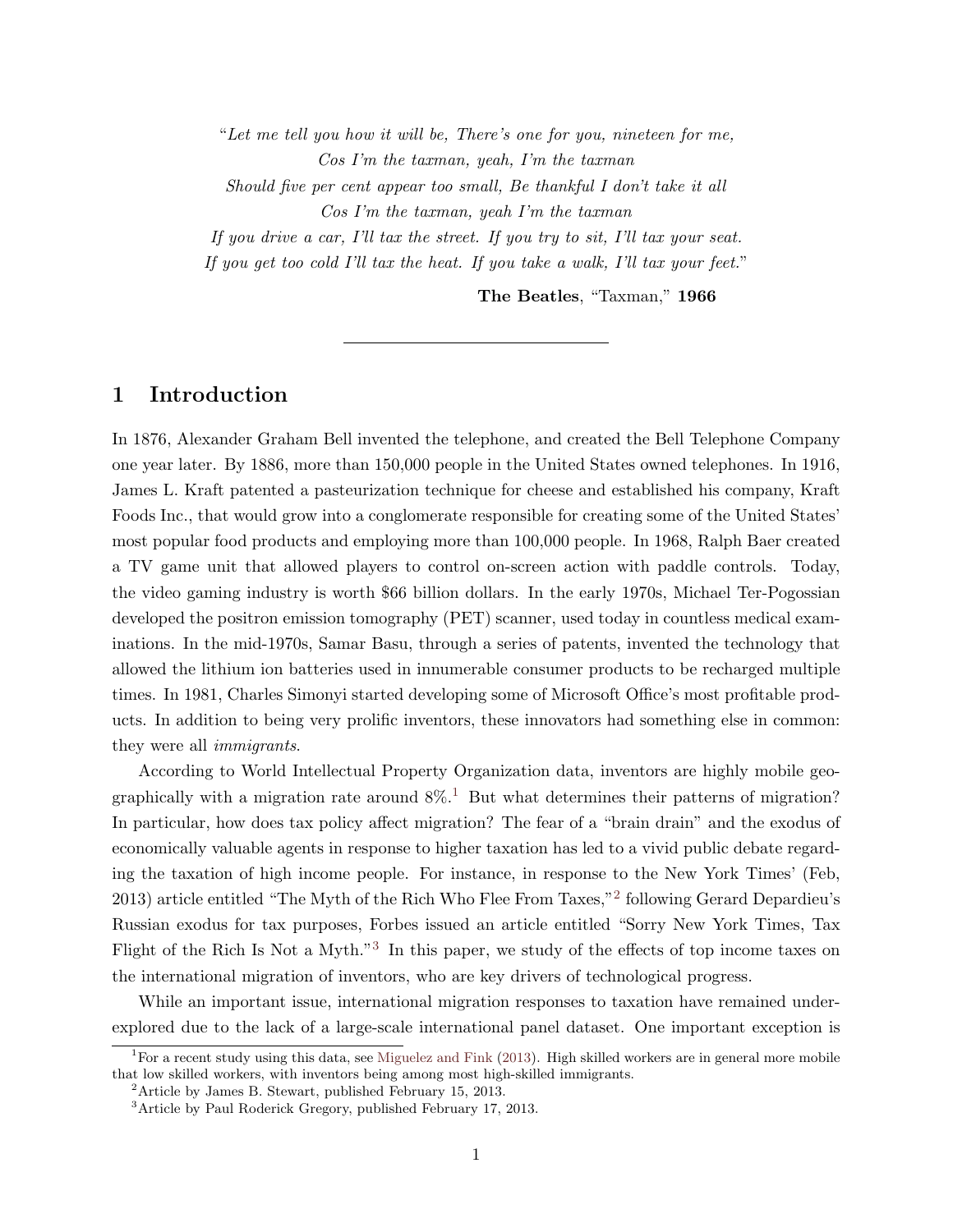the study of the migration responses of football players, a set of economic agents very different from inventors, by [Kleven, Landais, and Saez \(2013\).](#page-37-0) In our analysis, we use panel data on all inventors from the U.S. and European patent offices in an unusual way, namely to track the international location of inventors since the 1970s. The benchmark data is a panel data from the Disambiguated Inventor Data by Lai et al. [\(2012\),](#page-38-1) based on inventors who patent with the United States Patent Office (USPTO). The focus is on the 8 OECD countries that represent the bulk of USPTO filings for the period 1977-2003: Canada, France, Germany, Great Britain, Italy, Japan, Switzerland, and the United States. The novel disambiguated European inventor data is from [Coffano and Taras](#page-37-1)[coni](#page-37-1) [\(2014\)](#page-37-1). The U.S. and European patent offices together account for a very large fraction of worldwide filings, so that our sample contains most of the universe of inventors who patent.<sup>[4](#page-1-0)</sup> We combine this inventor data with international effective marginal top tax rate data from [Piketty,](#page-38-2) [Saez, and Stantcheva \(2014\).](#page-38-2)

We put a particular emphasis on "superstar" inventors, namely those with the most abundant and most valuable innovations. The distribution of inventor quality, as captured by citations – an often-used measure of the economic value of patents – is highly skewed:<sup>[5](#page-1-0)</sup> As can be seen in Figure [1,](#page-4-0) while the median and mean inventors have, respectively, 11 and 42 citations, the average top 1% superstar inventor has 1019 citations.

The patent data allows us to construct detailed proxies for inventors' qualities and counterfactual earnings in different countries based, among others, on their patents, citations and technological fields, as well as their ranking in the inventor quality distribution. The benchmark measure of quality is citations-adjusted patents, but we also consider the number of patents, average citations per patent, and the maximum citations per patent.[6](#page-1-0) Citations are an important determinant of inventors' incomes. Indeed, Bell et al. [\(2015\)](#page-36-0) use administrative data covering the population of patent applicants in the United States and show that earnings rise sharply immediately after individuals file patent applications, particularly for patents that later become highly cited (see also the papers reviewed in Section [2.4](#page-12-0) which document the link between patent citations and income in countries other than the U.S.). For the benchmark quality measure (and for each of the other measures), we construct a corresponding quality distribution, conditional on region of origin and the year of observation and determine the rank of each inventor in this distribution. We define superstar inventors as those in the top  $1\%$  of the quality distribution.

We also exploit information about what type of institution the inventor works for, notably whether he is employed by a multinational, and the share of the innovative activity of his company performed in each potential destination country.

We start by documenting some stylized macroeconomic facts about the relation between mo-

<sup>4</sup>By considering all inventors who patent in either patent office, we circumvent the possibility that, for instance, an European inventor might only patent in the USPTO if he has the intention of moving to the U.S..

<sup>&</sup>lt;sup>5</sup>For a recent discussion on the link between patent value and citations and for a survey of the literature, see [Abrams, Akcigit, and Popadak \(2013\).](#page-36-1)

<sup>&</sup>lt;sup>6</sup>The three regions used are i) Europe and Canada, ii) Japan, iii) the United States. See Section [2.3](#page-9-0) for a detailed description of how we construct quality measures for inventors and for alternative definitions of "superstars."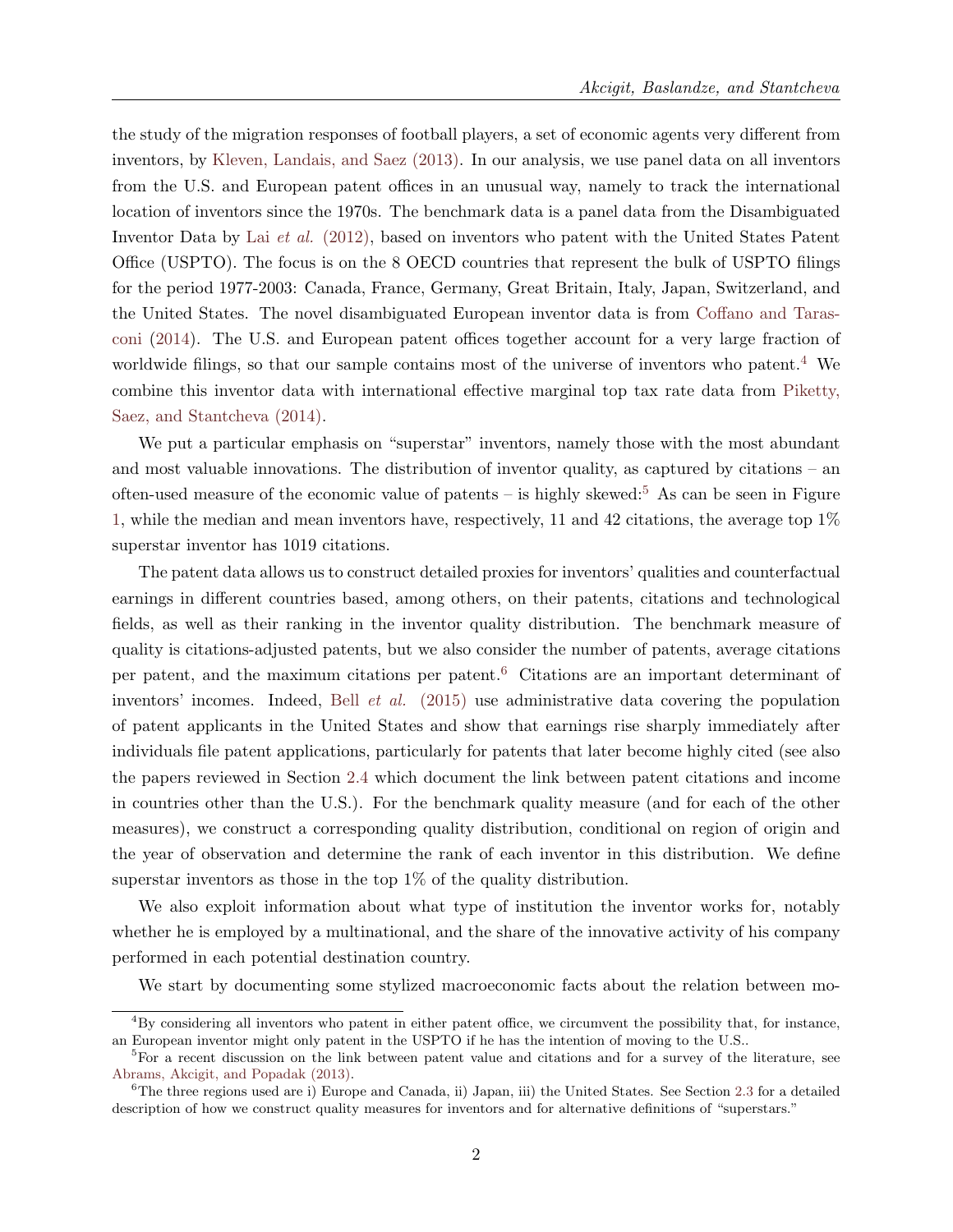<span id="page-4-0"></span>

#### Figure 1: Distribution of citations-weighted patents

Notes: This figure plots the distribution of citations-weighted patents (see formula [\(1\)](#page-11-0)) across inventors in the U.S. Patent Office data 1977-2003 from 8 countries: Canada, Great Britain, Germany, France, Italy, Japan, Switzerland, and the United States. For a detailed description of the data, see Section [2.3.](#page-9-0)

bility and top tax rates. Since 1977, the top marginal retention rate (defined as the net-of-tax rate) has been significantly positively correlated with the fraction of top 1% superstar inventors who remain in their home country. This positive relation remains but weakens progressively as one moves from the top  $1\%$ , to the top  $1-5\%$ , the top  $5-10\%$  and the top  $10-25\%$  inventors.

We then estimate a full-fledged multinomial location choice model to obtain the elasticities to top tax rates for foreign and domestic inventors. We exploit variation in top tax rates across time and countries, as well as variation in their effective impact on very successful inventors (those in the top 1%) as opposed to moderately successful inventors (those in the top 1-5%), and less successful inventors (those below the top  $5\%$ ).<sup>[7](#page-1-0)</sup> These estimated elasticities are the answer to the question of how much a country's stock of domestic and foreign inventors of various qualities would change for a small change in marginal top tax rates, all else equal. They are not necessarily interpretable as the "elasticities of migration to net-of-tax income." First, there are additional tax considerations that determine full net income, such as capital taxes. Second, for those lower quality inventors not in the top tax bracket, the top tax rate is a "success" tax that they can expect to pay only if they do very well. Note also that we are not trying to understand the effects of the taxation of

<sup>7</sup>The benchmark results in Table [3](#page-24-0) all contain country-year fixed effects. We also check what happens if we use cross-country-time variation to identify the coefficients in Table [7.](#page-29-0)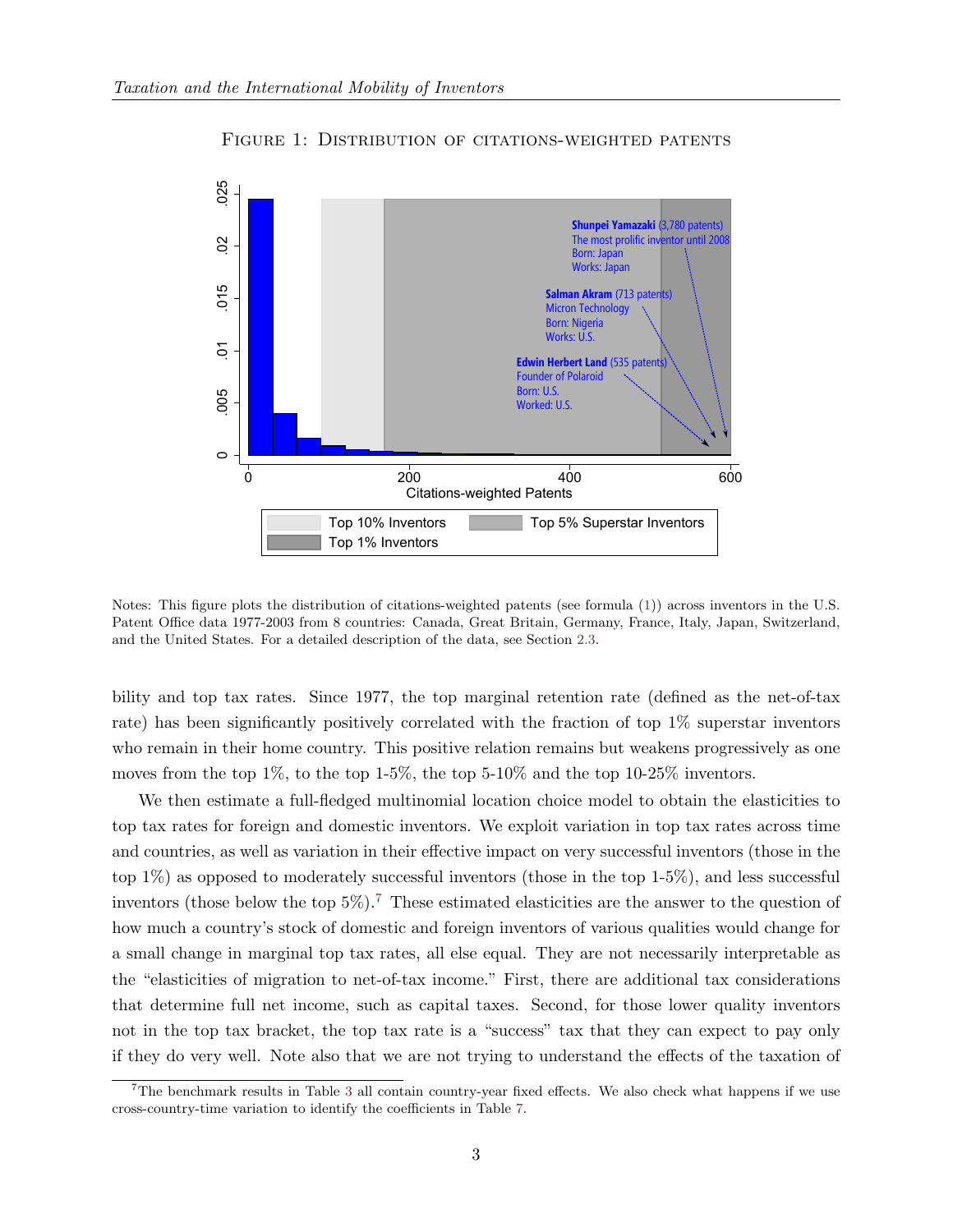direct patent income (such as royalties or corporate income).<sup>[8](#page-1-0)</sup> We are instead interested in salary and bonus earnings, for which personal income taxes are the main consideration. We thus restrict our benchmark sample to those inventors who are employees of companies and who are not the assignees of the patents.

We find that the superstar top  $1\%$  inventors are significantly affected by top tax rates when choosing where to locate. As one moves down the quality distribution of inventors, the sensitivity to top tax rates decreases. The elasticity of the number of top 1% domestic inventors to the net of tax rate is small, around 0.04. On the other hand, the elasticity of foreign top  $1\%$  superstar inventors is much larger, around 1.3. Put differently, for a 10 percentage point decrease in top tax rates, the average country would be able to retain 1% more domestic superstar inventors and attract 38% more foreign superstar inventors. To put these numbers into perspective, the elasticity of the number of domestic football players in [Kleven, Landais, and Saez \(2013\)](#page-37-0) to the net of tax rate ranges from 0.07 to 0.16 depending on the estimate, and the elasticity of the number of foreign players ranges from 0.6 to 1.3.

The role of companies in the migration decision appears to be important: Inventors who have worked for multinationals in the previous period are more likely to take advantage of tax differentials. On the contrary, they are much less sensitive to the tax rate in a given country if their company has a significant share of its innovative activity in that country. We also find some evidence consistent with sorting by ability and general equilibrium wage effects.

We then perform extensive robustness checks on these benchmark results. First, we consider three different measures of inventor quality and alternative proxies for earnings. Second, we contrast short term and long-term mobility in response to taxation and find, as could be expected, that longterm mobility is less driven by tax considerations. Third, we address the potential selection based on patenting behavior by two methods: by imputing data for years in which inventors do not patent (and, hence, for which their location is not observed) and by estimating a Heckman selection model that exploits a 1994 reform to patent protection in the United States. Finally, we reproduce the analysis on the disambiguated inventor data from the European Patent Office and find similar, if somewhat larger, baseline elasticities of 0.06 of migration to the net of tax rate.

Related Literature: That high skilled migration and its drivers are important considerations has been highlighted in the literature (see the seminal paper by [Kerr](#page-37-2) [\(2013\)](#page-37-2) and the extensive references therein). High-skilled immigrants account for roughly 25% of U.S. workers in innovation and entrepreneurship and contribute disproportionately to patents or start-ups. Immigrants account for a majority of the net increase in the U.S. STEM workforce since 1995. In turn, not just the receiving, but also the sending country is affected. It could either be suffering from a "brain drain," by loosing highly skilled people or gaining from a "brain gain," if people invest in human capital more with the prospect of immigration or from remittances. Indeed, oversea diasporas have been studied as important determinants of knowledge flows [\(Foley and Kerr,](#page-37-3) [2013\)](#page-37-3). Inventor migration and

<sup>8</sup>This would lead to issues such as capital or corporate taxation.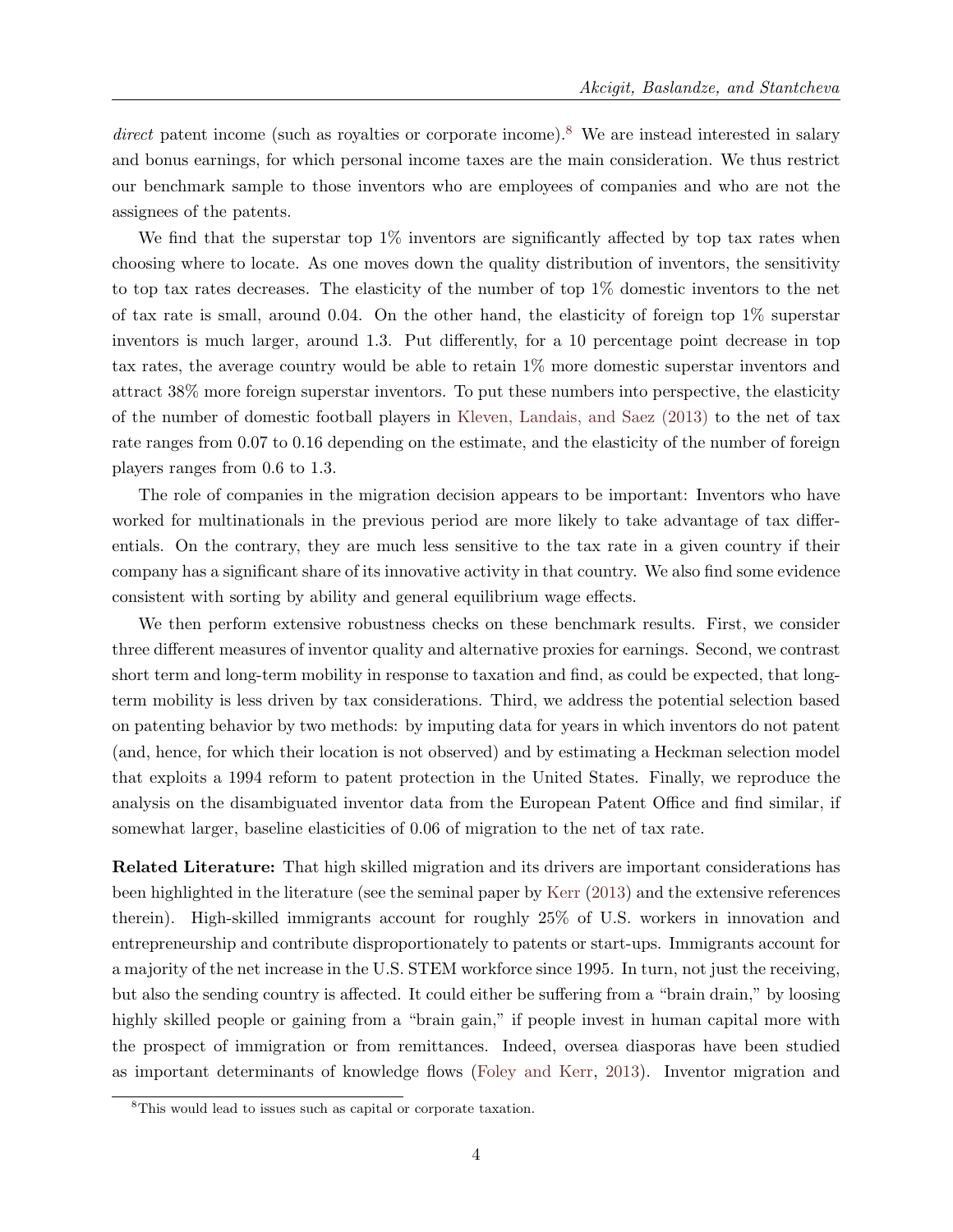the formation of geographical knowledge clusters and their spillovers have also received attention [\(Miguelez and Moreno](#page-38-3) [\(2014\)](#page-38-3), [Miguelez](#page-38-4) [\(2013\)](#page-38-4), [Breschi, Lissoni, and Tarasconi \(2014\)](#page-37-4) and the references therein).

Our paper adds to a recent literature that studies the international migration of people in response to taxation. Most closely related are the papers by [Kleven, Landais, Saez, and Schultz](#page-37-5) [\(2014\)](#page-37-5) and [Kleven, Landais, and Saez \(2013\).](#page-37-0) [Kleven, Landais, Saez, and Schultz \(2014\)](#page-37-5) find very high elasticities of the number of high income foreigners in Denmark using a preferential tax scheme on high-earning foreigners implemented by Denmark in 1992 that reduced top tax rates for 3 years.[9](#page-1-0) [Kleven, Landais, and Saez \(2013\)](#page-37-0) study the migration of football players across European clubs. While we find somewhat lower elasticities for domestic inventors, [Kleven, Landais, and Saez](#page-37-0) [\(2013\)](#page-37-0) themselves conjectured that football players might be substantially more mobile than other high-skilled workers, because they earn most of their lifetime income over a short period and their profession involves little country-specific capital. In addition, their sample exclusively considers migration across European countries, while we also include the United States, Canada, and Japan. Expanding the study to other continents might, one would expect, reduce the tax elasticities of migration. Other related papers consider migration within countries. [Bakija and Slemrod](#page-36-2) [\(2004\)](#page-36-2) use Federal Estate Tax returns to show that the effect of higher state taxes on the migration of wealthy individuals across states in the U.S. is very small.<sup>[10](#page-1-0)</sup> [Moretti and Wilson](#page-38-5)  $(2014)$  consider aggregate state level effects of adopting subsidies for biotech employers –such as increase in R&D tax incentives– on the inflows of star scientists. $^{11}$  $^{11}$  $^{11}$ 

Estimating the elasticity of migration to the tax rate is also important for the theoretical literature of optimal taxation with migration, as it enters the optimal tax formulas [\(Mirrlees,](#page-38-6) [1982;](#page-38-6) [Wilson,](#page-38-7) [1980,](#page-38-7) [1982\)](#page-38-8).<sup>[12](#page-1-0)</sup> Our paper can shed some light on how big the proposed modifications to standard optimal tax formulas have to be empirically in order to account for migration. The same applies for the macro structural literature that includes migration channels and needs to calibrate the migration elasticities (see [Cosar, Guner, and Tybout \(2010\)\)](#page-37-6). The migration channel could also further bolster recent findings that the room for higher tax revenue through more progressive taxes is limited in Guner et al. [\(2014\).](#page-37-7)

The rest of the paper is organized as follows. Section [2](#page-7-0) presents the setting and data, as well as a simple model of inventor migration. Section [3](#page-16-0) shows some stylized macro facts on the relation between top tax rates and superstar inventors' migration. Section [4](#page-20-0) describes the multinomial location model estimation and the main results. Section [5](#page-28-0) contains several robustness checks and extensions. Section [6](#page-34-0) repeats the analysis on inventors who patent with the European Patent Office.

 $9By$  contrast, [Young and Varner](#page-38-9) [\(2011\)](#page-38-9) study the effects of a change in the millionaire tax rate in New Jersey on migration and find small elasticities.

 $^{10}$ [Liebig et al.](#page-38-10) [\(2007\)](#page-38-10) study mobility within Switzerland, across cantons and find small sensitivities to tax rates.

<sup>&</sup>lt;sup>11</sup>In contrast to the mobility of people, there is much more work on the international mobility of capital, see for instance the recent papers by [Zucman](#page-38-11) [\(2013\)](#page-38-11) and [Zucman](#page-38-12) [\(2014\)](#page-38-12), and the references cited there.

<sup>&</sup>lt;sup>12</sup>See also the more recent papers by [Simula and Trannoy](#page-38-13) [\(2010\)](#page-38-13) and especially [Lehmann et al.](#page-38-14) [\(2014\)](#page-38-14) who consider optimal nonlinear income taxation in the presence of migration.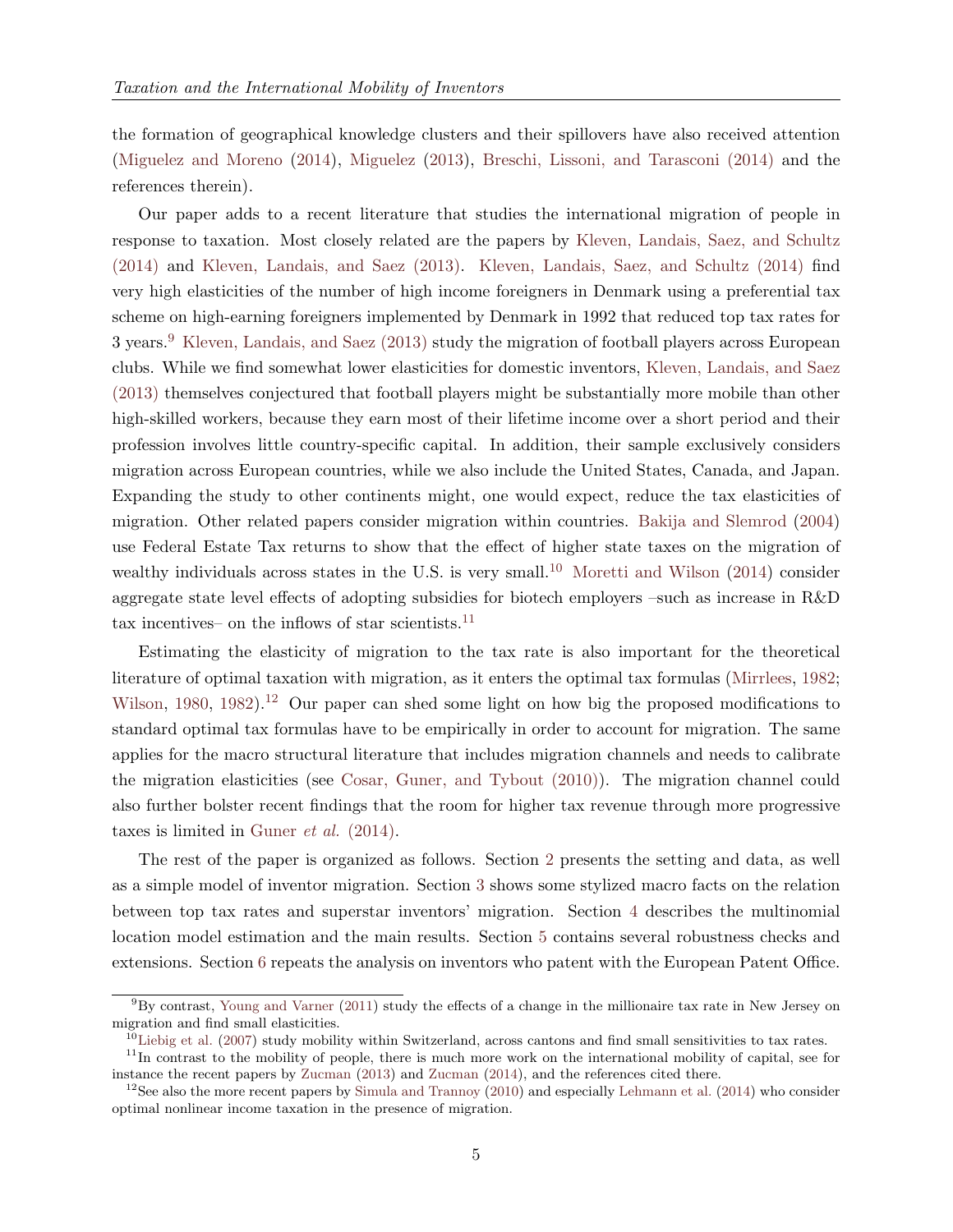Section [7](#page-35-0) concludes.

## <span id="page-7-0"></span>2 Setting and Data

This section provides some background information on inventors, patents, and the patent data. We explain how we use the patent data for the study of the effects of taxation on inventor mobility with the help of a simple location choice model.

#### 2.1 Inventors and patents: Background

Inventors are the authors of innovations. They can be employees of companies, work for research institutions, or be self-employed "garage inventors." Patents protect the intellectual property of the innovation. They are legally granted to an assignee. The assignee is either an individual (possibly, but not necessarily, one of the inventors on a given patent), a national, local, or state government, an institute, a hospital or medical institute, or a university.

Inventors seem to be more mobile than the general population, which is consistent with a positively documented relation between skill and mobility. As summarized in [Miguelez and Fink](#page-38-0) [\(2013\)](#page-38-0), the global migration rate in 2000 for the population above 25 years old is 1.8%, ranging from 1.1% for the unskilled to 5.4% for those with tertiary education. In our benchmark sample, 2.3% of inventors move at least once over their lifetime in the sample (an average of 12 years) and 4.6% of the superstar inventors move over the same duration."

#### <span id="page-7-1"></span>2.2 A Simple Model of Inventor Migration

To motivate our empirical analysis, consider the following very simple model of inventor migration. There are C countries, labeled by  $c \in \{1, ..., C\}$ . The wage of inventor i in country  $c'$  at time t is denoted by  $w_{c't}^i$ . Let  $\tilde{w}_{c't}^i$  denote the marginal product of the inventor in country  $c'$  at time t. The index i allows the marginal product to depend on several inventor characteristics, such as his technological class, his age, as well as characteristics of the firm or employer he works for. If the international labor market is perfectly competitive, each inventor is paid his marginal product, so that  $\tilde{w}_{c't}^i = w_{c't}^i, \forall c', t, i$ .

Suppose that in country c, an inventor with home county  $h^i$  has to pay a tax rate  $\tau_{ch^it}$  on his total income at time t. The tax rate is allowed to depend on the country of origin because foreigners can sometimes face different tax regimes in different countries. For instance, U.S. citizens are taxed on their worldwide income.

In addition to the income earned, there is also a net utility benefit denoted  $\mu_{ct}^{i}$  from locating in country  $c$  at time  $t$  for inventor  $i$ . This benefit is person-specific and can include, among others, a home bias, technological strengths and characteristics of the country, language differences, or distance to the home country. It can also capture country-specific characteristics of the company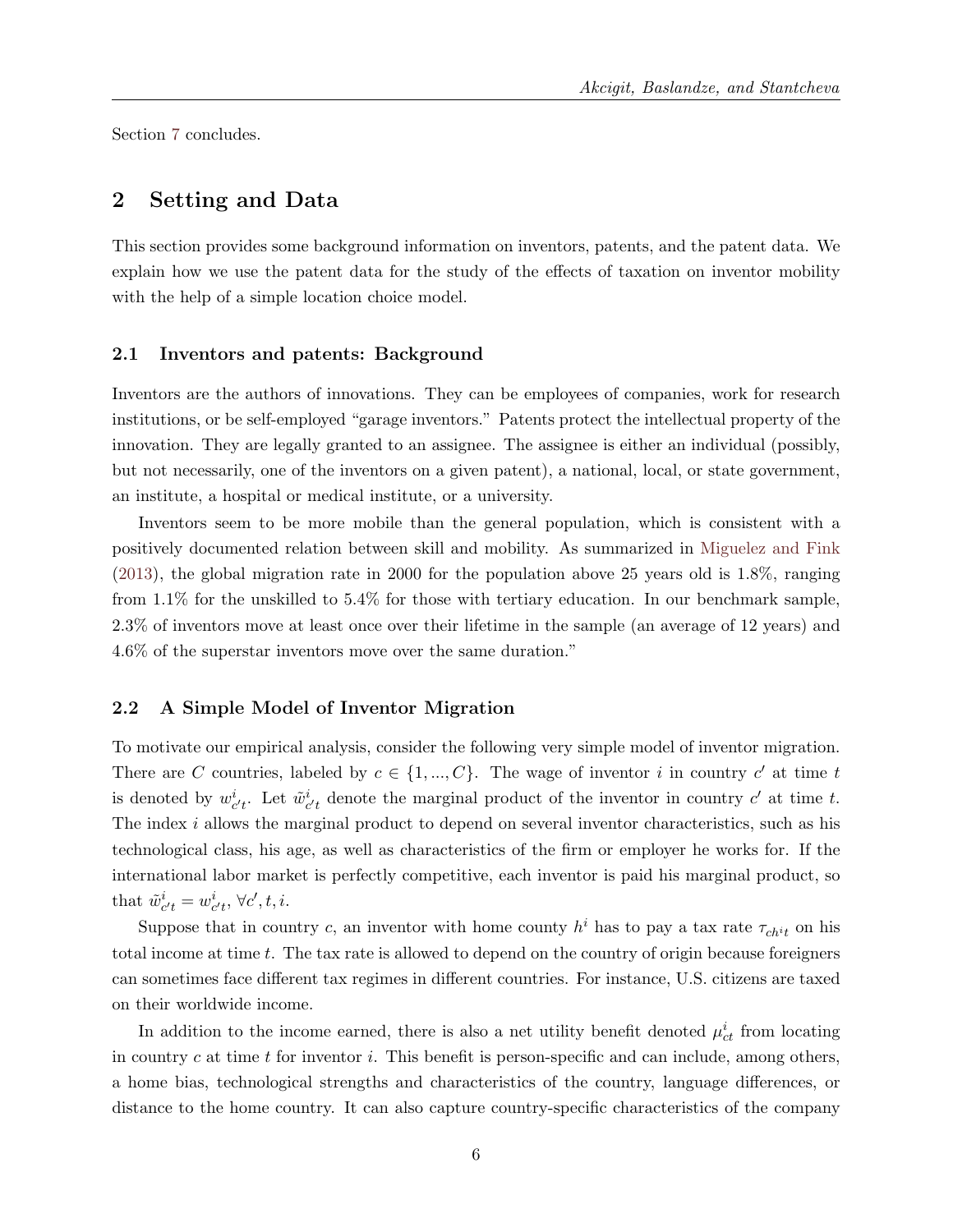the inventor works for, such as the share of innovative activities the company performs in country c at any given time.

Total utility from choosing country c at time t for inventor  $i$  is given by:

$$
U_{ct}^{i}=u\left(w_{ct}^{i}\left(1-\tau_{ch^{i}t}\right)+\mu_{ct}^{i}\right)
$$

We assume that to a first order there are no adjustment costs of moving, so that the inventor can choose where to live period by period. This is appropriate for two reasons. First, it avoids us having to make potentially unrealistic assumptions about the expectations of future tax rates, on which there is little empirical evidence and which could be country-specific. Second, while the utility from living in any country does not depend on the utility of living in any other, the home country plays a special role. It enters as a non-time varying individual characteristic, and the utility from locating in any country can depend on characteristics relative to the home country, for instance, through a home bias, geographical distance to or language differences with the home country. Hence, country  $c$  will be chosen in period  $t$  if and only if:

$$
u\left(w_{ct}^{i}\left(1-\tau_{ch^{i}t}\right)+\mu_{ct}^{i}\right)=\max_{c'}\left\{u\left(w_{c't}^{i}\left(1-\tau_{c'h^{i}t}\right)+\mu_{c't}^{i}\right)\right\}
$$

As is well-known, it is the average tax that matters for the supply of inventors in a country. The probability that inventor i locates in country c will depend on the full vector of tax rates in all countries,  $(\tau_{1h^{i}t},...,\tau_{ch^{i}t},...,\tau_{Ch^{i}t})$ . However, for the empirical analysis, we make the assumption that, to a first order, the tax rate of any other country only has a negligible impact on the supply of inventors in country c. This is a good approximation if there are many possible origin and destination countries and each is relatively small. Hence, to a first order, the probability that inventors from country k locate in country c will depend only on  $\tau_{ckt}$  and the relation should be negative.

Note that other preferences as captured by  $\mu$  could be so strong that they completely dominate any tax differences. As a result, strong location preferences unrelated to net income will reduce the observed sensitivity to tax rates. In the empirical analysis, we will explore such factors related to the type of job and company the inventor works in, in addition to the standard factors such as home bias, language differences and geographical distances.

General equilibrium and sorting effects: If the labor market is not perfectly flexible, and employers of innovators instead have a rigid demand for inventors, then the wage is not equal to the marginal product. There can be general equilibrium effects of the tax rate on the supply and demand for inventors of different characteristics, which can lead to sorting. To a first order then, the wage rate  $w_{c't}^i$  would be a function of the tax system as well. We will return to this issue in Section [4.1](#page-20-1) when we discuss all the ways in which we control for the inventor's wage and in Section [4.4](#page-28-1) where we estimate these potential general equilibrium effects.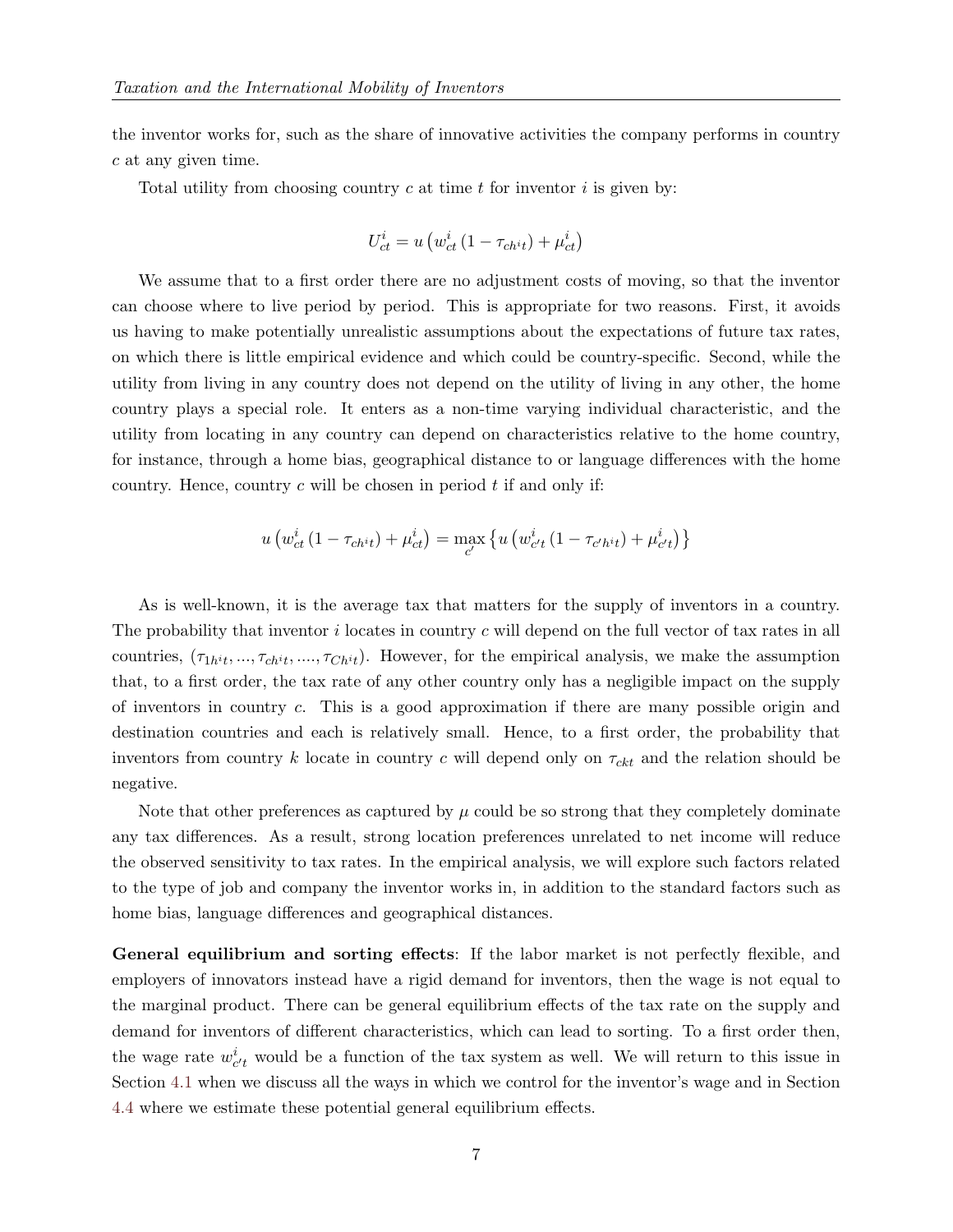#### <span id="page-9-0"></span>2.3 The Inventor Data

Our main data source is the Disambiguated Inventor Data (hereafter, DID) by Lai *et al.* [\(2012\),](#page-38-1) which identifies unique inventors in the U.S. Patent Office (USPTO) data. The USPTO data contains 4.2 million patent records and 3.1 million inventors for the period 1975-2010, which represents 18% of worldwide direct patent filings and 26% of all patents.

We limit the sample to the 8 major countries which account for  $89\%$  of all patent filings with the USPTO. The U.S. accounts for 55% of the UPSTO filings, Canada for 2.3%, Great Britain for 3%, Germany for 7.6%, Italy for 1.2%, Japan for 19.6%, France for 2.9% and Switzerland for 1.3%. These representation differences reflect the different propensities that countries have for filing a patent with the USPTO: 58% of U.S. patent filings, 48% of Canadian filings, 19% of British filings, 16% of German filings, 20% of Italian filings, 13% of Japanese filings, 17% of French filings and  $12\%$  of Swiss filings are filed with the USPTO.<sup>[13](#page-1-0)</sup>

But propensities to file and representation in the patent data are not necessarily correlated with migration propensities. Indeed, while it is true that the largest migration corridors are the Great Britain-U.S. and Canada-U.S. corridors, the Japan-U.S. and Switzerland-U.S. migration corridors for instance are very small, although these countries have a high propensity of filing patents in the U.S.

The DID contains inventors' disambiguated names and residential address, which allows us to track the location of the inventor over time.<sup>[14](#page-1-0)</sup> Each of the inventor's patents has a patent number, application year, grant year, and assignee name. In addition, to get information on each patent's characteristics, such as citations or technological class, we merge the inventor data to the NBER patent data. Because of the truncation issue for patents' citations, we limit the sample to the years 1977-2003. Table [1](#page-10-0) provides some summary statistics for the inventor data.

The DID and the NBER patent data have been the benchmark in the innovation literature. Only very recently has a similar effort of disambiguation been undertaken for the European patent data [\(Coffano and Tarasconi](#page-37-1) [\(2014\)](#page-37-1), [Breschi, Lissoni, and Tarasconi \(2014\)\)](#page-37-4). Despite the fact that there has been less work on this data and that the disambiguation algorithm is less-well established to date, it offers some advantages. The biggest of these is that the U.S. is less disproportionately represented and European countries are more represented.<sup>[15](#page-1-0)</sup> We analyse inventor mobility using this data as well. The details on the European data and analysis are in Section [6.](#page-34-0)

As an additional piece of macro evidence, we perform a simple graphical analysis using an alternative data source on inventor's locations. This dataset is described in detail by [Miguelez and](#page-38-0) [Fink](#page-38-0) [\(2013\)](#page-38-0) and extracted from patent applications that are filed under the Patent Cooperation Treaty (PCT), a treaty administered by the World Intellectual Property Organization (WIPO)

<sup>&</sup>lt;sup>13</sup>Source: Authors' calculations based on WIPO data available at: [http://ipstats.wipo.int/ipstatv2/index.](http://ipstats.wipo.int/ipstatv2/index.htm?tab=patent) [htm?tab=patent](http://ipstats.wipo.int/ipstatv2/index.htm?tab=patent).

 $14$ According to Lai *et al.* [\(2012\),](#page-38-1) the addresses are private residential addresses of inventors.

<sup>&</sup>lt;sup>15</sup>In addition, as explained in detail below, the data might be less oriented toward European inventors who patent with the USPTO office because they potentially plan to move to the U.S.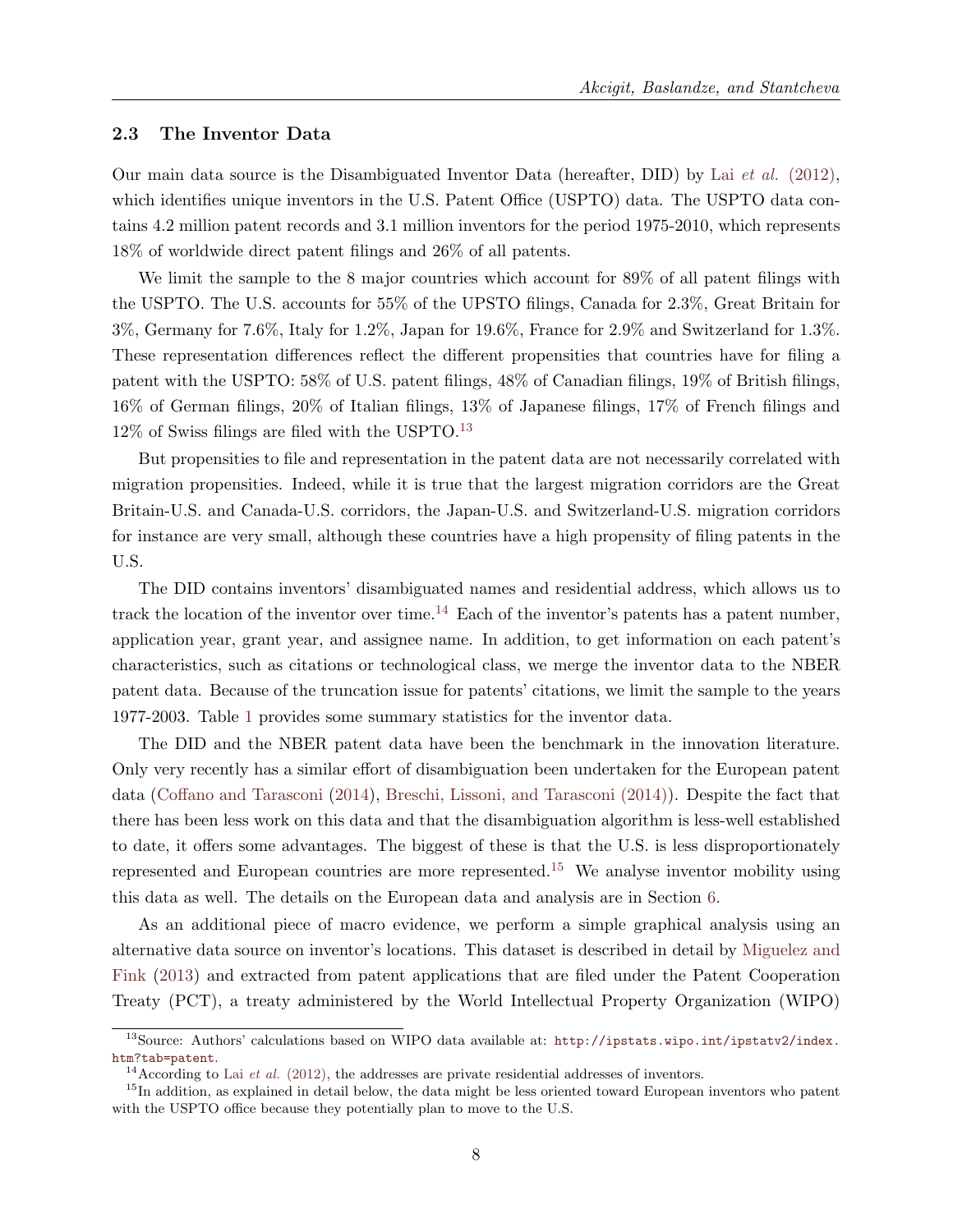<span id="page-10-0"></span>that offers some advantages for seeking international patent protection. This data is described in Section [3.2.](#page-17-0)

| Variable                                                               | Average  |
|------------------------------------------------------------------------|----------|
| Patents of Superstar (Top $1\%$ ) Inventors                            | 54       |
| Patents of Superstar (Top 5%) Inventors                                | 29.3     |
| Patents of Non-superstar (Below Top 5%) Inventors                      | 3.4      |
| Average patents per year while in sample                               | 1.5      |
| Max citations per patent of Superstar (Top $1\%$ ) Inventors           | 149.9    |
| Max citations per patent of Superstar (Top $5\%$ ) Inventors           | 102.6    |
| Max citations per patent of Non-superstar (Below Top $5\%$ ) Inventors | 23       |
| Number of Patents (per country per year)                               | 13,824.4 |
| Number of Inventors (per country per year)                             | 19,207.9 |
| Number of immigrants (per country per year)                            | 122.8    |
| $\#$ of immigrants per year to the U.S.                                | 532.8    |
| $#$ of immigrants per year to $CA$                                     | 83.9     |
| $#$ of immigrants per year to CH                                       | 57.3     |
| $#$ of immigrants per year to DE                                       | 97       |
| $#$ of immigrants per year to FR                                       | 48.3     |
| $#$ of immigrants per year to GB                                       | $99.3\,$ |
| $#$ of immigrants per year to IT                                       | 15       |
| $#$ of immigrants per year to JP                                       | $48.5\,$ |
| $\%$ Superstar (Top 1%) Inventors who move over life in sample         | 4.6%     |
| % Superstar (Top 5%) Inventors who move over life in sample            | $3.6\%$  |
| $\%$ Non-superstar (Below 5%) Inventors who move over life in sample   | $0.6\%$  |
| Average duration of stay in years conditional on move                  | 5.17     |
| % of inventors who are employees                                       | 73.5%    |
| % of employees who work for multinationals                             | 75%      |
| Average years between first and last patent in sample                  | $5.2\,$  |

|  |  | TABLE 1: SUMMARY STATISTICS |
|--|--|-----------------------------|
|--|--|-----------------------------|

Notes: Summary statistics are based on inventor and patents data set described in Section [2.3](#page-9-0) for the period 1977- 2003. The data includes inventors in 8 countries: Canada, France, Germany, Great Britain, Italy, Japan, Switzerland, and the United States. The sample contains 4,154,792 observations with 1,868,967 unique inventors.

Constructing quality measures for inventors: Citations received have traditionally been used as measures of the economic and technological significance of a patent [\(Hall, Jaffe, and Trajtenberg](#page-37-8) [\(2001\)\)](#page-37-8). We construct four different dynamic measures of the inventor's quality, which place different importance on the quantity versus value of an inventor's patents. Let  $p_{ijt}$  be the number of truncation-adjusted forward citations received by patent  $j$  of inventor  $i$  by time  $t$ . The truncation adjustment, which takes into account the fact that more recent patents have less time to accumu-late citations, is described in [Hall, Jaffe, and Trajtenberg \(2001\).](#page-37-8) Let  $P_{t-1}^i$  be the set of patents of inventor i by the end of period  $t - 1$ . Our benchmark measure is the lagged citations-weighted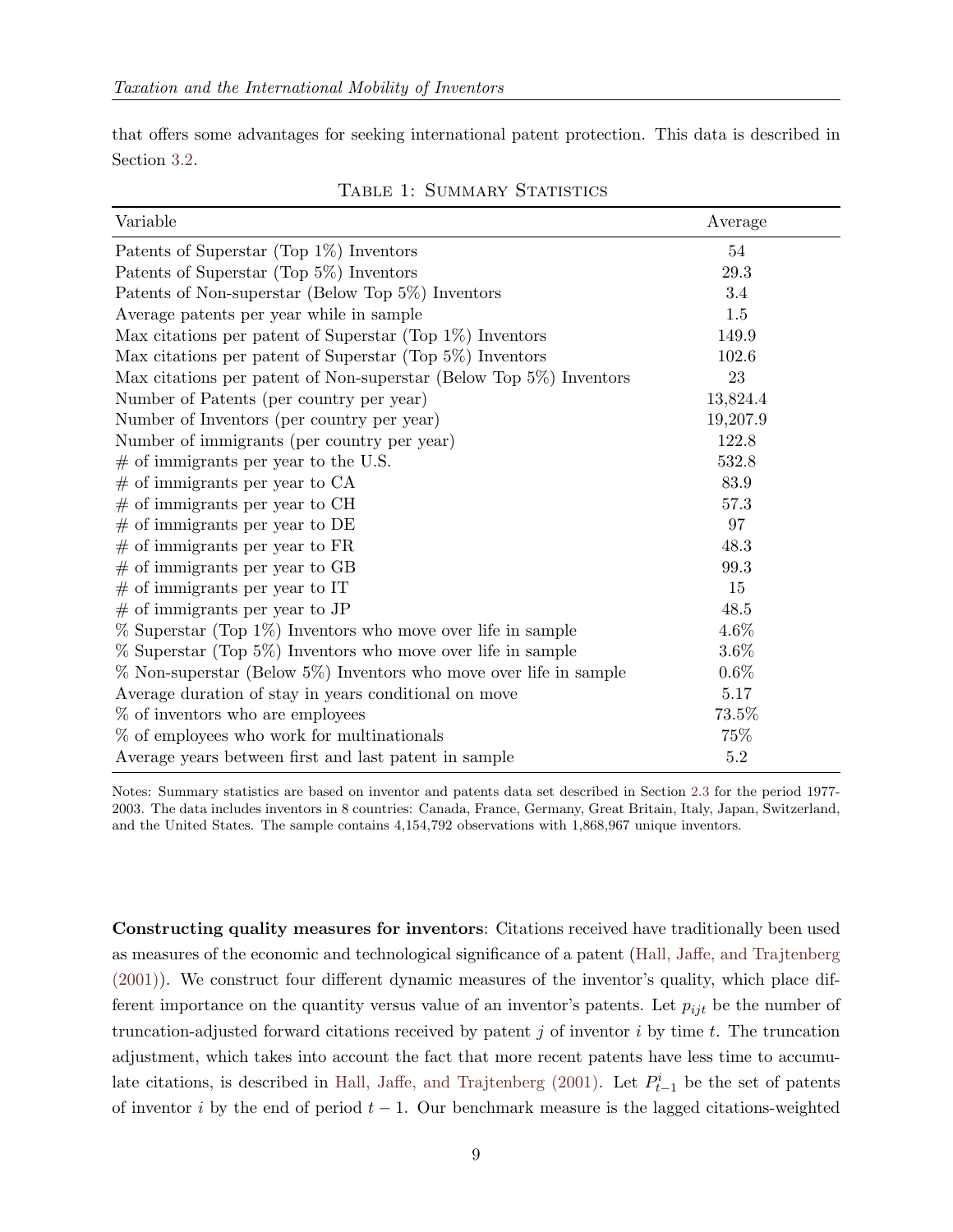dynamic patent stock of the inventor. Formally, we denote this measure by  $q1_t^i$  and it is equal to:

<span id="page-11-0"></span>
$$
q1_t^i = \sum_{j \in P_{t-1}^i} p_{ij} \tag{1}
$$

Measure  $q_1$  takes into account both the quantity and the quality of an inventor's patents. The priority is given to citations accumulated as a measure of one's influence. Our second measure, denoted  $q2_t^i$  is the lagged patent count of the inventor namely:

<span id="page-11-2"></span>
$$
q2_t^i = |P_{t-1}^i| \tag{2}
$$

where  $|P_{t-1}^i|$  is the cardinality of the set  $P_{t-1}^i$ . This measure ignores the quality of patents and purely focuses on their quantity and is hence not our preferred measure.<sup>[16](#page-1-0)</sup> The third measure,  $q3_t^i$ , is the lagged mean number of citations per patent:

<span id="page-11-3"></span>
$$
q3_t^i = \frac{\sum_{j \in P_{t-1}^i} p_{ij}}{|P_{t-1}^i|} \tag{3}
$$

which measures the average quality of an inventor's inventions to date. The fourth measure,  $q4_t^i$ , is the max number of citations ever received on a patent by inventor  $i$ :

<span id="page-11-1"></span>
$$
q4_t^i = \max_{j \in P_{t-1}^i} p_{ijt} \tag{4}
$$

which captures the best an inventor has ever achieved and whether he ever had a "home-run" invention. The additional results for our non-benchmark measures  $q^2$ ,  $q^3$ , and  $q^4$  are in Section [5.](#page-28-0)

Based on these quality measures, we can define a ranking for inventors and, in particular, identify "superstar" inventors. We could in principle use a worldwide ranking of inventors. However, the propensity to patent is quite different for different countries and thus the quality measures are not necessarily directly comparable at a global level. This is why we group our 8 countries into 3 groups based on comparable patenting intensity: 1) the U.S., 2) Japan, 3) European countries and Canada. The U.S. and Japan stand out as the biggest patenting countries with 55% and 26% of all granted patents in the sample period  $(1977-2003)$ .<sup>[17](#page-1-0)</sup> We assign each inventor to a region based on whether his "home" country is in that region. Since we do not observe actual nationality in this data, we call home country the country in which the inventor is first observed in our sample. We define superstars at time t as those in top  $1\%$  of the regional quality distribution at time t. The top 5%, top 10%, and top 25% are calculated in a similar way.<sup>[18](#page-1-0)</sup> From now onwards, we use the

 $16$ Many patents have no real economic value and are never cited by any subsequent patent (see for instance [Abrams,](#page-36-1) [Akcigit, and Popadak \(2013\)\)](#page-36-1).

<sup>&</sup>lt;sup>17</sup>The other countries each account from 1.16% to 8.85% of patents. Furthermore, the mean number of patents per inventor in the U.S., Japan and the rest of the countries is, respectively, 3.95, 4.7 and 3.3.

<sup>&</sup>lt;sup>18</sup>As a check, we also defined the reference distribution and ranking separately for each country, instead of by region, and the results, available on demand, were virtually unchanged.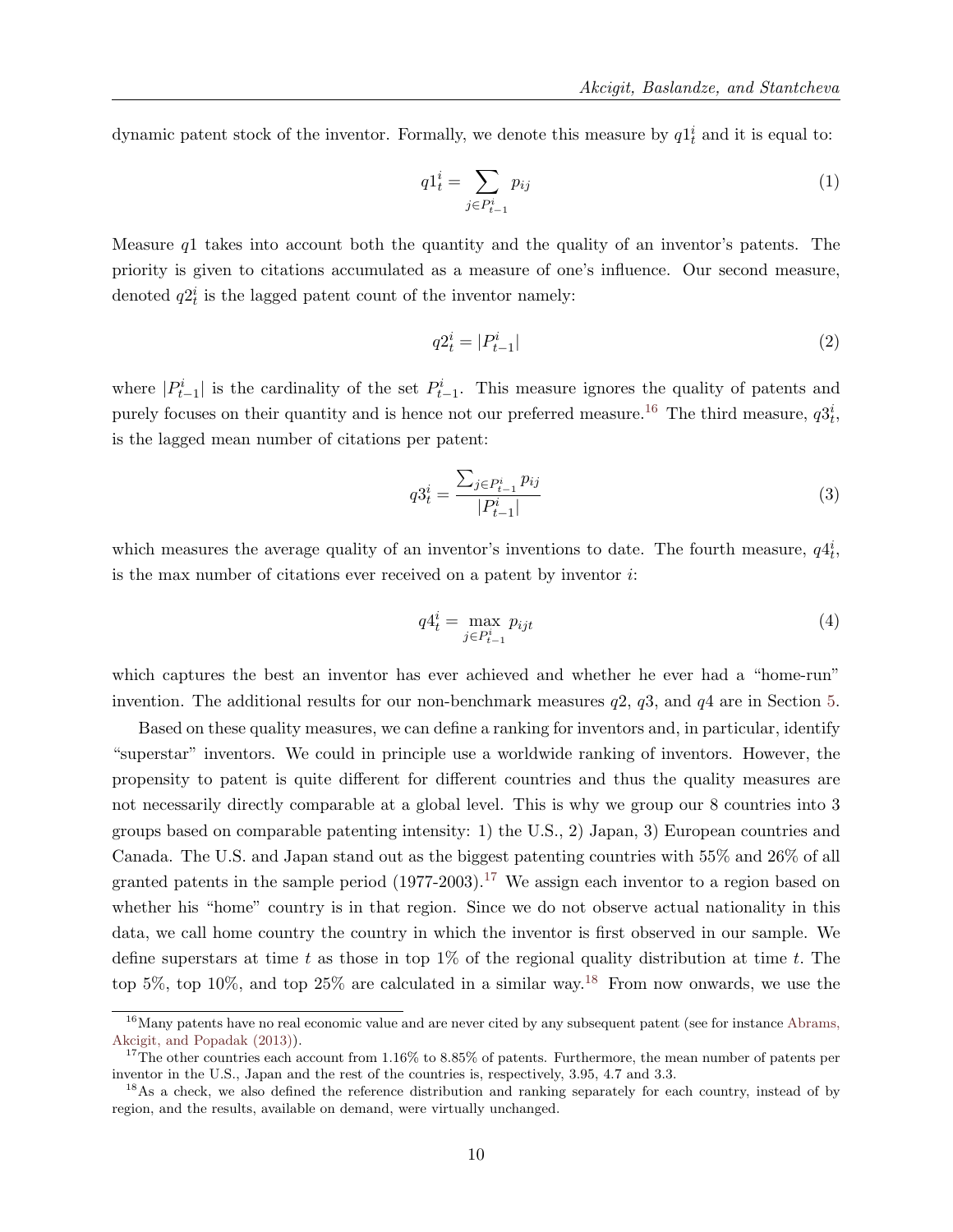notation "top 1-5%" to denote inventors who are in the top  $5\%$  excluding the top 1%, and, similary the top 5-10% and top 10-25% to respectively denote inventors in the top 10% excluding the top 5%, and in the top 25%, excluding the top 10%.

#### <span id="page-12-0"></span>2.4 Making use of the Inventor and Top Tax Rate Data

The DID provides us with the location of inventors, through the addresses recorded at each patent filing. Income and social security taxes on labor earnings are typically computed on the basis of geographical residence. We limit the sample to inventors who are employees and who hence receive the bulk of their income as ordinary personal income. These inventors innovate within companies and, typically, their employers are the owners of the patents produced. To a first order, this allows us to abstract from other forms of taxation such as capital or corporate taxation, or the taxation of royalties and focus on personal income taxation.[19](#page-1-0)

There are some complications with foreign tax rules and regimes across different countries, which we are not able to account for given our data. For instance, an inventor living temporarily in the UK but domiciled abroad can choose to some extent how to be taxed on his income earned abroad (on an "arising basis" or on a "remittance basis"). Depending on the inventor's legal arrangement, as well as future plans, which we cannot see in the data, this might lead to somewhat different effective marginal tax rates. In the analysis, we assume that, to a first order, the inventor pays the taxes of the country he physically resides in. The exception is for U.S. inventors who are taxed on their worldwide income, a fact we take into account in our analysis. Incidentally, in Section [5.3,](#page-33-0) we consider long-term mobility, which potentially allows a clearer equivalence between geographical location and tax residency.

The model highlighted two crucial considerations for migration: the counterfactual income that an inventor could receive in any country at any time, and the tax rate he would pay there. We describe both of these in turn.

Using inventor quality to proxy for income: The patent data gives us a rich set of measures that can proxy for an inventor's counterfactual earnings. Among them are the previously described quality measures,  $q1 - q4$ , in formulas [\(1\)](#page-11-0)-[\(4\)](#page-11-1). Patent quality to date is a composite, dynamic statistics that takes into account an inventor's past achievements. In that sense, it is a measure of inventor ability or earnings potential, and a reflection of the inventor's "invention resume." As described in detail in Section [4.1,](#page-20-1) we will allow the ability of the inventor to be rewarded differently in different countries and we will introduce ability and country specific trends in compensation. Additional characteristics used to control for the counterfactual wage are described there as well. Here, we would like to point out why inventor quality, as measured by the quality of his patents, is an important component of compensation.

<sup>&</sup>lt;sup>19</sup>If other taxes matter to inventors this would tend to reduce their elasticity to income tax rates and we would see in our results that income taxes are not significant drivers of migration decisions.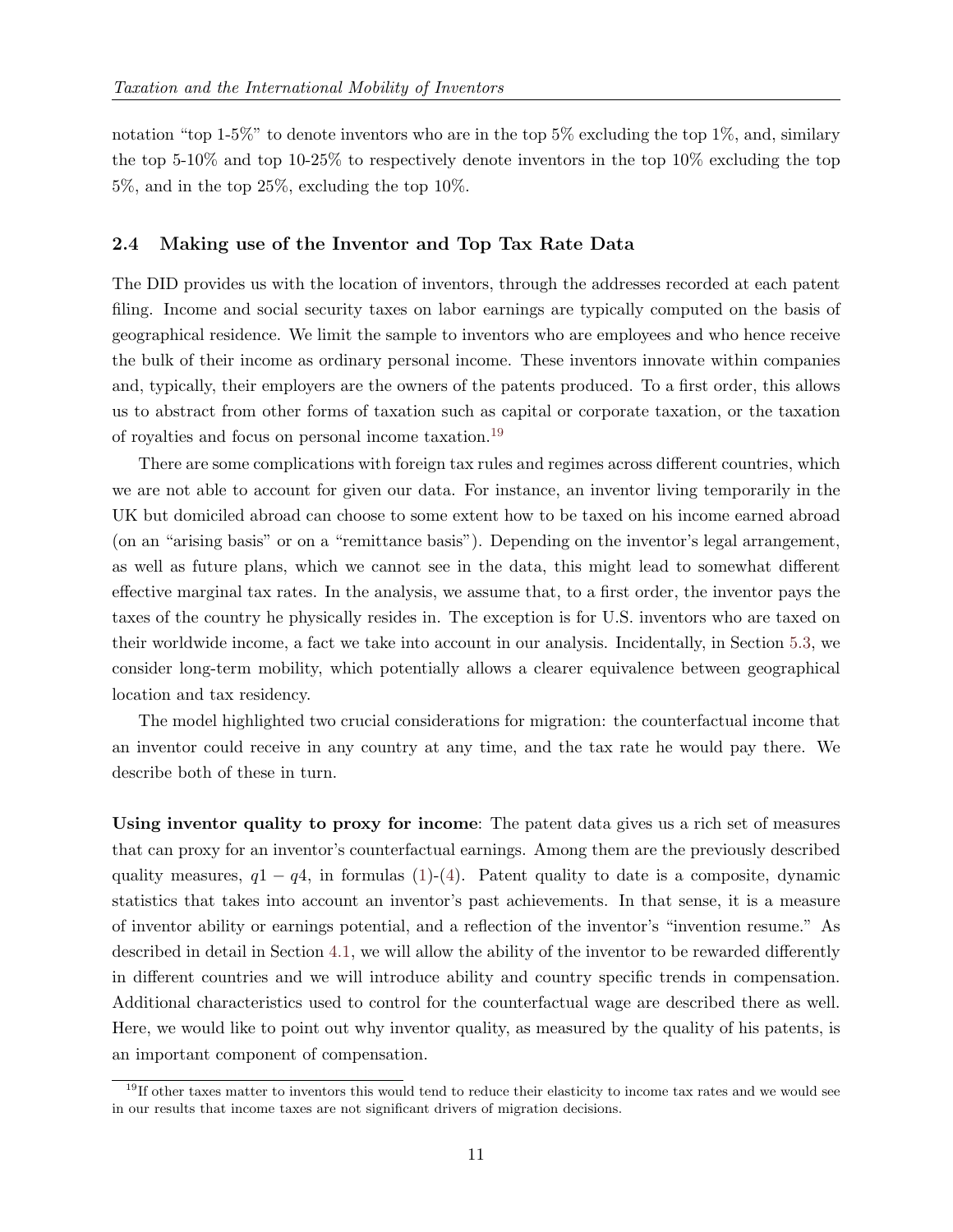First, it is worth emphasizing that we are not necessarily trying to measure the income flow from any given patent but rather to proxy for an inventor's full earnings using quality measures based on his patents. Of course, the increase in income observed as a function of the quality of an inventor's patent portfolio can be a composite of two elements. First, there are direct rewards and bonuses for specific innovations, driven potentially by legal or contractual arrangements and dependent on the economic value of the patent to the employer. Indeed, in many countries, "fair share" agreements determine a financial compensation for the employee as a function of the value of the patent to the company and the contribution of the employer (for instance, in the UK, Germany, and France). Second, and most relevant for our purposes, there can be more indirect compensation for an inventor's ability. An employer could pay a higher salary or promote star innovators, with a stellar track record of patent quality, in order to both attract and retain crucial talent [\(Chesbrough](#page-37-9)  $(2006)$ ).<sup>[20](#page-1-0)</sup>

Whatever the exact channel, there does seem to be a strong link between the value and quality of patents and the inventor's income. Furthermore, the distribution of rewards for patents seems to be highly skewed towards high quality inventors. Toivanen and Väänänen [\(2012\)](#page-38-15) find that Finnish inventors receive a temporary reward equal to 3% of earnings for any patent grant. This hides important heterogeneities based on patent quality: moderately cited patents (with 20 to 30 citations) generate a premium of around 20% in annual earnings, while highly cited patents receive an earnings premium of 30% three years after the grant. [Harhoff and Hoisl](#page-37-10) [\(2007\)](#page-37-10) use data for Germany, where the employer has the right to claim the invention and, if he does, needs to reasonably compensate the employee in proportion to the value of the invention. The share of the salary received as a compensation for an invention is highly skewed with a few top inventions doubling the inventor's salary. Top 5% inventors receive a 20-50% increase in their salary per invention. Similarly, as a compensation for all inventions, the top inventors' salaries can be multiplied by a factor of 5. That rewards are highly skewed towards top inventors is corroborated by [Ernst, Leptien, and](#page-37-11) [Vitt \(2000\),](#page-37-11) who also find that among German companies, inventors' technological innovations are very concentrated among a few key inventors. Giuri et al. [\(2007\)](#page-37-12) find in the PatVal European inventors survey that 42% of inventors receive a monetary award for their patents, and that for 4% of the respondents, these monetary rewards are permanent. Most importantly, Bell  $et al.$  [\(2015\)](#page-36-0) find using administrative data covering the population of patent applicants in the United States that earnings rise sharply immediately after individuals file patent applications, particularly for patents that later become highly cited and that the distribution of income is highly skewed towards superstar inventors.

Employers should naturally do their best to attract the inventors with the best patenting and inventing ability. The importance of such "stars" has been emphasized by [Zucker and Darby](#page-38-16) [\(2014\)](#page-38-16). Indeed, star researchers and inventors play a crucial role in the formation or transformation of many industries. For a lot of companies, patent licensing is also a major source of revenues, justifying

<sup>&</sup>lt;sup>20</sup>[\(Chesbrough,](#page-37-9) [2006\)](#page-37-9) states that "R&D managers often use the number of patents generated (..) as a metric to judge the productivity of (...) [a] person or organization."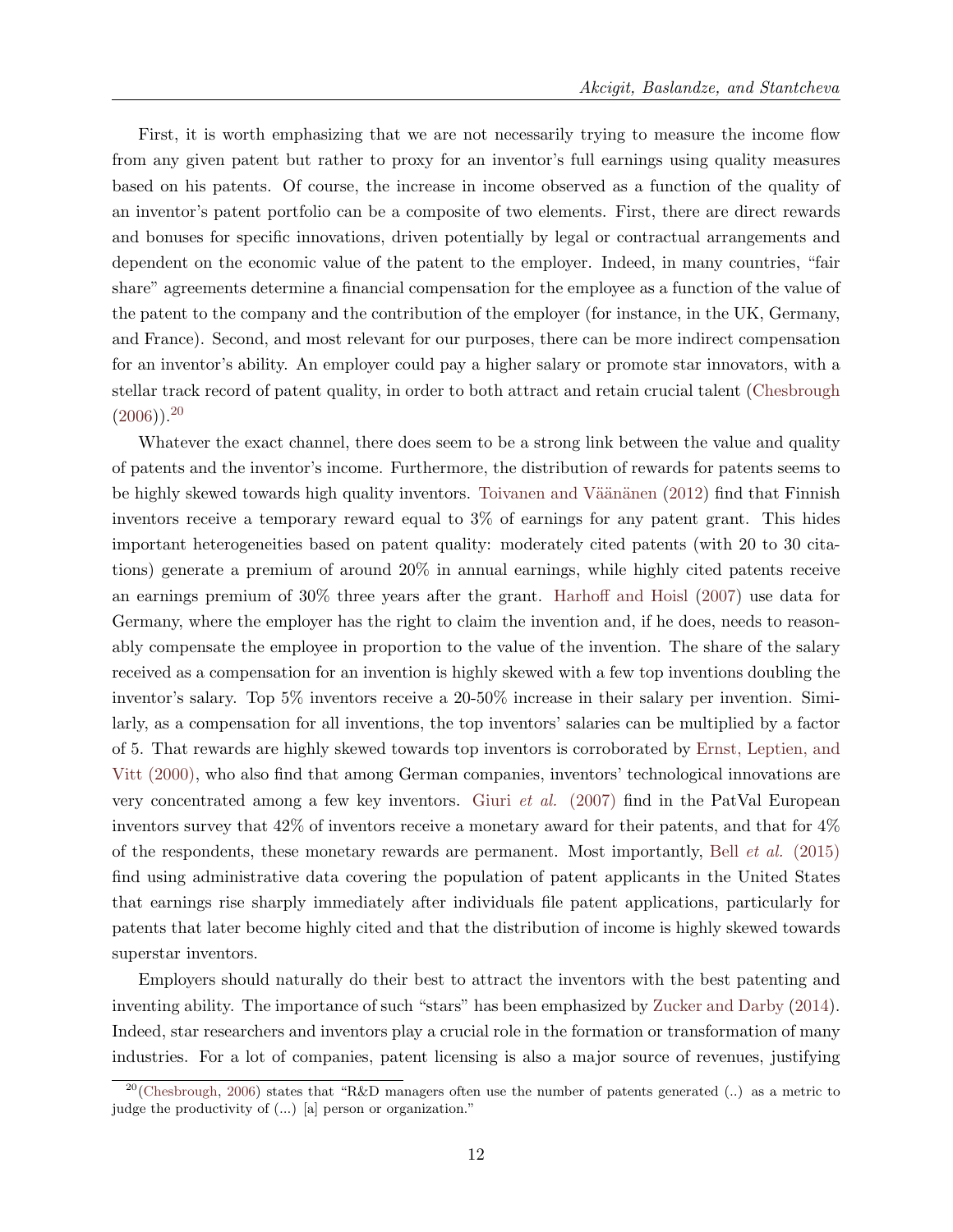

<span id="page-14-0"></span>Figure 2: Distribution of Inventor Earnings in the NSF Survey 2003

Notes: The data is from the 2003 National Survey of College Graduates public-use microdata from NSF [\(NSF,](#page-38-17) [2003\)](#page-38-17). The earnings represented are those of the college graduates with at least one patent and who report being currently employed. The sample size is 3142.

the need to hire the best innovators. For instance, IBM collects more than \$1 billion in licensing revenues. Furthermore, there is a well-documented link between patent citations and the economic value of patents (see the detailed survey of the literature in [Abrams, Akcigit, and Popadak \(2013\)\)](#page-36-1), further justifying the use of patent citations measures as components of inventor quality.

Inventors' income distributions: It is useful to get a sense of inventors' income distributions across different countries from survey data. In particular, we are interested in how much top 1% of inventors are earning. Top inventors are high-skilled workers and typically advantageously placed in the income distribution. Using data from the 2003 National Survey of College Graduates publicuse microdata from NSF [\(NSF,](#page-38-17) [2003\)](#page-38-17), Figure [2](#page-14-0) shows that 44% of inventors are in the top 10% of the U.S. income distribution, and 18% and 1% are in the top 5 and the top 1, respectively. If our quality measures are indeed good indicators of inventor earnings, the top 1% of inventors is likely to be quite high up in the income distribution.

In European countries and in Japan, Figure [3](#page-15-0) highlights that the top 1% of inventors in terms of income is comfortably in the top income tax brackets.

Using the effective top tax rate: Given these income distributions, our strategy is to use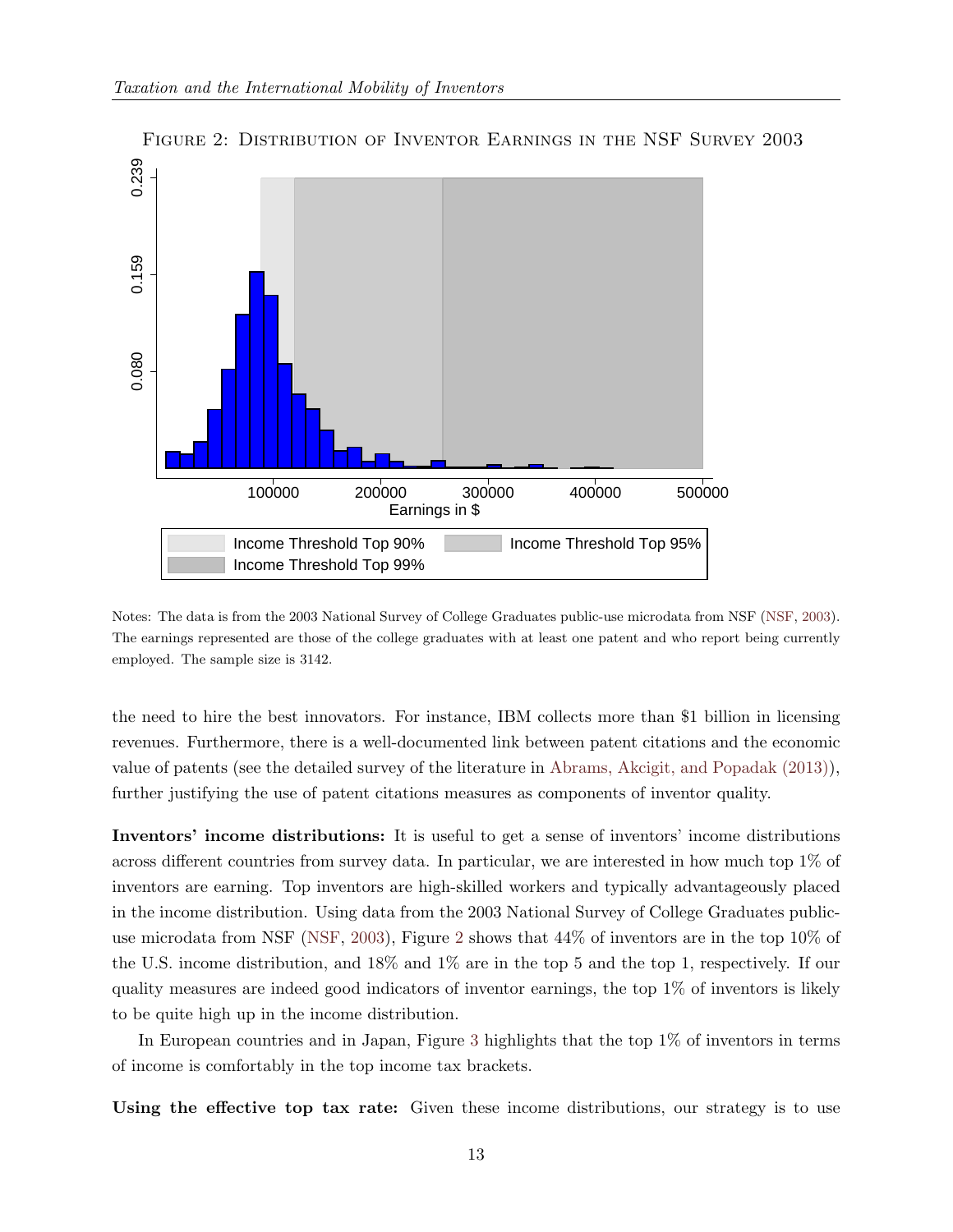<span id="page-15-0"></span>

Figure 3: Income Distributions of Inventors

Notes: Survey data from [Gambardella](#page-37-13) et al. (2014). The number of respondents for each country are: Switzerland: 457, Germany: 3403, France: 1307, Italy: 966, Great Britain: 551, Japan: 2927. The black vertical line represents the top income tax bracket in each country for individuals.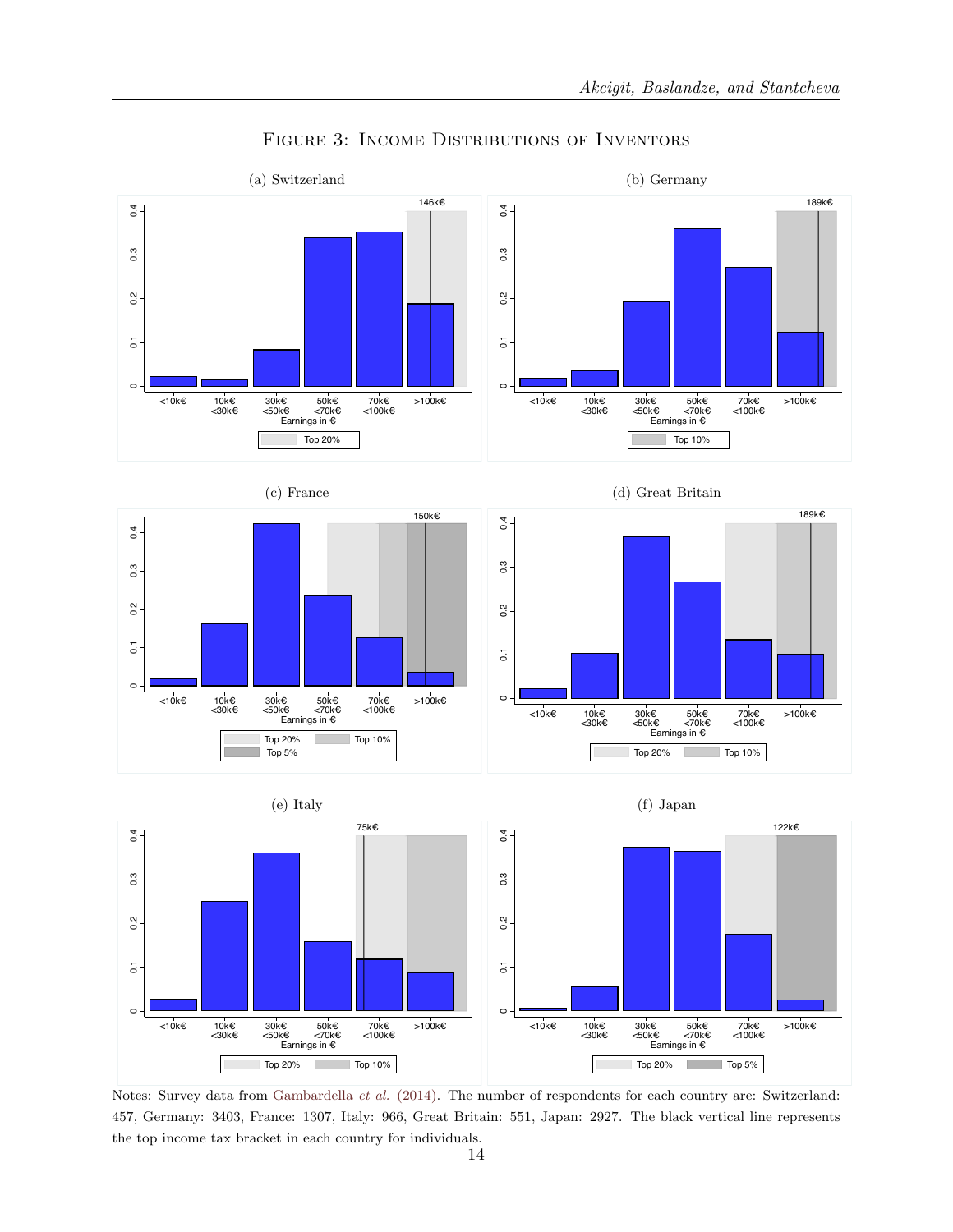the top effective marginal tax rate as our tax measure. It is important to note that the estimated elasticities will be the answer to the question of how much a country's stock of domestic and foreign inventors of various qualities would change for a small change in marginal top tax rates, all else equal. They are not necessarily interpretable as "the migration elasticities to net-of-tax income" because inventors may be facing other taxes as well that we cannot control for.

Nevertheless, the top tax rate is likely a good approximation to the average tax rate for top earners.<sup>[21](#page-1-0)</sup> Conditional on being in the top tax bracket, the top tax rate is exogenous to earnings, unlike the average tax rate. We include in the regression interactions of the retention rate with dummies for being in the top  $1\%$ , the top  $1-5\%$ , the top  $5-10\%$ , and the top  $10-25\%$ . As these groups have different likelihoods of being in the top bracket and, hence, being subject to the top tax rate, they should have different sensitivities to the top tax rate. In particular, we would expect that, as we move down the quality distribution, inventors become less and less elastic to the top tax rate.

Our analysis is also relevant because the top tax is a measure of the "success tax" in any given country (even if it were the case that the top tax rate were only an imperfect measure of the actual average tax rate). It might exert a "motivation" effect even if inventors are not yet in the top bracket. A successful invention could push an inventor higher up the income distribution and a higher top tax rate could act as a disincentive for such large innovations. This effect should be stronger if the inventor is closer to the top bracket and foresees a higher chance of landing in the top bracket soon. Again, the interactions of the retention rate with the ranking of the inventor captures the fact that the motivation effect should be stronger the closer people are to the top bracket.

Top tax rate data: The top marginal tax rate is computed including all relevant taxes on labor income: the individual local, state, and national tax rates, the uncapped payroll taxes, and valueadded taxes. These series come from [Piketty, Saez, and Stantcheva \(2014\).](#page-38-2) For U.S. citizens, who are taxed on worldwide income, a special top tax rate is computed for each possible location choice, taking into account the Foreign Tax Credit formula.<sup>[22](#page-1-0)</sup> We drop people in the years in which they are observed in different countries within the same year, as it is not clear what tax rate their yearly income was subject to in those years.

## <span id="page-16-0"></span>3 Reduced-Form Macro Facts

We start by providing some stylized macroeconomic facts about the correlations between top retention rates and migration. This evidence is suggestive that, even at an aggregate level, there

<sup>&</sup>lt;sup>21</sup>Reassuringly, [Kleven, Landais, and Saez \(2013\)](#page-37-0) show that the elasticities obtained for football players using the marginal top tax rate versus actual average tax rates are very similar. This hinges on the fact that those football players considered are well above the top tax bracket in terms of earnings.

 $^{22}$ Given the Foreign Tax Credit rules for U.S. citizens, we set the tax rate for U.S. citizen abroad equal to the U.S. tax if and only if the foreign tax rate is smaller than the U.S. tax rate: this was frequently the case before 1985 for the 8 countries under consideration, but not the case anymore after 1985.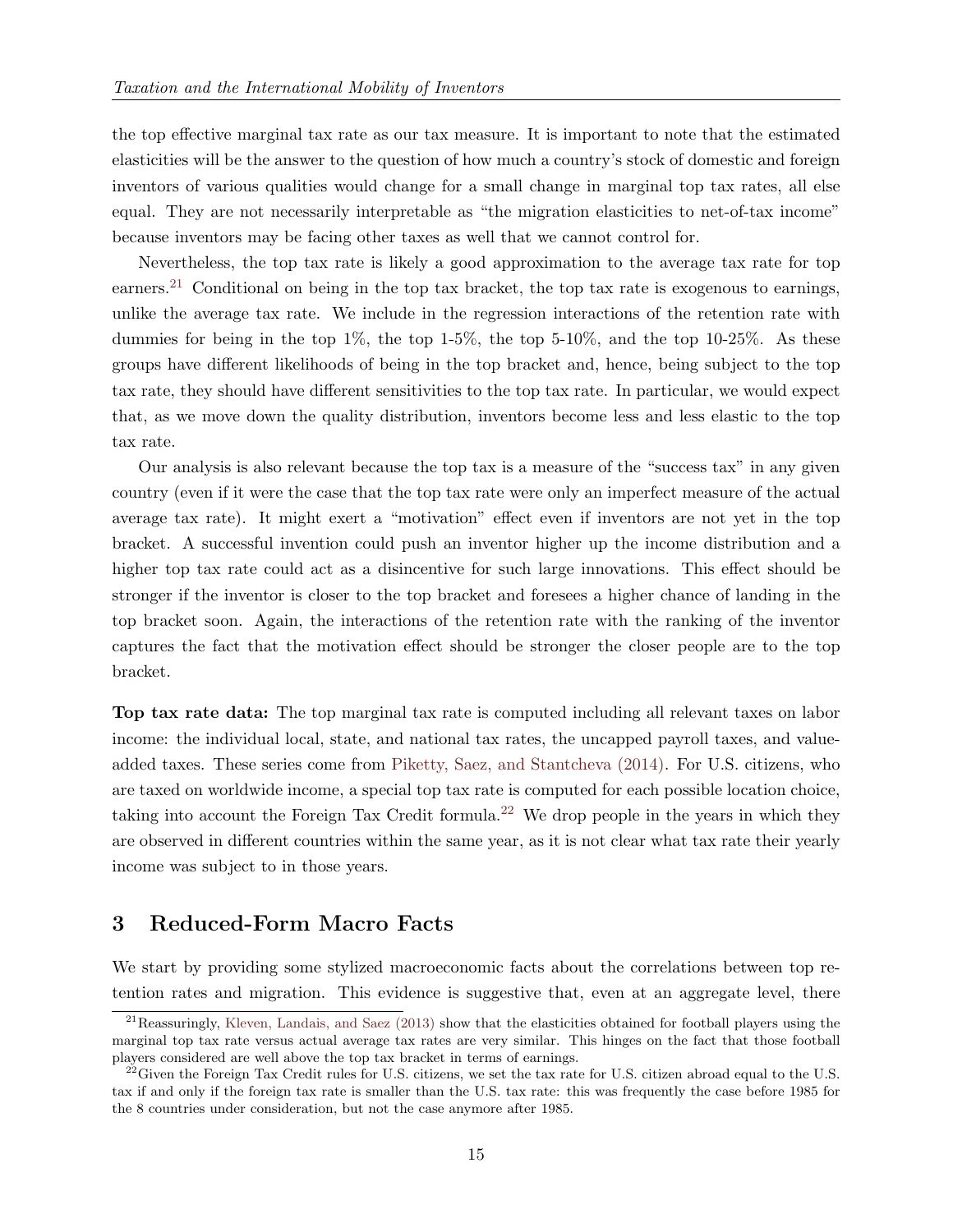is a significant correlation between migration and top taxes that is concentrated among superstar inventors. While clearly not necessarily disentangling causal effects, these regressions are unlikely to suffer from a reverse causality problem (i.e., that the migration of top inventors (who are a very small fraction of the overall population) induces changes in top tax rates. To capture for potentially contemporaneous macro-level effects, we always include country and year fixed effects.

#### 3.1 Reduced form macro correlations in the inventor data

We start by documenting the link between top tax rates and the fraction of domestic inventors who remain working at home. Figure [4](#page-18-0) plots the fraction of domestic workers who work in their home country for each country over the period 1977-2003 against the log top retention rate over the same period. The numbers are 8-year country averages and are adjusted for the log GDP per capita, the log patent stock, as well as country fixed effects and year fixed effects. Panel (a) focuses on the superstar inventors, namely those in the top 1% of the quality distribution as measured by citationweighted patents and as described in detail in Section [2.3.](#page-9-0) There is a clear positive relationship between top retention rates and the fraction of domestic superstar inventors who remain in their home country. On the other hand, those inventors in the top 25-50% of the quality distribution (panel (b)) and those in the bottom 50% of inventors in panel (c) exhibit an essentially flat relation.

Table [2](#page-17-1) shows the corresponding regression results controlling for the country's GDP per capita, yearly patent stock, year fixed effects and country fixed effects. The superstar top 1% inventors are significantly sensitive to top tax rates with an elasticity of 0.165 at the aggregate level. As expected based on the arguments in section [2.4,](#page-12-0) as we move down the quality distribution of inventors, the elasticity to the top retention rate decreases and becomes insignificant below the top 25%.

<span id="page-17-1"></span>

|                        | $\mathbf{I}$<br>Top $1\%$ | $2^{\circ}$<br>Top $1-5\%$ | $\langle 3 \rangle$<br>Top $5-10\%$ | 4<br>Top $10-25\%$       | (5)<br>Top $25-50\%$ | $\left( 6\right)$<br>Bottom 50\% |  |
|------------------------|---------------------------|----------------------------|-------------------------------------|--------------------------|----------------------|----------------------------------|--|
| Elasticity to $1-\tau$ | $0.165**$<br>(0.0627)     | $0.147**$<br>(0.0577)      | $0.0876***$<br>(0.0186)             | $0.0565***$<br>(0.00978) | 0.0332<br>(0.0255)   | 0.0143<br>(0.0304)               |  |
| Observations           | 216                       | 216                        | 216                                 | 216                      | 216                  | 216                              |  |

Table 2: Fraction of inventors who stay in home country

Notes: OLS regression of the log of the fraction of domestic inventors who remain in their home country each year on the log of the top retention rate. Each column reports results for a subset of inventors, namely those in the top 1%, the top 1-5%, top 5-10%, top 10-25%, top 25-50% and Bottom 50% as ranked by the benchmark measure of citations-weighted patents computed according to formula [\(1\)](#page-11-0). The coefficients are the elasticities to the top retention rate of domestic inventors in each quality group. All regressions control for year fixed effects, country fixed effects, GDP per capita, and yearly patent stock of the country. Regressions are weighted by the number of inventors in each country. Standard errors clustered at the country level are in parentheses.  $^*p < 0.1, ^{**}p < 0.05, ^{***}p < 0.01$ 

#### <span id="page-17-0"></span>3.2 Cross-check using the Patent Cooperation Treaty data

As an additional piece of macro evidence, we perform a simple graphical analysis using an alternative data source on inventors' locations, introduced in Section [2.3,](#page-9-0) and described in detail in [Miguelez](#page-38-0) [and Fink](#page-38-0) [\(2013\)](#page-38-0). This data comes from patent applications filed under the Patent Cooperation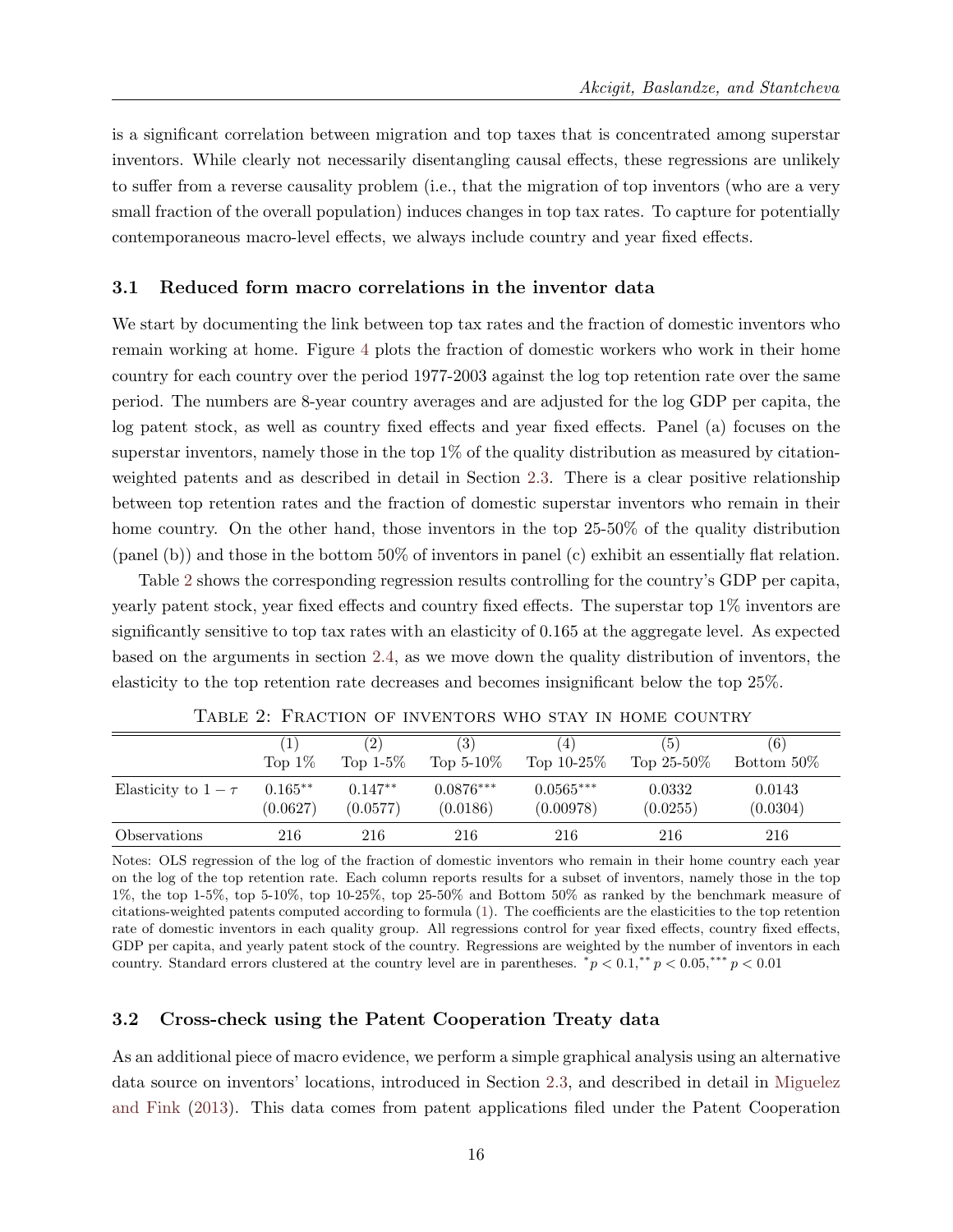<span id="page-18-0"></span>



Notes: These graphs illustrate the regressions from Table [2.](#page-17-1) The regression lines are depicted in red. They plot 8-year country averages over the period 1977-2003. FR = France,  $DE =$  Germany,  $IT =$  Italy,  $JP =$  Japan,  $CH =$ Switzerland, GB = United Kingdom, U.S. = United States. For each dot, the first two letters are the country name and the last 2 digits are the starting year of the 8-year averaging period. In panel (a), the fraction of top 1% inventors working in their home country is defined, for each country and year, as the number of top 1% inventors from that country who remain to work there in that year divided by the total number of top 1% inventors from that country in that year. This fraction is adjusted for the country's yearly patent stock, GDP per capita, country fixed effects and year fixed effects. This is depicted against the top retention rate. Panels (b) and (c) repeat the same analysis for the top 25-50% and the bottom 50% of inventors. While the top 1% of inventors shows a significantly positive relation to top retention rates (with an elasticity of 0.165 according to Table [2,](#page-17-1) column 1), the top 25-50% and the bottom 50% do not show any significantly positive relation (see also columns 5 and 6 in Table [2\)](#page-17-1).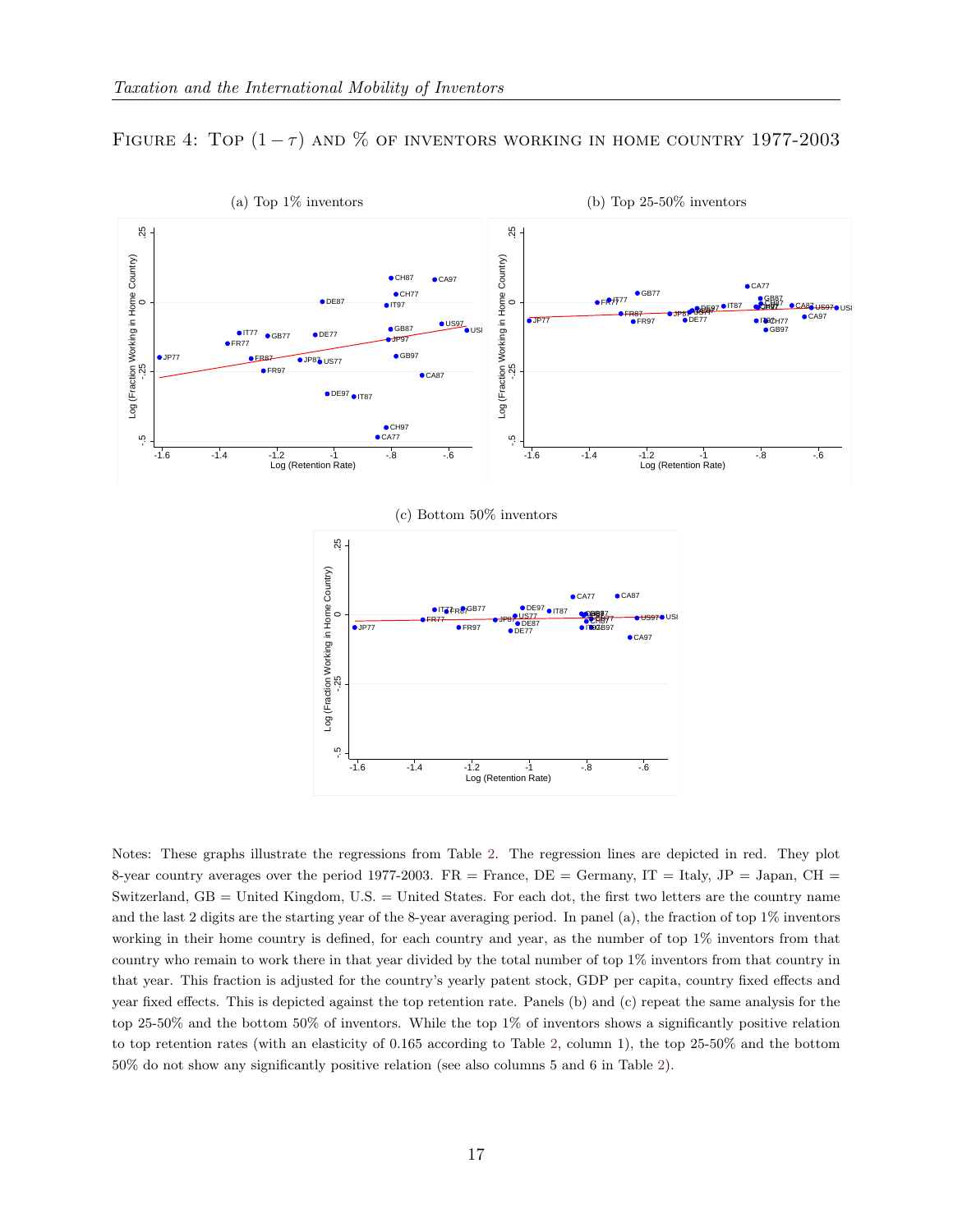

#### <span id="page-19-0"></span>Figure 5: Taxation and fraction of foreign inventors 1980-2004

Note: Figure based on the PCT data described in [Miguelez and Fink](#page-38-0) [\(2013\)](#page-38-0). It plots the log share of foreign inventors (number of foreign inventors over the total number of inventors in a given country) against the log of the top retention rate. All numbers are averages over the 1980-2004 period.

Treaty (PCT).

The PCT data contains 54% of all international patent applications, but accounts for only 8% of worldwide filings. Countries are still differentially represented as in the DID. Most importantly, however, only bilateral migration counts are recorded from 1978 to 2012: there is not yet the possibility to track inventors by name over time in a panel, as it is in our benchmark DID. As a result, the migration counts are somewhat biased and, for instance, every inventor could be counted several times as a migrant. There are also no counts of domestic inventors who remain at home. However, the great advantage of this dataset is that it contains nationality information. Figure [5](#page-19-0) plots the average share of foreign inventors in each country against the average top retention rate over the period 1980-2004. There is a significantly positive relationship, confirming our earlier macro-level results in the DID.

To exploit the nationality information, we consider a clear-cut migration wave, namely the special case of Russian inventors after the collapse of the Soviet Union. Before 1990, Russia was closed to outmigration, a phenomenon that changed drastically after the change of regime in 1990. Figure [6](#page-20-2) plots the average number of Russian immigrants in different countries as a function of the average top retention rate pre and post 1990. Before 1990, the relationship is flat: Russians were not able to react to tax differentials because of stark migration restrictions. By contrast, after 1990, there is a significantly positive relationship between Russian inventors and top retention rates.

We now turn to exploring more rigorously the relation between top tax rates and migration at the inventor level.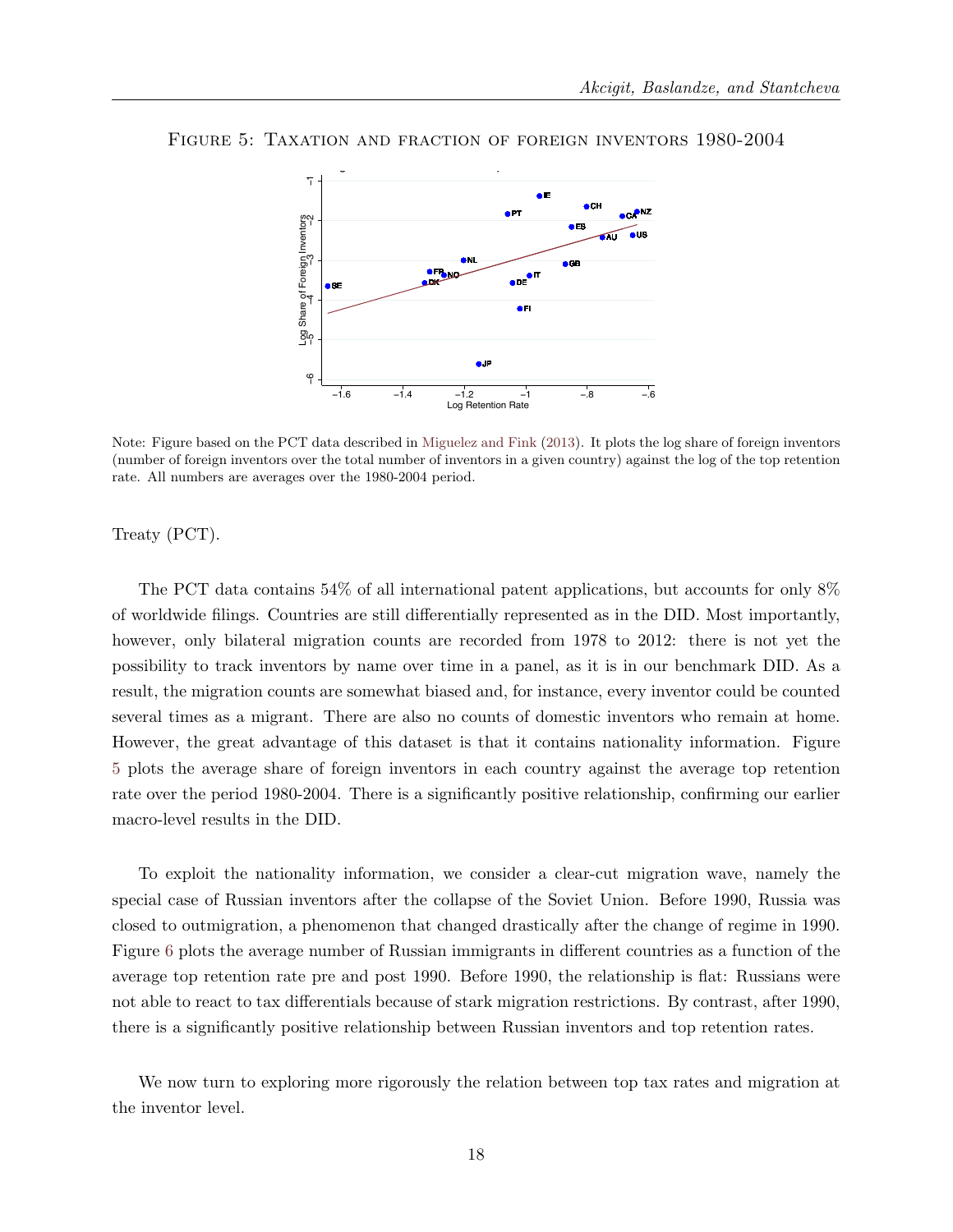<span id="page-20-2"></span>

### Figure 6: Russian inventors' migration and top tax rates

Note: The figures show the log number of Russian inventors present in each country as a function of the log top retention rate. Panel (a) focuses on the pre-1990 period during which migration was strongly restricted because of the Soviet Union, while panel (b) focuses on the post-1990 period.

## <span id="page-20-0"></span>4 Location Choice Model Estimation

In this section, we present the results from a multinomial location model estimation that exploits variation in top income tax rates across countries, over time, and across the quality distribution of inventors. We first describe the empirical specification considered. We then present our benchmark results and turn to analyzing in more detail the role of companies in the location decision of inventors.

#### <span id="page-20-1"></span>4.1 Specification and Estimation

<span id="page-20-3"></span>Utility specification and controls: To model the location choice of innovators, we adopt a multinomial discrete-choice model. Recall from section [2.2](#page-7-1) that inventor  $i$  in country c at time  $t$ obtains utility:

$$
U_{ct}^{i} = u\left(\left(1 - \tau_{ch^{i}t}\right)w_{ct}^{i}\right) + \mu_{ct}^{i}
$$
\n
$$
\tag{5}
$$

Assuming log utility, we can rewrite  $U_{ct}^{i}$  in [\(5\)](#page-20-3) as a separable function of the pre-tax earnings and the average tax rate:

$$
U_{ct}^{i} = \alpha \log \left( 1 - \tau_{ch^{i}t} \right) + \alpha \log \left( w_{ct}^{i} \right) + \mu_{ct}^{i}
$$
\n
$$
\tag{6}
$$

The core of the analysis is to model i) the idiosyncratic preference component  $\mu_{ct}^{i}$  and ii) the counterfactual wage  $w_{ct}^i$  as detailed and flexibly as possible.

Controlling for the idiosyncratic preference component: We model the innovator's idiosyncratic preference for any given country at time  $t$  as follows. It is assumed to depend on: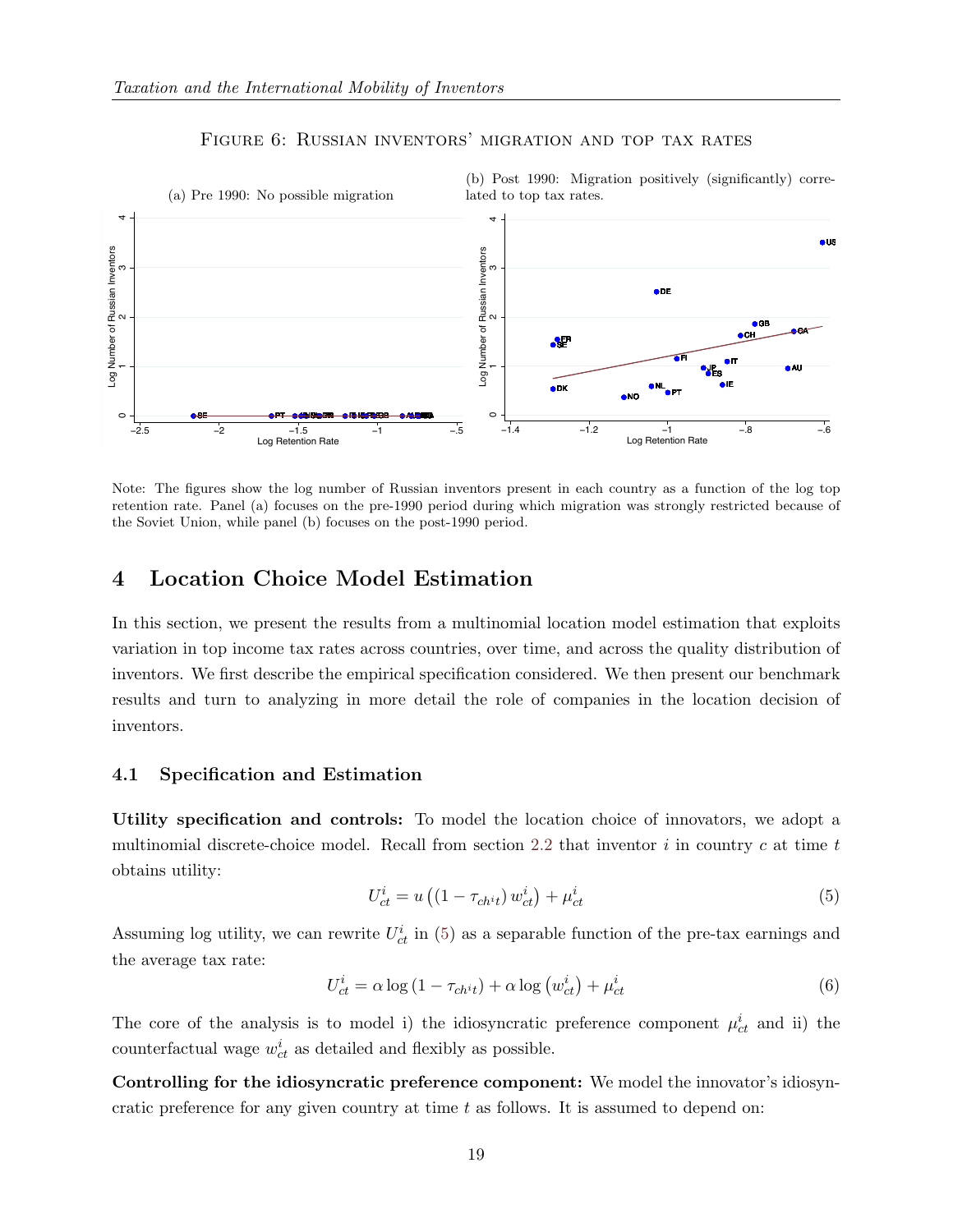i) Individual-level characteristics  $x_{ti}$ : These include the inventor's age, his dynamic quality measure, his technological field, and whether he works in a multinational. In addition, we include indicator variables for whether the inventor is in the top  $1\%$ , top  $1-5\%$ , top  $5-10\%$ , or top  $10-25\%$ of inventors as ranked by quality and explained in section [2.3.](#page-9-0) The benchmark measure used is the citations-weighted patents to date, but we consider all of the measures  $q1 - q4$  from formulas [\(1\)](#page-11-0)-[\(4\)](#page-11-1). The effect of these individual characteristics is allowed to vary by country.<sup>[23](#page-1-0)</sup> We assign one of six technological fields to the inventor based on the field in which he has most patents. These six fields include chemical, computer and communications, drugs and medical, electrical and electronics, mechanical and others.<sup>[24](#page-1-0)</sup>

ii) Country-level covariates, denoted by  $\mathbf{x}_{ct}$ : the country's patent stock and GDP per capita, as well as unobservable country characteristics captured by country fixed effects  $\gamma_c$  and, importantly, country-year fixed effects  $(\gamma_{ct})$ .

iii) Controls for inventor-country pairs, denoted by  $\mathbf{x}_{cti}$  that capture the quality of a potential "match" between country c and inventor i at time t. First, we introduce a home dummy  $h_c^i$  equal to 1 if country c is the home country of inventor i in order to capture a potential home bias. Second, these include the patent stock of country c at time  $t$  in the inventor's technological field, which proxies for the quality of professional fit between the inventor and the potential destination country. Third, we include the distance between the inventor's home country and the destination country, and a dummy for whether the home and destination countries have a common language. These could all affect the ease of moving to the potential destination country.

For the more detailed results in Section [4.3](#page-26-0) we also consider other country-inventor specific covariates such as the share of the innovative activity of the inventor's company in each destination country.

We hence obtain the econometric specification:

$$
U_{cti} = \alpha \log (1 - \tau_{chit}) + \alpha \log (w_{cti}) + h_{ic} + \mathbf{x}_{ti}\beta_c + \zeta \mathbf{x}_{ct} + \eta \mathbf{x}_{cti} + \gamma_c + \gamma_t + \gamma_{ct} + v_{cti} \tag{7}
$$

Controlling for the counterfactual wage: One important consideration is how to control for the counterfactual wage  $w_{cti}$  that inventor i would receive in any country c at time t, as well as for his actual wage. Part of the wage variation is well absorbed by the aforementioned controls (i)-(iii), which capture aggregate effects at the country-year level and the technological class level. In addition, we consider three more benchmark specifications that progressively add the following, more detailed controls:

1) First, we control for the quality of the inventor at time  $t$ , interacted with country fixed effects. This controls for aggregate country-specific effects that vary by ability. Our benchmark measure is, as explained in Section [2.3,](#page-9-0) citation-weighted patents to date. Alternative quality measures are considered in the robustness checks in Table [8.](#page-30-0) Note that the ability measure for an individual is

<sup>&</sup>lt;sup>23</sup>That is, these characteristics are all interacted with country fixed effects.

 $^{24}\mathrm{Using}$  a finer classification does not change our results.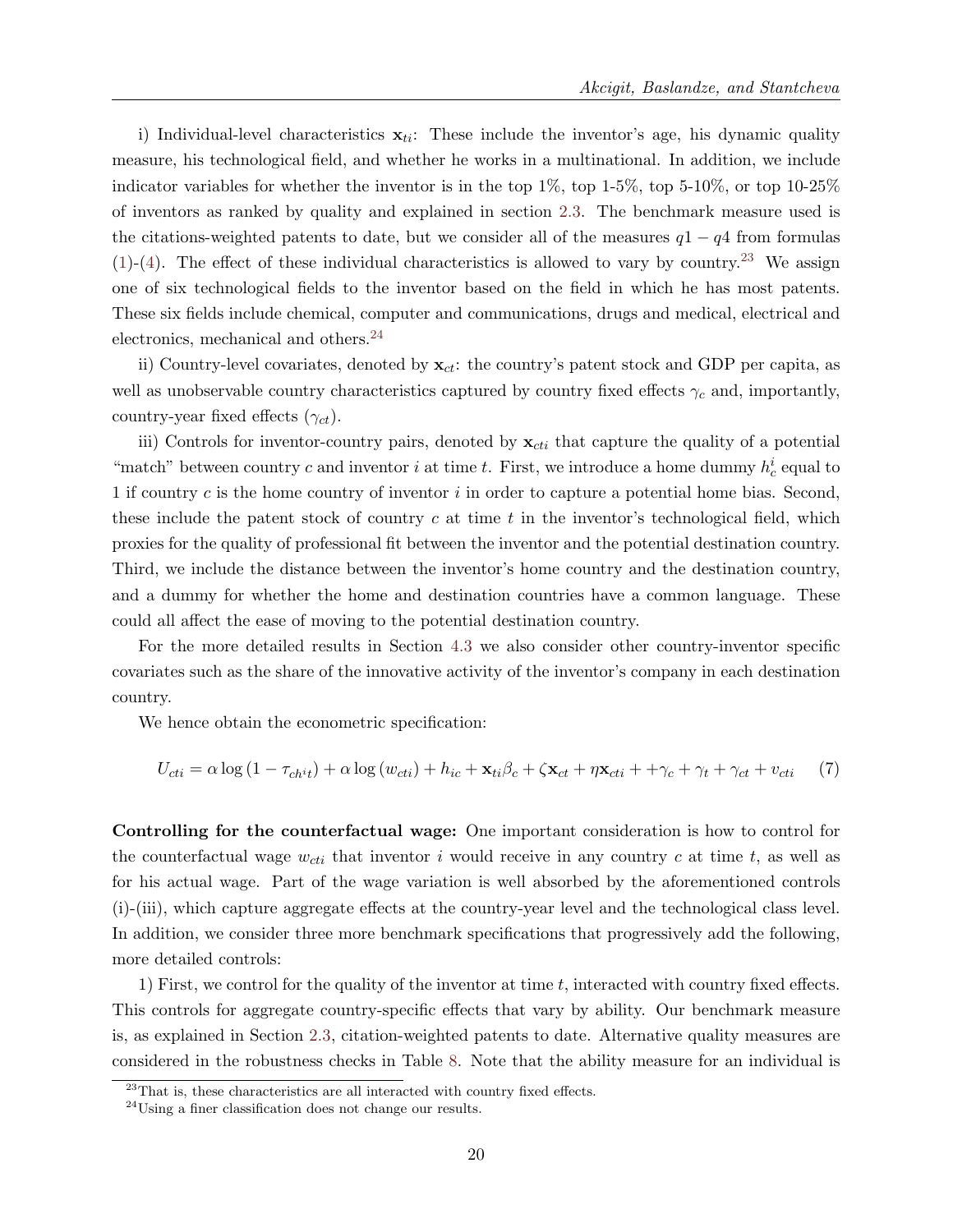dynamic and changes over life. However, the measure only depends on past information, and hence avoids endogeneity with current location choices.

2) Second, we add country and ability specific trends, i.e., we control for year times country fixed effect times the ability measure, in order to capture differential evolutions over time in the wage premium in different countries.

3) Finally, we also introduce country, ability and technological field specific trends by controlling for year times country fixed effects times ability times technological field dummies.

**Sample and estimation:** Denote by  $P_{ct}^i \equiv Prob(U_{ct}^i > U_{c't}^i, \forall c')$  the probability of inventor *i* to locate in country c at time t. If the error term  $v_{ct}^{i}$  has a type I extreme value distribution, this model can be estimated as a multinomial logit.

Our benchmark sample for the multinomial analysis contains an unbalanced panel of those inventors who have ever been in the top 25% inventors as defined by citations-weighted patents over their lifetime. We restrict the sample to the 8 countries which account for around 90% of all patents in the USPTO. Hence, in each year, inventors face a choice between the United States, Canada, Germany, Great Britain, France, Japan, Italy and Switzerland.

We include in the regression interactions of the retention rate with dummies for being in the top 1%, in the top 1-5%, in the top 5-10%, in the top 10-[25](#page-1-0)% and below the top 25%.<sup>25</sup>

Computing Elasticities: To go from the coefficients on the retention rate to elasticities, we follow the computations in [Kleven, Landais, and Saez \(2013\)](#page-37-0) that we present only very briefly here. In the multinomial model, the elasticity of the probability of inventor  $i$  of locating in country  $c$  at time t to the net of tax rate  $(1 - \tau_{ct}^i)$ , denoted by  $\varepsilon_{ct}^i$ , is:

$$
\varepsilon_{ct}^i \equiv \frac{d \log P_{ct}^i}{d \log(1 - \tau_{ct}^i)} = \alpha (1 - P_{ct}^i)
$$

<span id="page-22-0"></span>The authors then define the elasticity of domestic inventors in country  $c, \varepsilon_d^c$ , and the elasticity of foreign inventors in country  $c, \varepsilon_f^c$ . Letting  $I_c$  and  $I_c^f$  be the set of all, respectively, domestic and non-domestic inventors from country c:

$$
\varepsilon_d^c \equiv \frac{d \log(\sum_{i \in I_c} P_{ct}^i)}{d \log(1 - \tau_{ct})} = \frac{\alpha \sum_{i \in I_c} P_{ct}^i (1 - P_{ct}^i)}{\sum_{i \in I_c} P_{ct}^i}
$$
(8)

<span id="page-22-1"></span>Similarly:

$$
\varepsilon_f^c \equiv \frac{d \log(\sum_{i \in I_c^f} P_{ct}^i)}{d \log(1 - \tau_{ct})} = \frac{\alpha \sum_{i \in I_c^f} P_{ct}^i (1 - P_{ct}^i)}{\sum_{i \in I_c^f} P_{ct}^i}
$$
(9)

Average domestic and foreign elasticities,  $\varepsilon_d$  and  $\varepsilon_f$ , then are defined as the weighted average

 $25$ Note that the sample cut is based on a static measure of inventor quality, namely those who have *ever* been in the top 25% in their lifetime, while the ranking within that sample is dynamic and can change for a given inventor from year to year. Table [8](#page-30-0) considers how the results change if we also rank inventors by the static measures.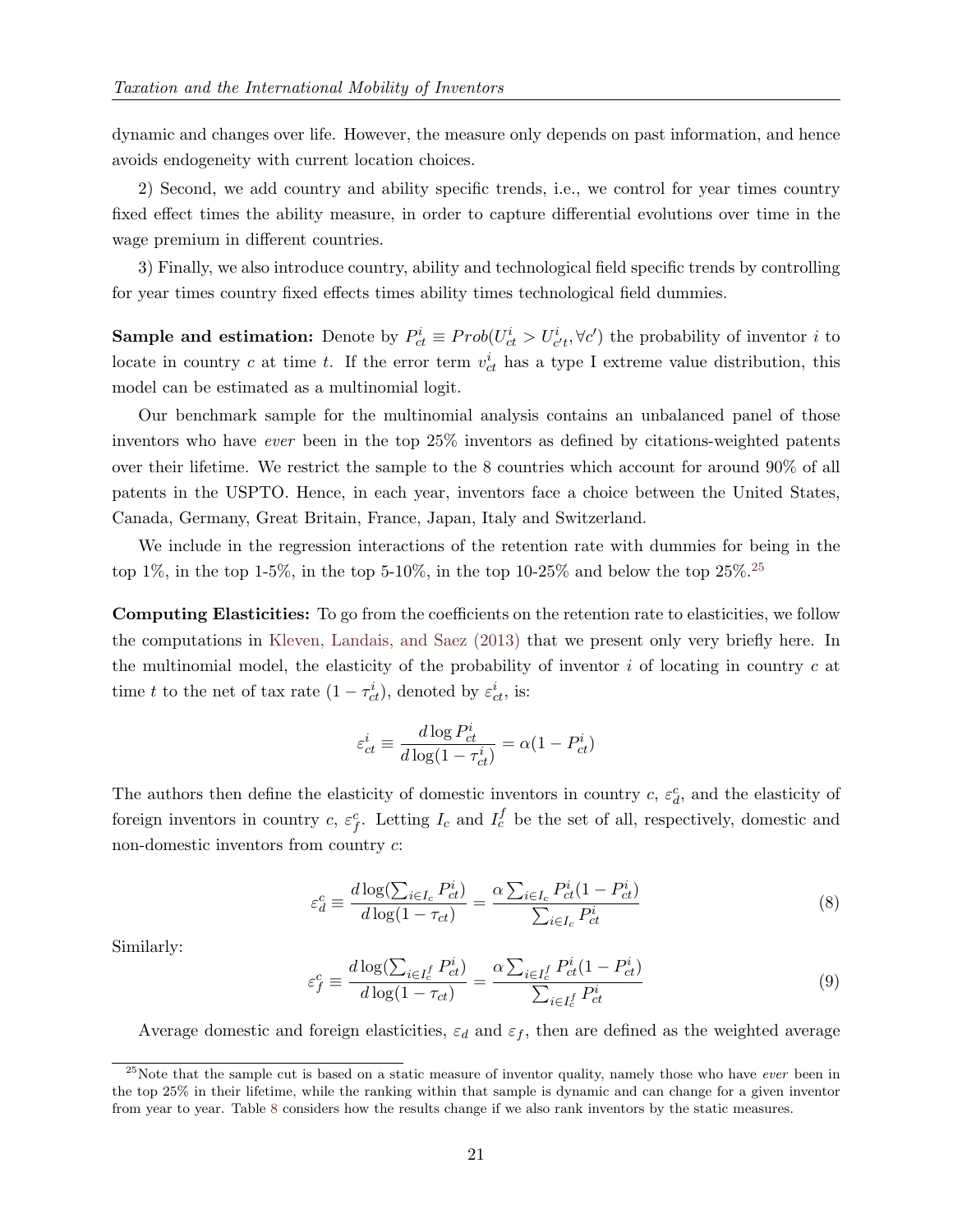<span id="page-23-0"></span>elasticities across all countries:

$$
\varepsilon_d \equiv \frac{d \log(\sum_c \sum_{i \in I_c} P_{ct}^i)}{d \log(1 - \tau_{ct})} = \frac{\alpha \sum_c \sum_{i \in I_c} P_{ct}^i (1 - P_{ct}^i)}{\sum_c \sum_{i \in I_c} P_{ct}^i}
$$
(10)

<span id="page-23-1"></span>Similarly:

$$
\varepsilon_f \equiv \frac{d \log(\sum_c \sum_{i \in I_c^f} P_{ct}^i)}{d \log(1 - \tau_{ct})} = \frac{\alpha \sum_c \sum_{i \in I_c^f} P_{ct}^i (1 - P_{ct}^i)}{\sum_c \sum_{i \in I_c^f} P_{ct}^i}
$$
(11)

#### 4.2 Benchmark Results

Table [3](#page-24-0) contains the estimation results using the top marginal retention rate, interacted with dummies for the ranking of inventors in the quality distribution. Column 1 contains all controls i) - iii) described in Section [4.1.](#page-20-1) The coefficient on the retention rate for the top  $1\%$  inventors is significantly positive and large. Below the regression estimates, the table reports the values and the standard errors of the elasticities to the net of tax rate of, respectively, domestic and foreign inventors, as computed from formulas [\(10\)](#page-23-0) and [\(11\)](#page-23-1). The elasticity of domestic inventors is close to 0.04, while the elasticity of foreign inventors is 1.29. Consistent with our discussion above, the effect of the top retention rate decreases as we move down the inventor quality distribution. Top 1-5% inventors are still significantly sensitive to the top tax rate, but below the top 5%, the effects become insignificant. The gap between the domestic and the foreign elasticity comes from the fact that most inventors remain in their home country (see formulas [\(10\)](#page-23-0) and [\(11\)](#page-23-1)) and hence, the bases on which these elasticities are computed are very different.

In addition to the standard controls, column 2 introduces the ability of the inventor interacted with country fixed effects. Column 3 adds country and ability specific trends and column 4 adds country, ability and tech field specific trends. The effect of the top tax rate on superstar inventors is very stable across the different specifications.

For comparison, [Kleven, Landais, and Saez \(2013\)](#page-37-0) find that the domestic elasticity of football players is between 0.07 and 0.16, depending on their specification, while the foreign elasticity is between 0.6 and 1.3. The authors suggested that their elasticities might be upper bounds, as football players are highly mobile individuals. In addition, [Kleven, Landais, and Saez \(2013\)](#page-37-0) only consider the European football market, while we also include mobility between different continents.<sup>[26](#page-1-0)</sup>

We can also compute the elasticities of domestic and foreign inventors country by country, as in formulas [\(8\)](#page-22-0) and [\(9\)](#page-22-1). Table [4,](#page-25-0) columns 1 and 2 show, respectively, the elasticity of domestic and foreign inventors to the top net-of-tax rate. The U.S. and Japan stand out with their relatively low elasticities of both foreign and domestic inventors, while inventors from Great Britain and Canada are particulary elastic. France, Italy and Switzerland have moderately elastic domestic inventors, but highly elastic foreign inventors. Columns 3 and 4 compute the percent change in, respectively, domestic and foreign inventors for a 10 percentage point top tax rate reduction from the actual level

 $26$ Note that the corresponding elasticities in the European patent office data in Section [6,](#page-34-0) where European countries are more strongly represented, are also larger and closer to the football players' elasticities.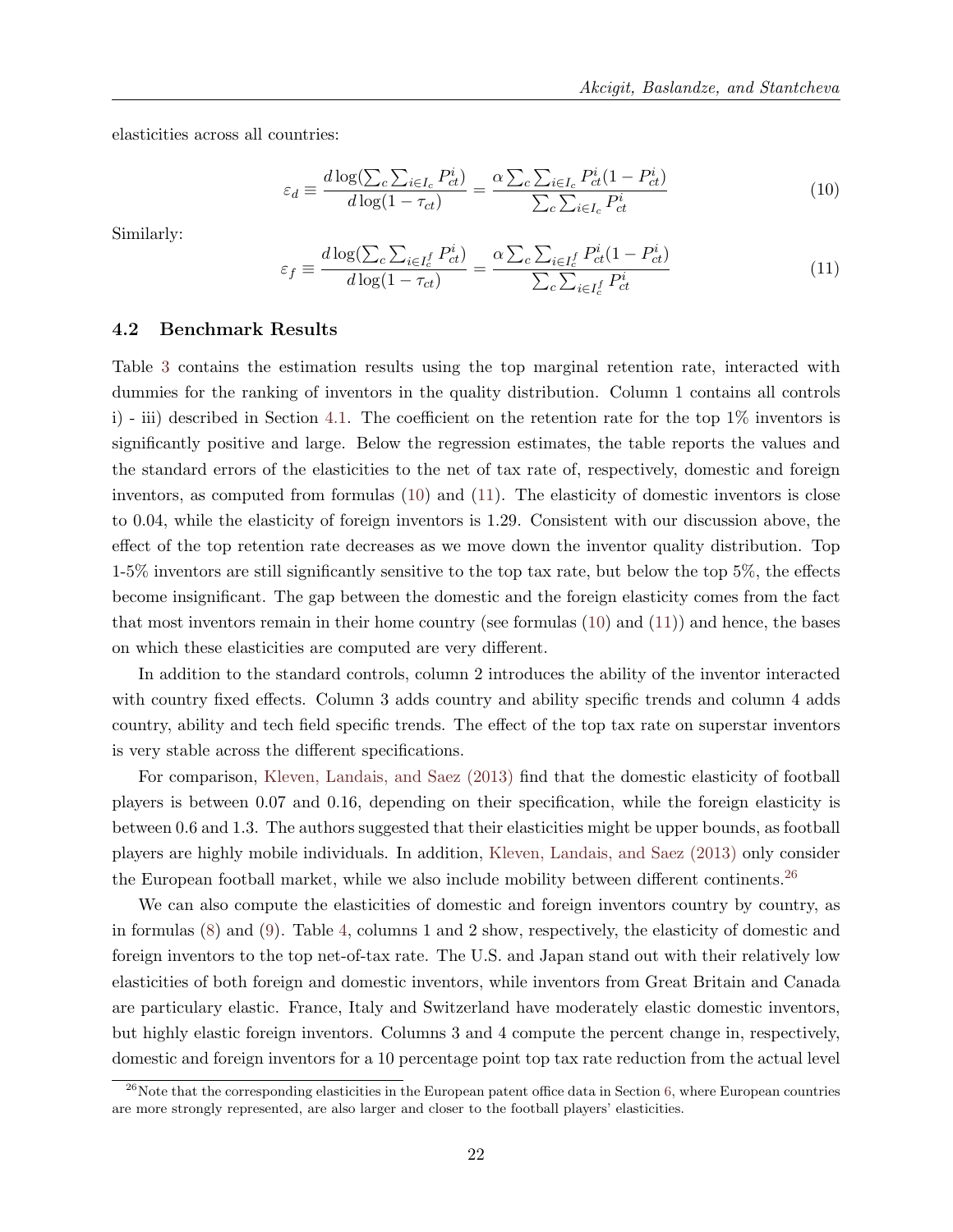|                                                           | (1)        | (2)        | $\left( 3\right)$ | $\left( 4\right)$ |
|-----------------------------------------------------------|------------|------------|-------------------|-------------------|
| Log Retention Rate $\times$ Top 1                         | $1.543***$ | $1.641***$ | $1.642***$        | $1.606***$        |
|                                                           | (3.71)     | (3.93)     | (3.87)            | (3.81)            |
| Log Retention Rate $\times$ Top 1-5                       | $1.043**$  | $1.148**$  | $1.142**$         | $1.097**$         |
|                                                           | (2.73)     | (2.99)     | (2.93)            | (2.84)            |
| Log Retention Rate $\times$ Top 5-10                      | 0.737      | $0.847*$   | $0.839*$          | $0.790*$          |
|                                                           | (1.94)     | (2.23)     | (2.17)            | (2.06)            |
| Log Retention Rate $\times$ Top 10-25                     | 0.432      | 0.551      | 0.545             | 0.497             |
|                                                           | (1.16)     | (1.48)     | (1.44)            | (1.33)            |
| Log Retention Rate $\times$ Below Top 25                  | 0.187      | 0.336      | 0.323             | 0.290             |
|                                                           | (0.50)     | (0.89)     | (0.84)            | (0.76)            |
| $\text{Quality} \times \text{Country FE}$                 | NO.        | YES        | YES               | YES               |
| Quality $\times$ Country FE $\times$ Year                 | NO.        | NO.        | YES               | YES               |
| Quality $\times$ Country $FE \times Year \times Field$ FE | NO.        | NO.        | NO                | YES               |
| Domestic elasticity                                       | .037       | .039       | .038              | .038              |
| s.e                                                       | (.0098)    | (.0098)    | (.0101)           | (.0098)           |
| Foreign elasticity                                        | 1.293      | 1.381      | 1.377             | 1.345             |
| s.e                                                       | (.348)     | (.351)     | (.356)            | (.353)            |
| Observations                                              | 9274992    | 9246912    | 9246912           | 9246912           |

<span id="page-24-0"></span>Table 3: Effect of the top retention rate on innovators' mobility

Notes: Multinomial logit regressions. Robust standard errors clustered at the inventor level in parentheses. Regressions are based on the inventor data set described in Section [2.3](#page-9-0) for the period 1977-2003. The data includes inventors in 8 countries: Canada, France, Germany, Great Britain, Italy, Japan, Switzerland, and the United States. All columns contain the following controls also listed in the text. In terms of country-level controls, we include country fixed effects, country-year fixed effects, country patent stock, country GDP per capita. In terms of country-inventor pair controls, we include a home country dummy, the patent stock of the country in the inventor's technological field, the distance between the inventor's home and the country, and a dummy for whether the country shares a common language with the inventor's home country. The following inventor-level variables are all included and interacted with country fixed effects: inventor age, technological field of the inventor, a dummy for whether the individual works in a multinational firm. All columns also contain indicator variables for whether the inventor is in the top 1, top 1-5, top 5-10, top 10-25 or below the top 25 of inventors as ranked by quality and explained in section [2.3.](#page-9-0) Column 2 contains in addition the inventor's citations-weighted patent stock to date interacted with country fixed effects. Column 3 contains quality and country-specific time trends. Column 4 contains quality, country and technological field specific time trends. The first row reports the coefficient on the log retention rate interacted with an indicator variable for being in the top 1 of inventors. The second, third, fourth and fifth rows, respectively, report the coefficients from the retention rate interacted with being in, respectively, the top 1-5, top 5-10, top 10-25 and below the top 25 of inventors. "Domestic elasticity" is the elasticity of domestic players with respect to a change in the domestic retention rate, while "Foreign elasticity" is the elasticity of foreign players with respect to a change in the foreign retention rate. They are computed, respectively, according to formulas [\(10\)](#page-23-0) and [\(11\)](#page-23-1).  $^*p < 0.1, ^{**}p < 0.05, ^{***}p < 0.01$ 

in each country. At the low end of the spectrum, the U.S. would gain 0.1% domestic inventors, Japan 0.3%, and Denmark 1.9%. At the high end of the spectrum, Great Britain and Canada would gain, respectively,  $10.6\%$  and  $7.9\%$  domestic inventors. At the same time, the US would gain  $23.7\%$  foreign inventors, while France would gain 56.4% foreign inventors.<sup>[27](#page-1-0)</sup>

Economic Gains from Lower Taxes: A back of the envelope calculation can reveal the yearly

 $27$ Note that the heterogeneous elasticities of migration to tax rates across countries could be another reason for why some countries can tax more than others [\(Kleven,](#page-37-14) [2014\)](#page-37-14).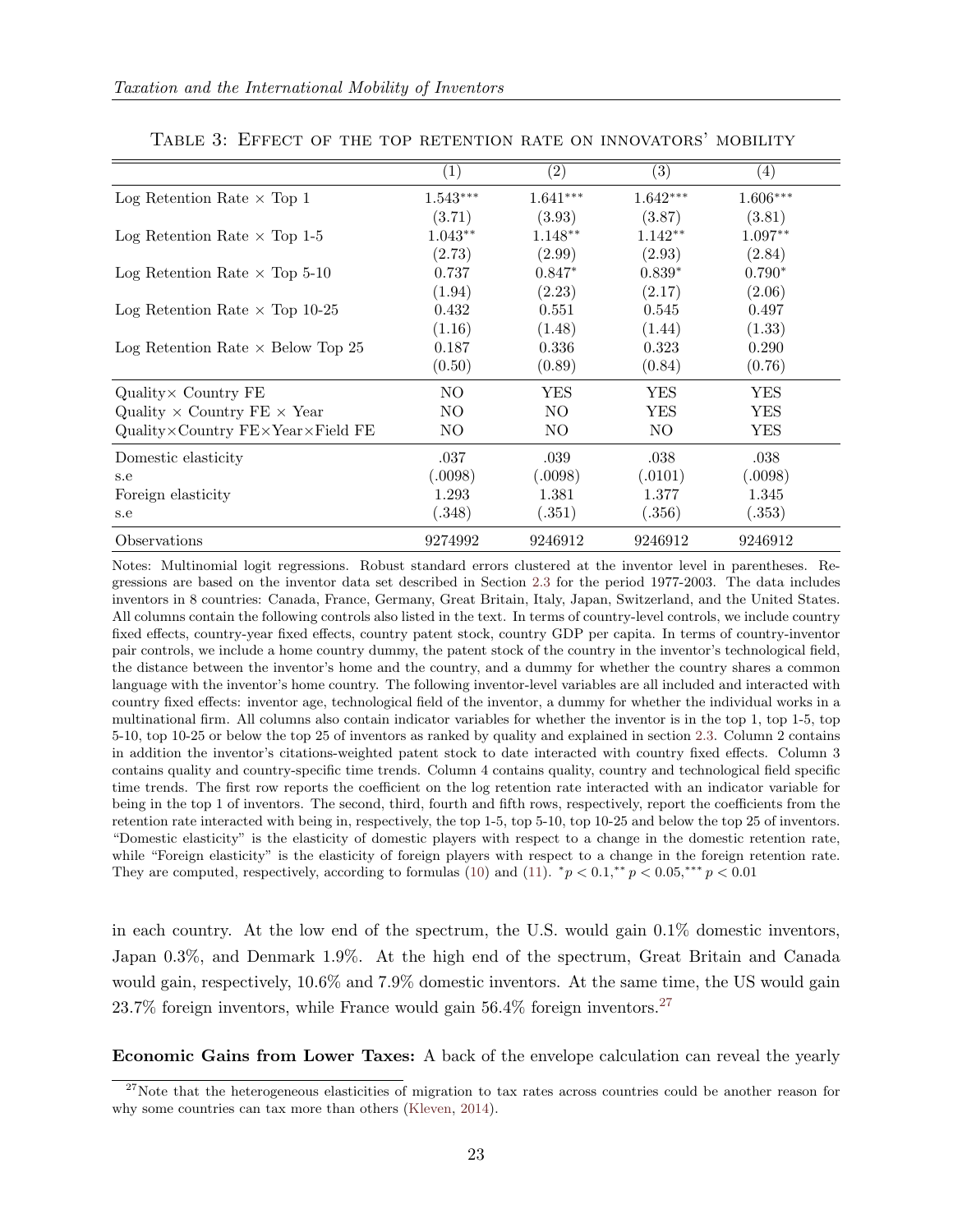<span id="page-25-0"></span>

| Country       | Domestic<br>elasticity | Foreign<br>elasticity | % change<br>in domestic inventors | % change<br>in foreign inventors |
|---------------|------------------------|-----------------------|-----------------------------------|----------------------------------|
| United States | 0.004                  | 1.25                  | $0.1\%$                           | 23.7%                            |
| Great Britain | 0.48                   | 1.60                  | 10.6%                             | 35.1%                            |
| Canada        | 0.41                   | 1.59                  | 7.9%                              | 30.6%                            |
| Denmark       | 0.07                   | 1.57                  | 1.9%                              | 43.8%                            |
| France        | 0.17                   | 1.59                  | $6.1\%$                           | 56.4%                            |
| Italy         | 0.18                   | 1.59                  | 4.0%                              | 35.5%                            |
| Japan         | 0.02                   | 1.59                  | $0.3\%$                           | 32.6%                            |
| Switzerland   | 0.24                   | 1.59                  | $5.5\%$                           | 36.1%                            |

Table 4: Migration Elasticities across Countries

Notes: Elasticities per country are calculated for the year 2000. To compute the percent change in domestic inventors and the change in foreign inventors for each country, we consider a 10 percentage points decrease in taxes from their actual level in that country in year 2000. Similar changes can of course be computed for any other percentage point change in taxes.

economic gain from lower taxes through the channel of inventor migration. Suppose that top retention rates in country c change by  $d(1 - \tau_{ct})$ . We compute the economic value gained from attracting more domestic and foreign top 1% superstar inventors as:

<span id="page-25-1"></span>
$$
dV_{ct} = \frac{d(1 - \tau_{ct})}{(1 - \tau_{ct})} \times (\varepsilon_d^c \times N_c^d + \varepsilon_f^c \times N_c^f) \times N_p \times V_p \tag{12}
$$

where  $\varepsilon_d^c$  and  $\varepsilon_f^c$  are as defined in equations [\(8\)](#page-22-0) and [\(9\)](#page-22-1),  $N_c^d$  and  $N_c^f$  are the number of, respectively, domestic and foreign inventors who live in country  $c, N_p$  is the average number of patents per year of top 1% superstar inventors (2.7 in our sample), and  $V_p$  is the value per patent.

To assign an average value per patent, we first follow Giuri et al. [\(2007\)](#page-37-12) who find that in the PatVal survey of inventors, the average value per patent is 3 million euros (equivalently, 3.3 million USD). This is likely to be an understatement of the value of the patents from superstar top  $1\%$ inventors. Indeed, the top 3% most valuable patents are worth between 30 million and 100 million euros, with the top 1% worth more than 100 million euros. Given that top 1% superstar inventors are also responsible for the most valuable patents, we can perform a second calculation assuming a value per patent for the superstar top  $1\%$  inventors of 100 million euros (112 million USD).<sup>[28](#page-1-0)</sup> These two calculations are shown in Table [5](#page-26-1) for a 5 percentage point tax change and for a 10 percentage point tax change.

The economic gains per country from decreasing top tax rates depend on the domestic and foreign elasticities (in Table [4\)](#page-25-0), but also on the size of the inventor base. The U.S. has the largest economic gain, despite the small elasticities, while Italy has the smallest economic gains, which is a combination of a relatively low elasticity of domestic inventors and a relatively small inventor base.

 $^{28}$ The numbers are rounded to 3 million USD and 100 million USD respectively.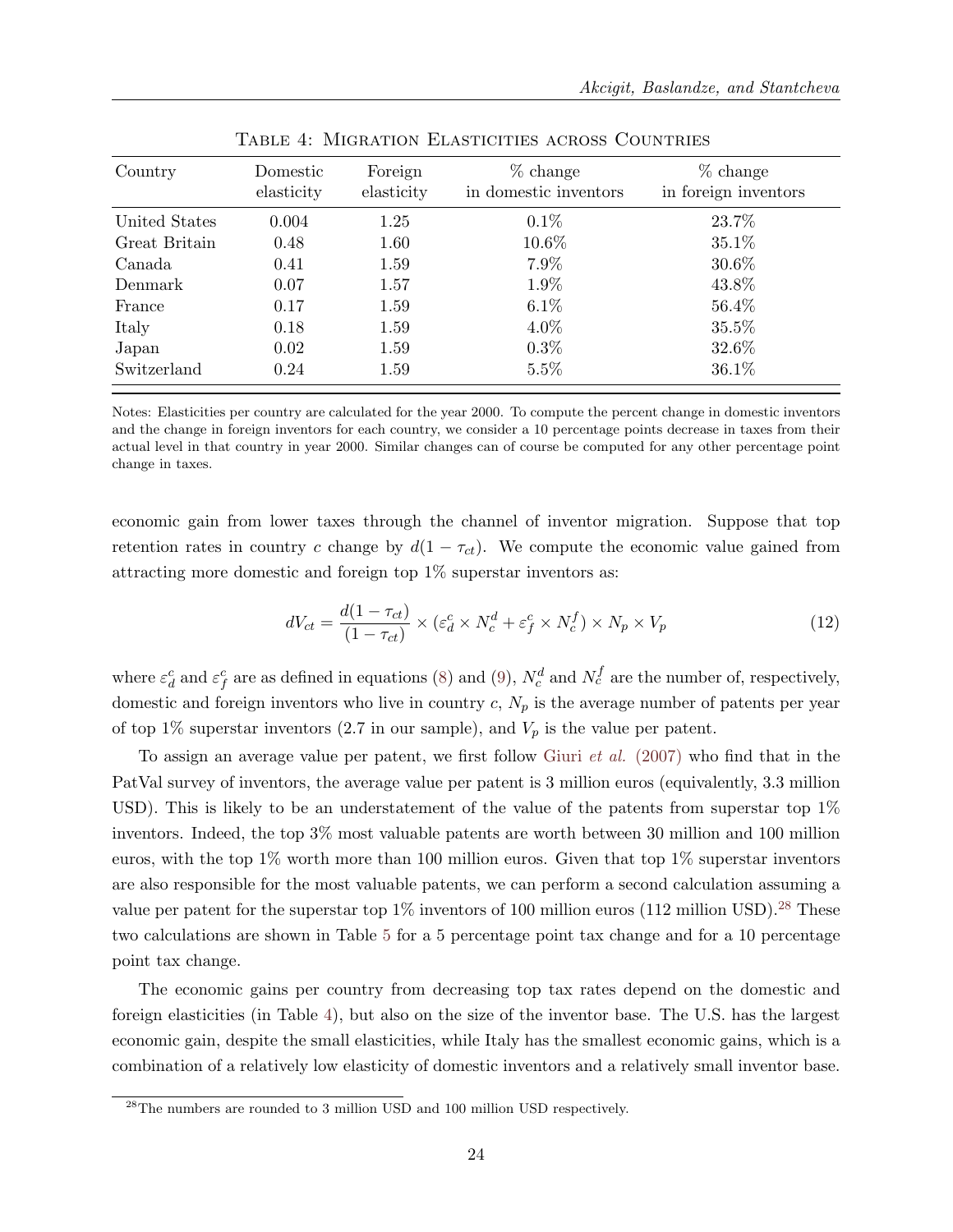These effects could be underestimating the economic value lost if there are positive spillovers from having superstar inventors locally (as documented in the papers cited in the Introduction and in Section [2.3\)](#page-9-0). To a first-order we could imagine that these yearly gains would scale up for a tax decrease that lasts several years.

<span id="page-26-1"></span>

|               |                            | Small Patent Value          |                            | Large Patent Value          |  |
|---------------|----------------------------|-----------------------------|----------------------------|-----------------------------|--|
| Country       | $5\%$ points<br>tax change | $10\%$ points<br>tax change | $5\%$ points<br>tax change | $10\%$ points<br>tax change |  |
| United States | 84                         | 168                         | 2,796                      | 5,593                       |  |
| Great Britain | 24                         | 48                          | 795                        | 1591                        |  |
| Canada        | 26                         | 51                          | 852                        | 1,704                       |  |
| Germany       | 26                         | 52                          | 871                        | 1,742                       |  |
| France        | 16                         | 33                          | 546                        | 1,091                       |  |
| Italy         | 4                          | 9                           | 145                        | 289                         |  |
| Japan         | 12                         | 25                          | 416                        | 832                         |  |
| Switzerland   | 8                          | 16                          | 267                        | 535                         |  |

| TABLE 5: ECONOMIC GAINS ACROSS COUNTRIES (IN MILLION USD) |  |  |  |  |  |  |  |
|-----------------------------------------------------------|--|--|--|--|--|--|--|
|-----------------------------------------------------------|--|--|--|--|--|--|--|

Notes: All numbers are in millions. Elasticities per country are calculated for the year 2000. To compute the change in domestic inventors and the change in foreign inventors, we consider a 10 percentage points decrease in top tax rates from the actual tax rate in each country. The economic gain per year is computed as in formula [\(12\)](#page-25-1). Columns 1 and 2 assume a patent value per superstar top 1% inventor equal to the average patent value across all inventors from Giuri et al. [\(2007\)](#page-37-12) (3 million). Columns 3 and 4 assume a large patent value equal to the top 3% percentile of the patent value distribution in Giuri et al.  $(2007)$ . These effects could be underestimating the economic value lost if there are positive spillovers from having superstar inventors locally (as documented in the papers cited in the Introduction and in Section [2.3\)](#page-9-0).

#### <span id="page-26-0"></span>4.3 The Role of Companies

What is the role of employers in determining inventors' mobility? One might expect that role to be important. Indeed, large companies often recruit internationally. In the U.S., Qualcomm Inc. and Microsoft have an immigration rate (ratio of foreign inventors to total inventors in the company) of, respectively, 51% and 57%. In Switzerland, Alstom Technology Ltd. and Syngenta Participation AG both have immigration rates of  $67\%$ <sup>[29](#page-1-0)</sup>. The employer might affect the inventor's elasticity to taxation through several possible channels. The most important and natural consideration is whether the inventor works for a multinational company. In theory, the effects on international mobility of working for a multinational company are ambiguous. On the one hand, it might make an international move easier for the worker either directly within the company, or by giving him access to a wider international network built over the course of his career in a multinational. Of course, workers more likely to take advantage of tax differentials in the future could also simply self-select into a multinational with the expectation to move in response to tax rates. On the other

<sup>29</sup>WIPO report available at [http://www.wipo.int/edocs/pubdocs/en/intproperty/941/wipo\\_pub\\_941\\_2013.](http://www.wipo.int/edocs/pubdocs/en/intproperty/941/wipo_pub_941_2013.pdf) [pdf](http://www.wipo.int/edocs/pubdocs/en/intproperty/941/wipo_pub_941_2013.pdf).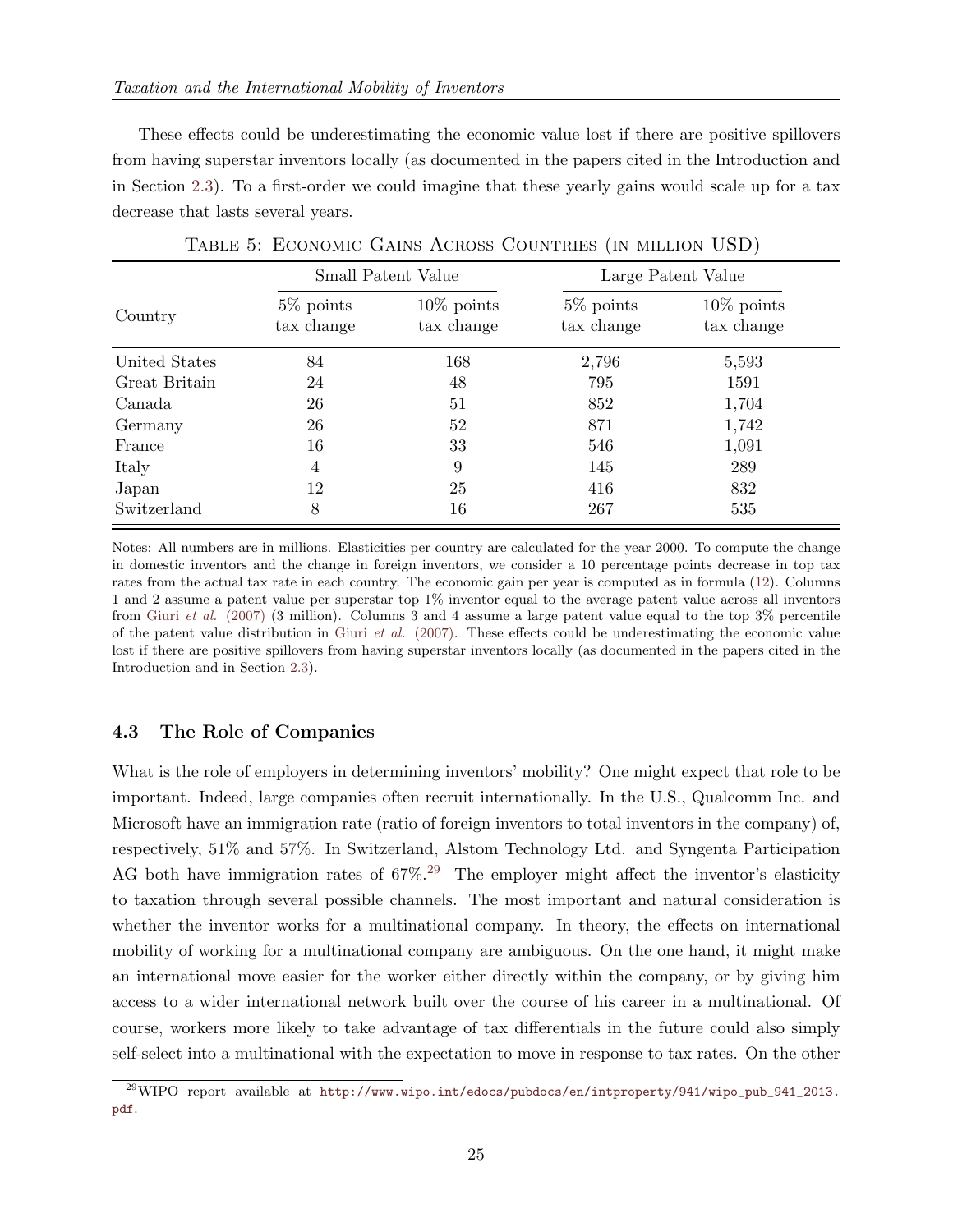<span id="page-27-0"></span>

|                                                  | (1)        | (2)         |  |
|--------------------------------------------------|------------|-------------|--|
| Log Retention Rate $\times$ Top 1                | $1.417***$ | $1.767***$  |  |
|                                                  | (0.316)    | (0.488)     |  |
| Log Retention Rate $\times$ Top 1-5              | $0.827**$  | $1.312**$   |  |
|                                                  | (0.276)    | (0.427)     |  |
| Log Retention Rate $\times$ Top 5-10             | 0.463      | $1.077*$    |  |
|                                                  | (0.272)    | (0.424)     |  |
| Log Retention Rate $\times$ Top 10-25            | 0.0946     | $0.833*$    |  |
|                                                  | (0.264)    | (0.412)     |  |
| Log Retention Rate $\times$ Below Top 25         | $-0.308$   | 0.705       |  |
|                                                  | (0.273)    | (0.419)     |  |
| Log Retention Rate $\times$ Not multinational    | $-0.239*$  |             |  |
|                                                  | (0.124)    |             |  |
| Log Retention Rate $\times$ Activity abroad      |            | $-0.545***$ |  |
|                                                  |            | (0.133)     |  |
| Quality $\times$ Country FE                      | YES        | YES         |  |
| Quality $\times$ Country FE $\times$ Year        | YES        | YES         |  |
| Quality×Country $FE \times Year \times Field$ FE | YES        | YES         |  |
| Domestic elasticity                              | .035       | .529        |  |
| s.e                                              | (.0077)    | (.1464)     |  |
| Foreign elasticity                               | 1.206      | 1.743       |  |
| s.e                                              | (.267)     | (.481)      |  |
| Observations                                     | 7669176    | 8015760     |  |

Table 6: The Role of Companies for Inventor Mobility

Notes: Multinomial logit regressions. Robust standard errors clustered at the inventor level in parentheses. See the explanatory footnote to Table [3.](#page-24-0) All regressions contain the same covariates as Table [3,](#page-24-0) column 4. Column 1 adds an interaction term of the log retention rate with whether the inventor was employed by a non-multinational company in the last period observed. Employees from non multinationals appear significantly less sensitive to the tax rate, which can indicate that they are less able to move internationally to take advantage of lower taxes. Column 2 adds as a control the share of innovative activity of the inventor's company that takes place in the destination country and an interaction of the activity share with the top retention rate. Inventors are significantly less sensitive to the top tax rate in any destination country if their company has a large share of its innovative activity in that country.  ${}^*p < 0.1, {}^{**}p < 0.05, {}^{***}p < 0.01$ 

hand, if the company at least partially participates in the decision about the worker's location, it might bring to the table other considerations for relocating the worker, which are orthogonal to the personal income tax rate. In this latter case, the observed sensitivity to the top personal income tax rates should be lowered.

Column 1 of Table [6](#page-27-0) reports the results from the benchmark specification, adding the interaction of the top retention rate with a dummy equal to 1 if the inventor did not work for a multinational company in the previous period during which he was observed in the sample. Inventors who are not in multinationals are significantly less sensitive to the top tax rate. It seems, then, that working for a multinational company facilitates taking advantage of tax differentials.

Next, we compute the share of innovative activity of the inventor's company that takes place in each potential destination country. The share of innovative activity in a given country is defined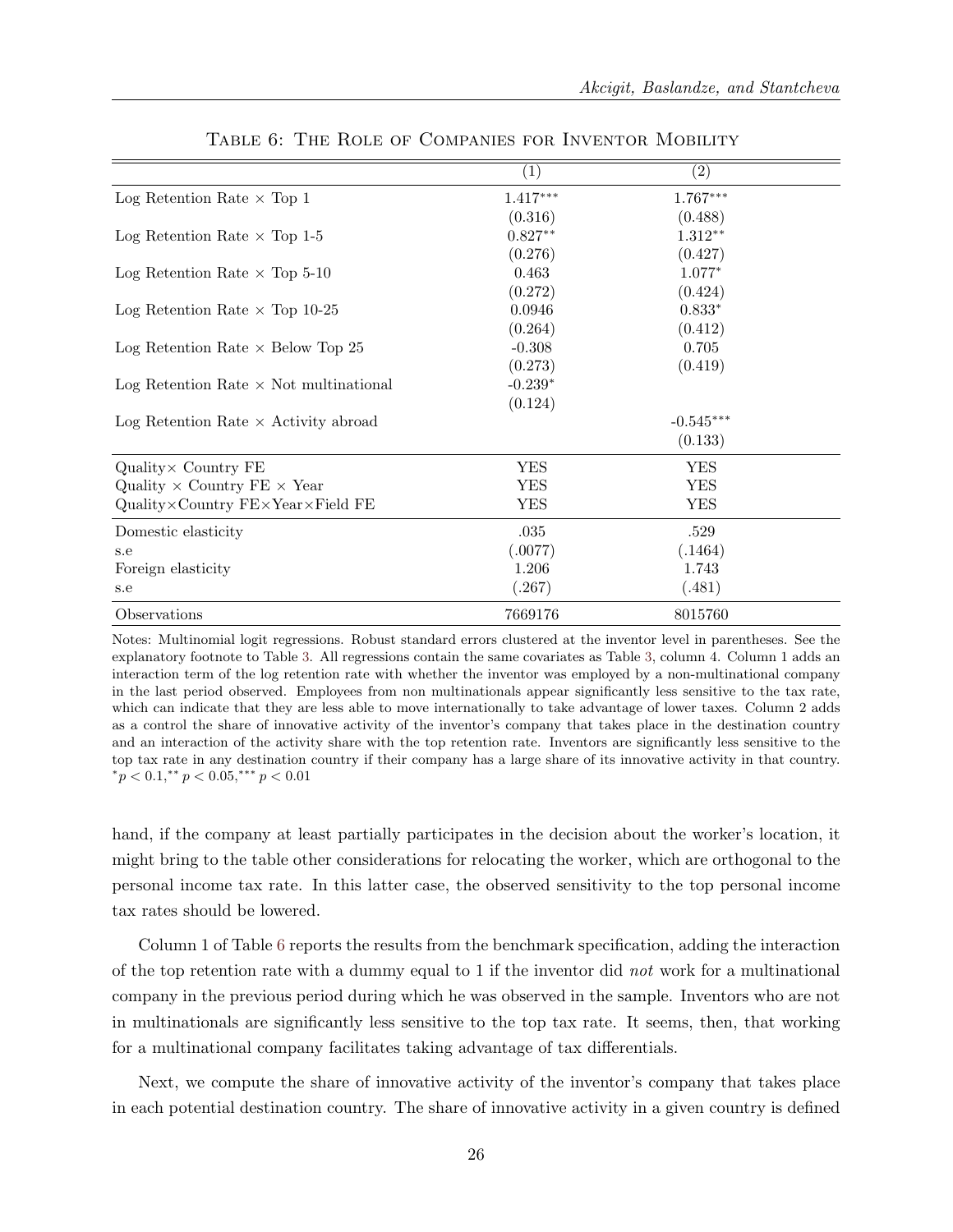as the fraction of yearly patents of the company assigned to inventors from that country. Column 3 shows that if the company of the inventor has a higher share of its innovative activities in some destination country, the inventor is less sensitive to the retention rate in that destination country. The elasticity for those inventors whose company has no share of activity in the foreign country is very large, but declines very rapidly in the share of activity abroad.

This has at least two possible interpretations, following the two hypotheses raised above. First, a higher activity share abroad might mean that the idiosyncratic preference  $\mu$  of the inventor is large for that destination country, due to for instance career concerns, and this difference is sufficiently large to outweigh tax differentials. Second, if the company plays a role in the decision to relocate the inventor, it might want to relocate inventors to high activity places for reasons unrelated to the personal income tax. In either case, the inventor will appear to be less sensitive to tax rates.

#### <span id="page-28-1"></span>4.4 General Equilibrium and Sorting Effects

The migration of some inventors can have general equilibrium effects and spillovers on other inventors, depending on the structure of the labor market. For instance, if demand for inventors by companies in different countries is rigid, a lower top tax rate could lead to sorting by higher quality inventors, to the detriment of lower quality inventors.[30](#page-1-0)

The country-year fixed effects included in all regressions in Tables absorb aggregate countryyear changes such as a higher supply of high quality inventors, and of the changes in labor market rigidities in different countries over time. To gauge the importance of general equilibrium and sorting effects, Table [7](#page-29-0) repeats the same regressions as Table [3,](#page-24-0) but replacing the year-country fixed effects by less flexible country-specific linear time trends. These trends of course leave out a lot of variation at the country-year level. Sorting and general equilibrium effects now are loaded on the coefficients of the interactions of the log retention rate with the quality rankings of inventors.

The results are quite different from the results with country-year fixed effects. The top 1% of inventors is less sensitive to top retention rates: the domestic elasticity is reduced by 35% to 0.024. In addition, the elasticity declines rapidly as one moves down the quality distribution for inventors, and, strikingly, becomes negative for below top 10% inventors (and significantly so for below top 25% inventors). One possible interpretation for this pattern of results is that, indeed, a high influx of top  $1\%$  and top  $5\%$  inventors displaces lower quality inventors.<sup>[31](#page-1-0)</sup>

## <span id="page-28-0"></span>5 Robustness to Alternative Specifications and Extensions

This section provides an extensive series of robustness checks and extensions of our benchmark results.

<sup>&</sup>lt;sup>30</sup>[Kleven, Landais, and Saez \(2013\)](#page-37-0) also explore sorting effects in a rigid demand model for football players.

 $31$ Another possible interpretation, is that there are direct aggregate effects of the top tax rate through tax revenue, which benefits lower quality inventors. This, however, does not seem important, since controlling for total tax revenue per capita in country c and time t leaves the elasticities to tax rates at different quality levels entirely unchanged.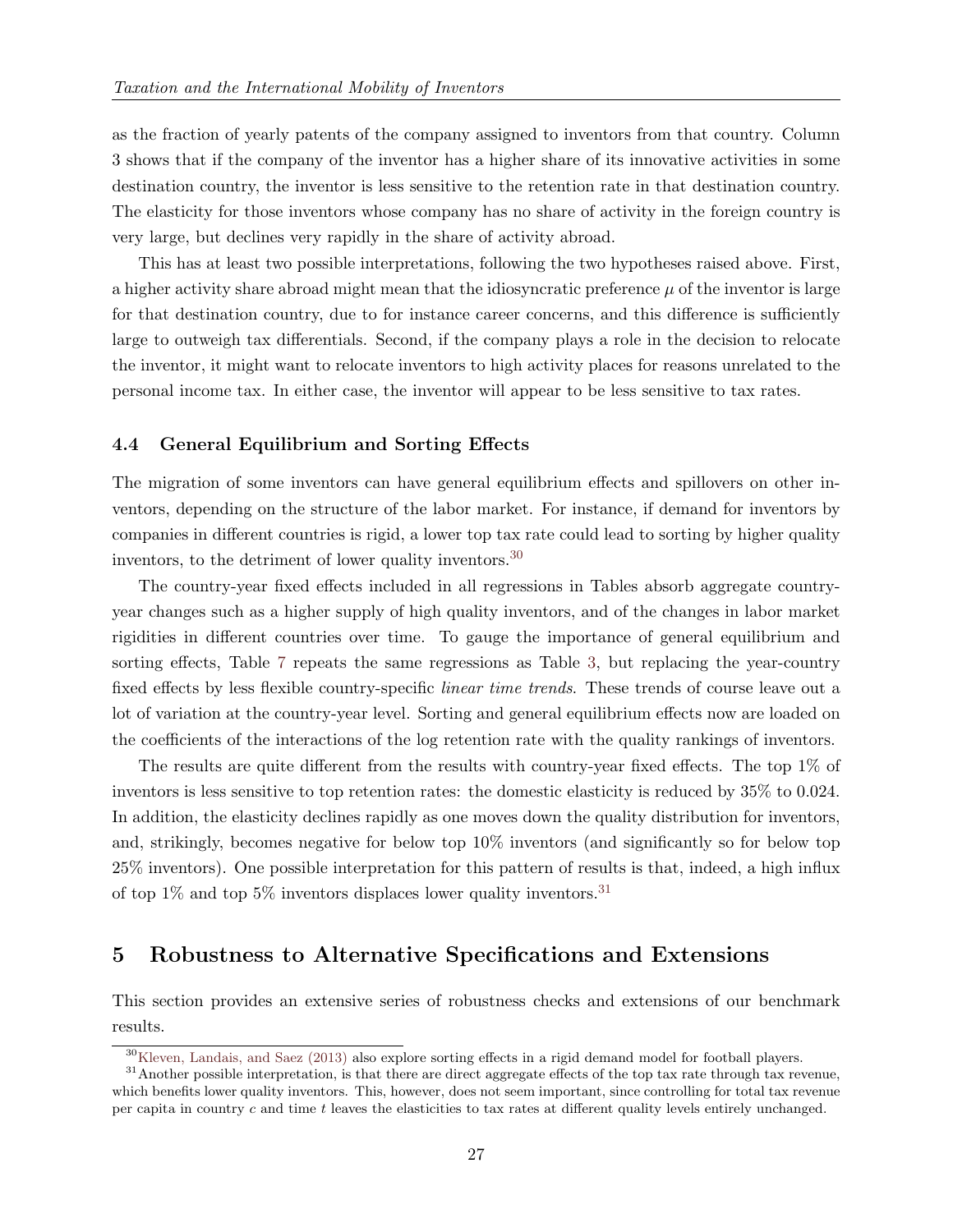<span id="page-29-0"></span>

|                                                           | (1)         | $\left( 2\right)$ | (3)        | $\left( 4\right)$ |
|-----------------------------------------------------------|-------------|-------------------|------------|-------------------|
| Log Retention Rate $\times$ Top 1                         | $0.963***$  | $0.964***$        | $1.032***$ | $1.021***$        |
|                                                           | (4.83)      | (4.78)            | (5.03)     | (4.95)            |
| Log Retention Rate $\times$ Top 1-5                       | $0.460***$  | $0.468***$        | $0.531***$ | $0.512***$        |
|                                                           | (3.59)      | (3.62)            | (4.10)     | (3.94)            |
| Log Retention Rate $\times$ Top 5-10                      | 0.153       | 0.167             | $0.230*$   | 0.207             |
|                                                           | (1.38)      | (1.50)            | (2.12)     | (1.90)            |
| Log Retention Rate $\times$ Top 10-25                     | $-0.153$    | $-0.131$          | $-0.0633$  | $-0.0851$         |
|                                                           | $(-1.69)$   | $(-1.45)$         | $(-0.74)$  | $(-0.99)$         |
| Log Retention Rate $\times$ Below Top 25                  | $-0.401***$ | $-0.350**$        | $-0.281*$  | $-0.290*$         |
|                                                           | $(-3.63)$   | $(-3.03)$         | $(-2.44)$  | $(-2.50)$         |
| $\text{Quality} \times \text{Country FE}$                 | NO.         | YES               | YES        | YES               |
| Quality $\times$ Country FE $\times$ Year                 | NO.         | NO.               | YES        | YES               |
| Quality $\times$ Country $FE \times Year \times Field$ FE | NO.         | NO.               | NO.        | YES               |
| Domestic elasticity                                       | .024        | .024              | .025       | .025              |
| s.e                                                       | (.0046)     | (.0045)           | (.0048)    | (.0049)           |
| Foreign elasticity                                        | .808        | .808              | .865       | .856              |
| s.e                                                       | (.166)      | (.169)            | (.172)     | (.174)            |
| Observations                                              | 9274992     | 9246912           | 9246912    | 9246912           |

Table 7: Exploring general equilibrium effects

Notes: Multinomial logit regressions. Robust standard errors clustered at the inventor level in parentheses. See the explanatory footnote to Table [3.](#page-24-0) All regressions contain the same covariates as Table [3,](#page-24-0) column 4, except that the year-country fixed effects have been replaced by country specific linear time trends.  $^*p < 0.1, ^{**}p < 0.05, ^{***}p < 0.01$ 

#### <span id="page-29-1"></span>5.1 Inventor quality measures

Our measure of inventor quality and the corresponding ranking of inventors is central to our analysis. Therefore, we here explore how the results change if we consider the different quality measures.

Static versus dynamic measures, wage formation and employer expectations: Our use of the lagged dynamic citations-weighted patent stock as the main quality measure of an inventor assumes that only the current quality matters for income. This corresponds to a situation in which the employer has no foresight at all about the inventor's future potential or there are no job search and matching frictions that would prevent firms from firing a worker and hiring a better one in a future period in which information about the inventor's quality is revealed. Symmetrically, it also implies that past experience, conditional on the current value of the quality measure, no longer matters.

However, suppose that the employer has additional information about the inventor's current ability that is not necessarily reflected in his current patents, either based on past experiences or future expectations. To take a concrete example from academia, a university might hire a promising young Ph.D. graduate without any publication or patent record, based on his revealed skills during conversations and seminars. This new hire may have a high marginal product as measured by his impact on graduate students and colleagues that is not yet reflected in his publication record.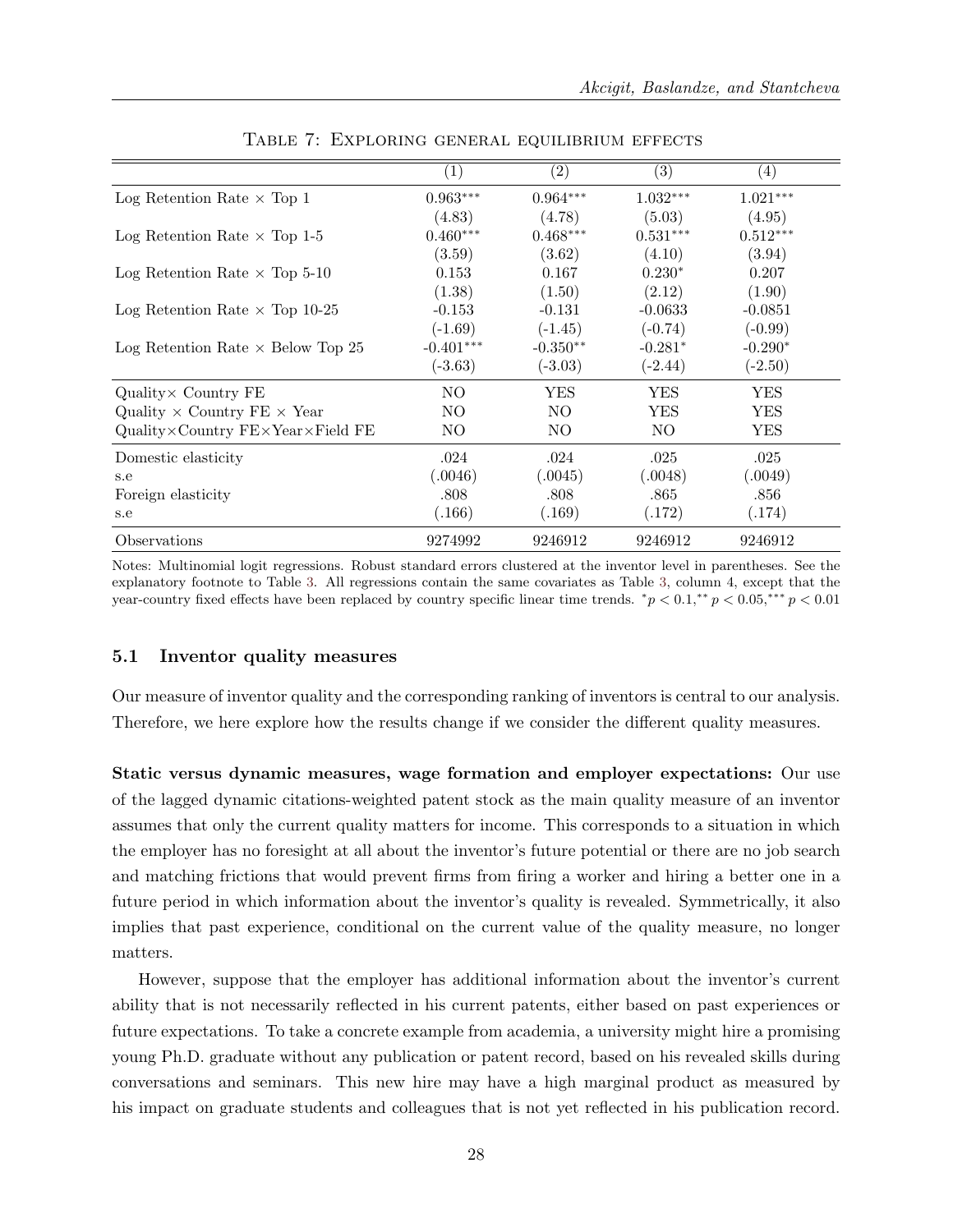Alternatively, a senior professor with several very high impact publications, but who is no longer producing at a level that would classify him in the current top 1% of researchers is probably still highly paid based on his past record.

<span id="page-30-0"></span>

|                                                           |                   | Alternative quality Measures |                   | Imputing location |            |
|-----------------------------------------------------------|-------------------|------------------------------|-------------------|-------------------|------------|
|                                                           | $\left( 1\right)$ | $\left( 2\right)$            | $\left( 3\right)$ | (4)               | (5)        |
| Log Retention Rate $\times$ Top 1-5                       | $1.283**$         | $0.737*$                     | $1.679***$        | $1.442***$        | $1.166***$ |
|                                                           | (3.29)            | (2.33)                       | (3.82)            | (3.75)            | (3.69)     |
| Log Retention Rate $\times$ Top 5-10                      | $0.786*$          | 0.593                        | $1.127**$         | $0.896*$          | $0.923**$  |
|                                                           | (1.99)            | (1.93)                       | (2.61)            | (2.35)            | (2.98)     |
| Log Retention Rate $\times$ Top 10-25                     | 0.518             | 0.586                        | 0.512             | 0.509             | $0.733*$   |
|                                                           | (1.35)            | (1.95)                       | (1.20)            | (1.37)            | (2.44)     |
| Log Retention Rate $\times$ Below Top 25                  | 0.355             | $1.165***$                   | $-0.193$          | 0.385             | $0.820**$  |
|                                                           | (0.75)            | (3.79)                       | $(-0.45)$         | (1.02)            | (2.71)     |
| $\text{Quality} \times \text{Country FE}$                 | YES               | YES                          | YES               | YES               | YES        |
| Quality $\times$ Country FE $\times$ Year                 | YES               | YES                          | YES               | YES               | <b>YES</b> |
| Quality $\times$ Country $FE \times Year \times Field$ FE | YES               | YES                          | YES               | YES               | YES        |
| Domestic elasticity                                       | .035              | .009                         | .021              | .04               | .041       |
| s.e                                                       | (.0097)           | (.006)                       | 0.005             | (.0095)           | (.0091)    |
| Foreign elasticity                                        | 1.276             | .561                         | 2.002             | 1.563             | 1.353      |
| s.e                                                       | (.342)            | .361)                        | (.459)            | (.363)            | (.302)     |
| Observations                                              | 9246912           | 11563176                     | 9032456           | 8644176           | 18395768   |

Table 8: Robustness Checks

Notes: Multinomial logit regressions. Robust standard errors clustered at the inventor level in parentheses. See the footnote to Table [3.](#page-24-0) All regressions contain the same covariates as Table [3,](#page-24-0) column 4. Column 1 uses the lifetime measure of inventor ranking ("has ever been in top 1," etc..). Column 2 uses the patent count to date as a measure of quality and to establish the rankings of top5, top10, etc.. Column 3 uses as a quality and rank measure the inventor's average citations per patent to date. Column 4 uses the max citations per patent of an inventor to date. Column 5 is based on a balanced panel, where inventors' location for years in between patents is imputed.  ${}^*p < 0.1, {}^{**}p < 0.05, {}^{***}p < 0.01$ 

In both of these situations, a more appropriate measure of the wage would be based on a lifetime, static quality. In particular, we can redefine an inventor as being in the top 1% of inventors if, over the course of his life, he will ever be in the top 1%. The results for this alternative quality measure are in column 1 of Table [8.](#page-30-0) The elasticity measure is only very slightly lower than the benchmark (column 4 in Table [3\)](#page-24-0). In reality, wages are probably set to some extent based on current marginal product and to some extent based on potential and past information, especially if there are search and matching frictions that make the employer want to lock in promising employees. It is hence reassuring that even a fully static measure still maintains our main result.

Patent quality versus quantity measures: As described in section [2.3,](#page-9-0) there are several different quality measures based on patents and citations that put different emphasis on the quality versus the quantity of patents. The correlations of these various measures, although significantly positive at the  $5\%$  level, are nevertheless small. For instance, the correlation between measure  $q1$ (citations-weighted patents) and  $q2$  (number of patents) is 0.70, the correlation between  $q1$  and  $q3$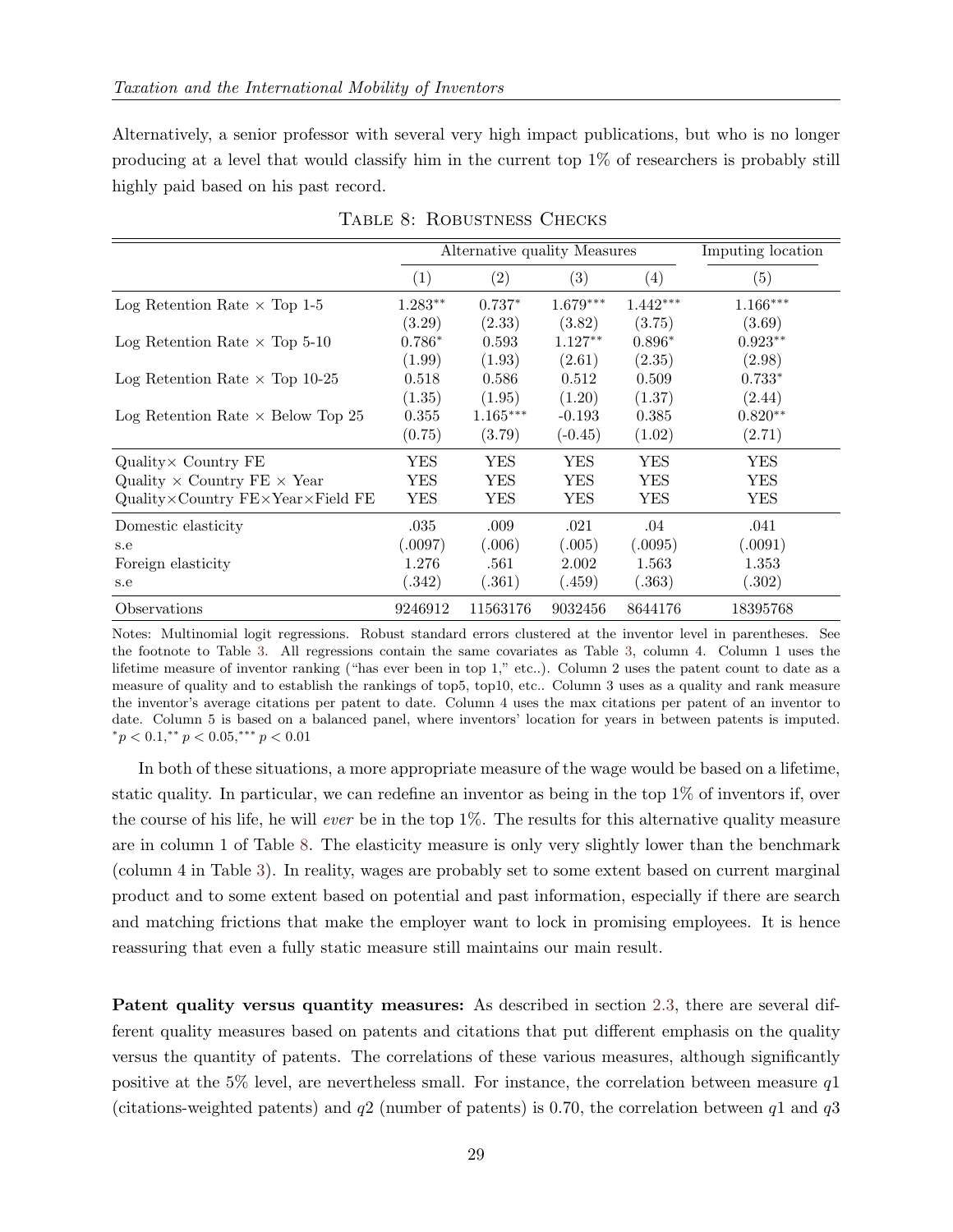(average citations per patent) is 0.32 and the correlation between  $q2$  and  $q3$  is only 0.05 (see the full correlation matrix in Appendix Table [A.1\)](#page-40-0). Hence, these measures capture different aspects of an inventor's skill.

Therefore, we provide three more tests by using patent counts  $(q2)$ , average citations per patent  $(q3)$ , and max citations per patent  $(q4)$  as alternative measures. The worry about using a purely quantity based measure, such as the patent count, is that the number of patents also affects the likelihood of observing an inventor in the data and, consequently, the likelihood of observing a move. Hence, the observed relation could be mechanical. However, column 2 of Table [8](#page-30-0) reassures us that the results are not artificially driven by observing people with more patents more frequently. Using simple patent counts, the coefficient on the top retention rate becomes much smaller and close to insignificant for top 1% inventors. Using average citations per patent, as in column 3, maintains our benchmark results, while using the max citation per patent as a quality measure as in column 4 even strengthens our results.

#### 5.2 Accounting for potential selection

One problem about using the patent data to track inventors' locations is that we only observe inventors in years in which they patent, but not in the years between consecutive patents. We perform two checks to address this problem. First, we make sure that the results do not change much when we impute the inventors' locations for missing years. Second, we estimate a selection model.

Imputing location for missing years: To impute observations for years in which inventors do not patent, we use the following imputation algorithm: if the inventor is seen in country  $A$  in year X and in country B in year  $Y > X$ , we assume that he has been in country A until year  $X + (Y - X)/2$  and in country B thereafter and until year Y. We do not impute years before the first or after the last patent. Column 5 of Table [8](#page-30-0) shows that the elasticity, if anything, increases when we use the imputed data.

Binary Selection Model: To check for selection based on the number of patents, we also use a formal selection model. To simplify the computational burden, we only study the mobility between the U.S. and Canada. The U.S.-Canada corridor is very large and among inventors who migrate within this corridor, very few also migrate to another country. Among 1,047,251 U.S.-born inventors, 987 are observed only in Canada later, while 69 are observed both in Canada and some other country. Among 55,748 CA-born inventors, 1,334 are observed only in the U.S. later and 42 are observed both in the U.S. and some third country.

First, we estimate a simple probit model where the dependent variable takes the value 1 if an inventor locates in the U.S. The dependent variables are analogous to the ones described in Section [4.1,](#page-20-1) with some small modifications. Again, we include the same set of controls i)-iii), and we consider progressively more detailed specifications for the counterfactual wages, by adding quality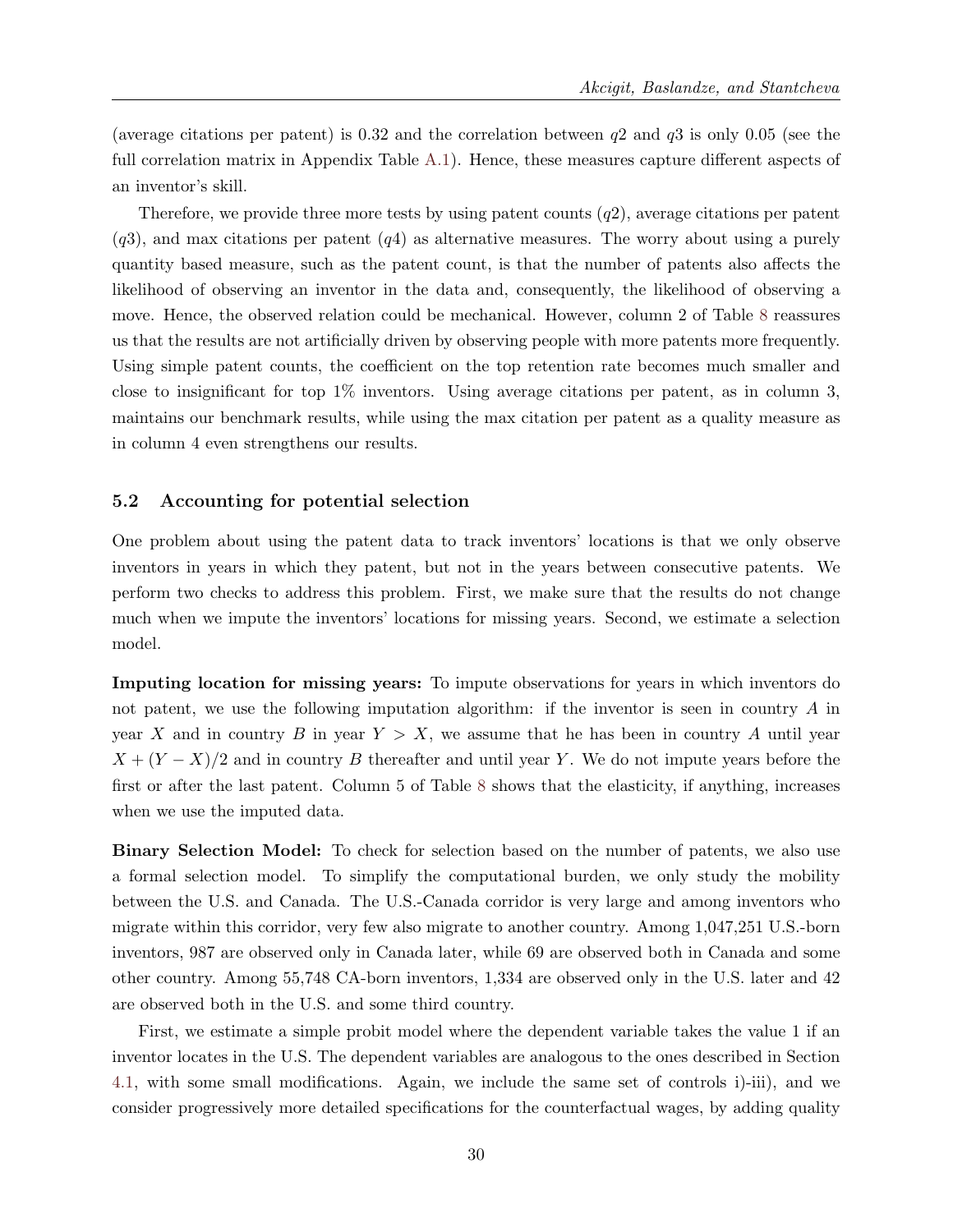measures, quality-country specific trends and quality-country-field specific trends. The retention rate is the U.S. top retention rate, interacted with inventor rankings (top 1\%, top 1-5\%, ..).

Next, we perform a formal Heckman selection model with exactly the same controls and compare its results with those from the simple probit model without selection. We exploit a reform enacted in 1995 and introduced by the "Patent Term and Publication Reform Act of 1994" to synchronize patent terms with requirements of the Uruguay Round Agreements Act. The main changes were that the patent term of 17 years (counted from the patent grant year) was changed to 20 years from the patent's earliest application year. Given that on average the patent grant period is less than 3 years, this is typically an effective increase in the patent term.<sup>[32](#page-1-0)</sup> In addition, the fact that protection is granted right from the application should also increase the incentive to file a patent faster as it gives a protection from infringement from an earlier stage. It should be particularly true for patents in fast-changing technologies. Hence, we use a dummy for post-1994 in our selection model.

Table 9 shows the results from the simple probit model and the corresponding selection model for all specifications. It confirms that the coefficients remain very similar after controlling for selection. To sum up, the results using imputed data showed that imputing missing years leaves the results unaffected (column 5 in Table 9). The results from section [5.1](#page-29-1) using patent count as a quality measure showed that the relation between patenting and moving was not mechanical. Combined with the formal selection model results, this tends to show that selection based on patenting is likely not the driver of our results.

Sample selection: One might be worried that the choice of patenting in the USPTO is not innocuous for foreign inventors: First, it could be that inventors who plan to migrate to the U.S. tend to patent more heavily in the USPTO. This would tend to make the observed sample more mobile on average than a fictitious sample in which inventors are randomly assigned to patent offices. On the other hand, however, conditional on appearing in the sample, those who had planned to migrate to the U.S. (and, accordingly, had decided to patent with the USPTO) may not be driven at all by tax considerations, which would tend to reduce the elasticity to taxes. To address this issue we first repeat the analysis on inventors who patent with the EPO: those inventors are for the majority Europeans and hence should naturally patent with the EPO. These results are presented in Section [6](#page-34-0) and confirm our previous results. Second, since Japanese inventors account for the largest fraction of foreign patents in the U.S., we repeat the analysis in Appendix Table [A.2,](#page-40-1) dropping Japanese inventors. This retains the significance of the tax effect on superstar inventors, and even increases the elasticity.

<sup>&</sup>lt;sup>32</sup>In a study conducted by Dennis Crouch, out of 50,000 patents examined, the effective protection under the new system increased for 64% of patents. The full discussion is available here:

http://patentlyo.com/patent/2010/12/one-of-the-most-important-attributes-of-a-patent-is-its-term-orduration-of-enforceability-in-1995-the-us-patent-system-beg.html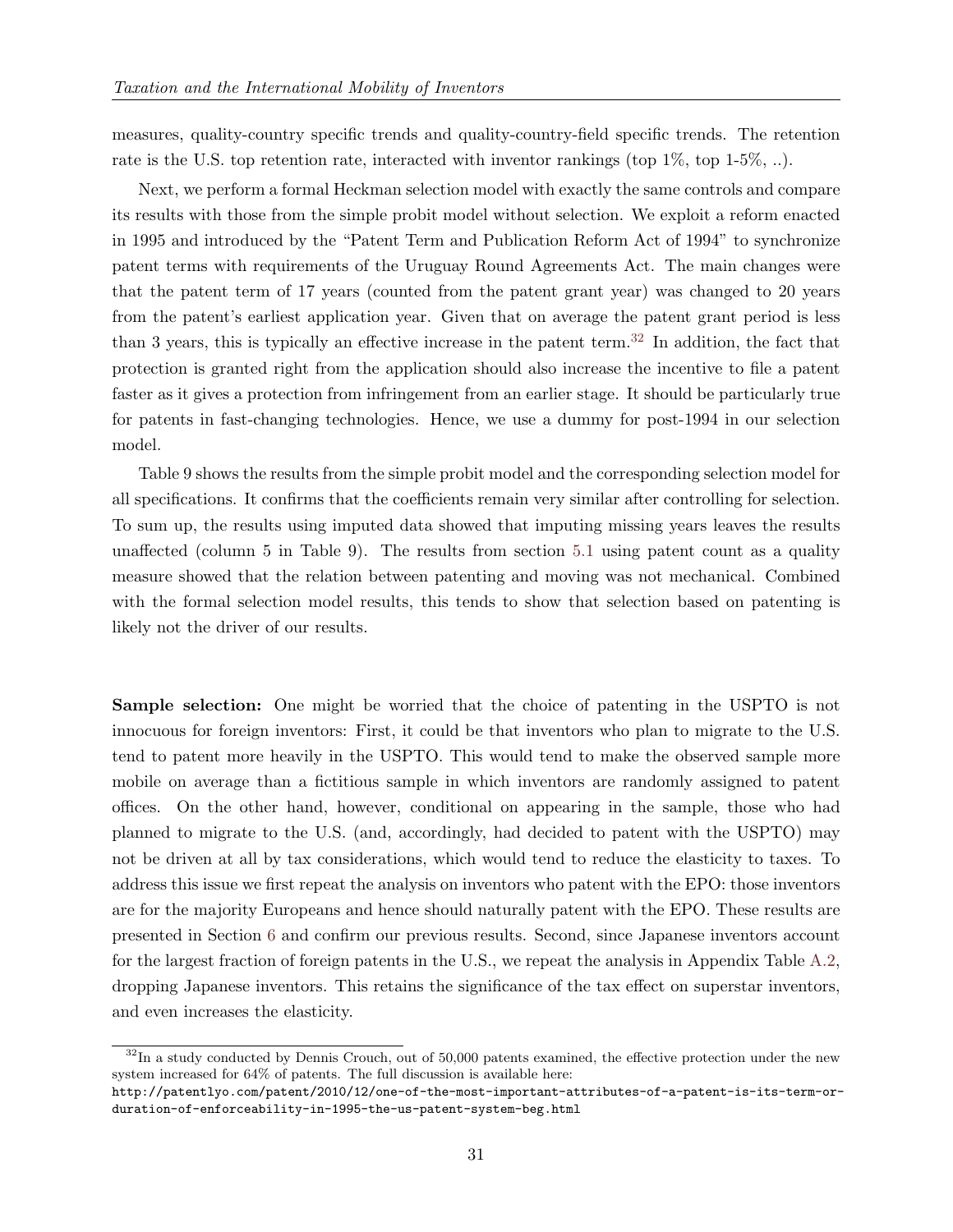|                                             | (1)        | (2)                  | (3)        | (4)                     | (5)        | (6)                   | (7)        | (8)                  |
|---------------------------------------------|------------|----------------------|------------|-------------------------|------------|-----------------------|------------|----------------------|
|                                             | Probit     | Selection            | Probit     | Selection               | Probit     | Selection             | Probit     | Selection            |
| US log retention rate $\times$ Top 1        | $1.184***$ | $1.182***$           | $1.225***$ | $1.224***$              | $1.274***$ | $1.276***$            | $1.265***$ | $1.265***$           |
|                                             | (4.23)     | (4.22)               | (4.36)     | (4.35)                  | (4.52)     | (4.52)                | (4.49)     | (4.49)               |
| US log retention rate $\times$ Top 1 - 5    | 0.215      | 0.215                | 0.242      | 0.241                   | 0.307      | 0.310                 | 0.275      | 0.276                |
|                                             | (1.08)     | (1.08)               | (1.21)     | (1.21)                  | (1.54)     | (1.56)                | (1.39)     | (1.39)               |
| US log retention rate $\times$ Top 5 - 10   | 0.119      | 0.121                | 0.142      | 0.139                   | 0.212      | 0.212                 | 0.184      | 0.183                |
|                                             | (0.77)     | (0.78)               | (0.92)     | (0.90)                  | (1.36)     | (1.37)                | (1.18)     | (1.18)               |
| US log retention rate $\times$ Top 10 - 25  | 0.115      | 0.118                | 0.128      | 0.125                   | $0.211*$   | $0.212*$              | 0.172      | 0.172                |
|                                             | (0.94)     | (0.96)               | (1.04)     | (1.02)                  | (1.71)     | (1.72)                | (1.40)     | (1.39)               |
| US log retention rate $\times$ Below top 25 | $-0.0266$  | $-0.0255$            | $-0.0168$  | $-0.0191$               | 0.0822     | 0.0857                | 0.0496     | 0.0504               |
|                                             | $(-0.22)$  | $(-0.21)$            | $(-0.14)$  | $(-0.16)$               | (0.63)     | (0.66)                | (0.38)     | (0.38)               |
| US log retention rate $\times$ Top 1        |            | $0.388***$<br>(5.87) |            | 0.112<br>(1.60)         |            | $0.799***$<br>(10.11) |            | $0.528***$<br>(6.66) |
| US log retention rate $\times$ Top 1 - 5    |            | $0.214***$<br>(4.15) |            | $-0.0198$<br>$(-0.36)$  |            | $0.678***$<br>(10.21) |            | $0.378***$<br>(5.77) |
| US log retention rate $\times$ Top 5 - 10   |            | $0.0858*$<br>(1.71)  |            | $-0.121**$<br>$(-2.24)$ |            | $0.574***$<br>(8.92)  |            | $0.250***$<br>(3.98) |
| US log retention rate $\times$ Top 10 - 25  |            | 0.0371<br>(0.77)     |            | $-0.114**$<br>$(-2.20)$ |            | $0.574***$<br>(9.31)  |            | $0.225***$<br>(3.75) |
| US log retention rate $\times$ Below top 25 |            | $0.111**$<br>(2.31)  |            | $-0.00660$<br>$(-0.13)$ |            | $0.763***$<br>(12.63) |            | $0.408***$<br>(6.94) |
| Quality× Country FE                         | NO         | NO.                  | <b>YES</b> | <b>YES</b>              | <b>YES</b> | <b>YES</b>            | <b>YES</b> | <b>YES</b>           |
| Quality $\times$ Country FE $\times$ Year   | NO         | NO                   | NO         | NO                      | <b>YES</b> | <b>YES</b>            | <b>YES</b> | <b>YES</b>           |
| Quality×Country FE×Year×Field FE            | NO         | NO.                  | NO.        | NO                      | NO.        | NO.                   | <b>YES</b> | <b>YES</b>           |
| Observations                                | 612966     | 1247867              | 612966     | 1247867                 | 610853     | 1245754               | 610853     | 1245754              |

Table 9: Heckman Selection model on Canada-U.S. Table 9: Heckman Selection model on Canada-U.S.

Notes: Estimation a sample limited to the United States and Canada. Probit regressions in columns (1), (3), (5), and (7), with dependent variable equal to 1 if the inventor locates in the United States. Heckman selection estimations in columns (2), (4), (6) and (8), using a dummy for post-1994 as an instrument. Robust t-statistics clustered at the inventor level in parentheses. All column pairs contain the same covariates as the columns of Table 3. The probit and selection models yield very similar coefficients on the interaction of top 1% inventors and the U.S. top retention rate.  $\frac{*p}{0.1}$ ,  $\frac{*p}{0.05}$ ,  $\frac{*p}{0.01}$ 

#### <span id="page-33-0"></span>5.3 Long-term Mobility

The mobility of inventors has different economic implications if it is short-term versus long-term. In this section, we consider the effects of taxation exclusively on long-term mobility. We define a long-term move as a move that is never followed by a move back to the origin country during the time the inventor is in the sample. Recall that the average time in the benchmark sample for an inventor is 12.1 years. We expect long-term mobility to be much less sensitive to contemporaneous tax rates, since people should normally re-optimize only once future tax changes happen. Still, long-term mobility could be correlated with tax changes if tax changes are highly persistent and people are aware of this fact, or if people overestimate the persistence of tax changes and are then faced with moving costs that prevent them from moving back during the average period of 12.1 years that we observe them. Indeed, the results in column 1 of Table [10](#page-34-1) confirm that long-term mobility is less sensitive to tax rates, but still significantly affected by it. However, for long-term moves, it does not seem to matter whether the inventor works for a multinational (column 2) or how concentrated the research activity of the employer is (column 3).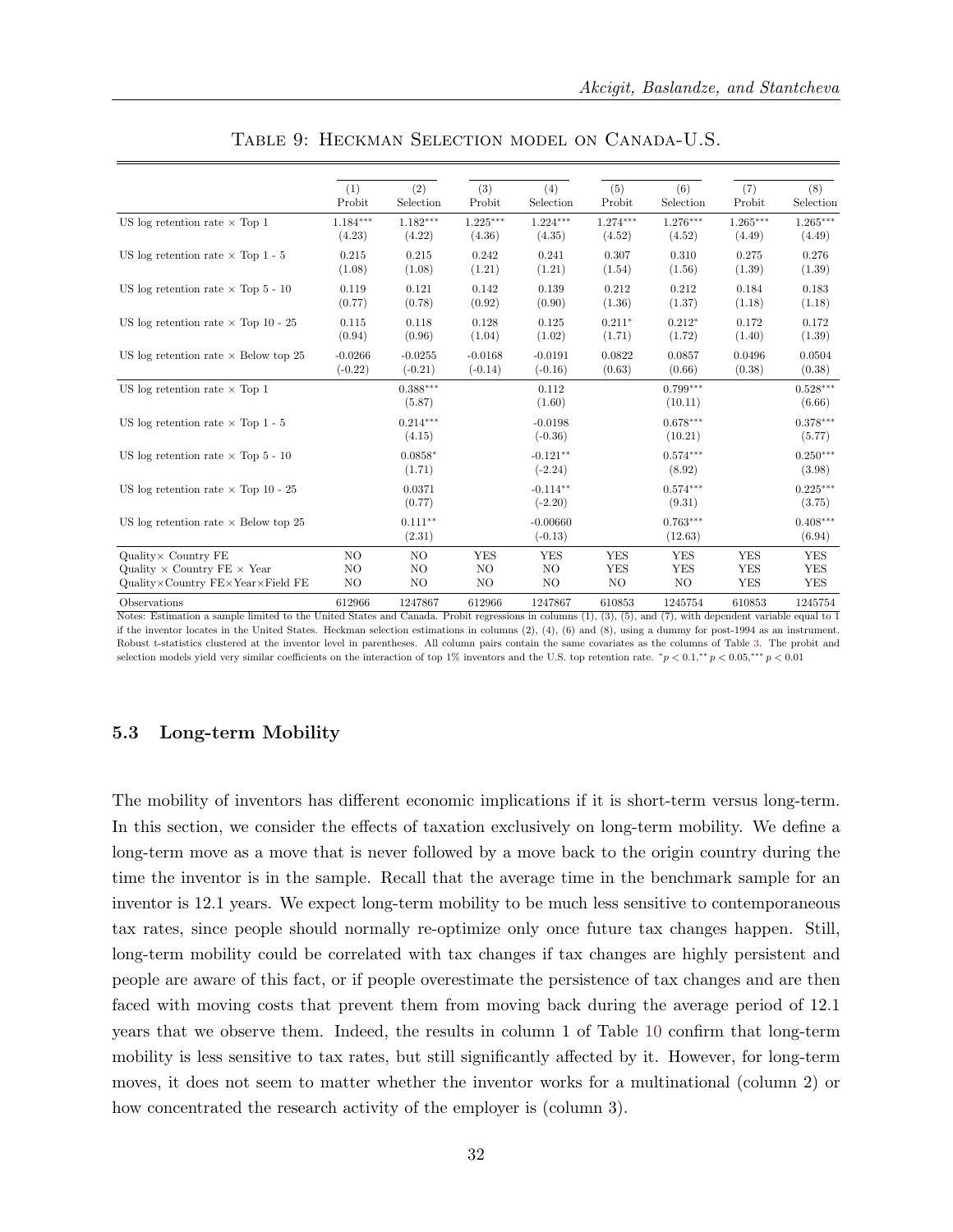<span id="page-34-1"></span>

|                                                  | (1)        | $\left( 2\right)$ | (3)        |
|--------------------------------------------------|------------|-------------------|------------|
| Log Retention Rate $\times$ Top 1                | $2.065**$  | $1.600***$        | $1.945**$  |
|                                                  | (0.649)    | (0.471)           | (0.747)    |
| Log Retention Rate $\times$ Top 1-5              | $1.625**$  | $1.134**$         | $1.562*$   |
|                                                  | (0.597)    | (0.410)           | (0.622)    |
| Log Retention Rate $\times$ Top 5-10             | 1.133      | 0.568             | 1.115      |
|                                                  | (0.585)    | (0.400)           | (0.608)    |
| Log Retention Rate $\times$ Top 10-25            | 0.901      | 0.267             | 0.938      |
|                                                  | (0.577)    | (0.391)           | (0.597)    |
| Log Retention Rate $\times$ Below Top 25         | 0.723      | $-0.117$          | 0.808      |
|                                                  | (0.584)    | (0.402)           | (0.608)    |
| Log Retention Rate $\times$ Not multinational    |            | $-0.219$          |            |
|                                                  |            | (0.171)           |            |
| Log Retention Rate $\times$ Activity abroad      |            |                   | $-0.265$   |
|                                                  |            |                   | (0.199)    |
| Quality $\times$ Country FE                      | YES        | <b>YES</b>        | <b>YES</b> |
| Quality $\times$ Country FE $\times$ Year        | <b>YES</b> | <b>YES</b>        | <b>YES</b> |
| Quality×Country $FE \times Year \times Field$ FE | YES        | YES               | YES        |
| Domestic elasticity                              | .026       | .02               | .415       |
| s.e                                              | (.008)     | (.0058)           | (.1591)    |
| Foreign elasticity                               | 1.713      | 1.345             | 1.931      |
| s.e                                              | (.537)     | (.394)            | (.743)     |
| Observations                                     | 8972248    | 7428552           | 7773552    |

TABLE 10: LONG-TERM MOBILITY

Notes: Multinomial logit regressions. Robust standard errors clustered at the inventor level in parentheses. See the footnote to Table [3.](#page-24-0) All regressions contain the same covariates as Table [3,](#page-24-0) column 4. The sample is restricted to only include long-term movers, defined as inventors who move without coming back during their time in the sample. Column 2 adds an interaction of the log retention rate with not having being the employee of a multinational firm in the previous period. Column 3 adds as a control the share of activity of the inventor's company in the destination country and an interaction of the activity share with the top retention rate.  $^*p < 0.1, ^{**}p < 0.05, ^{***}p < 0.01$ 

## <span id="page-34-0"></span>6 European Patent Office Inventors

All our results until now used the DID, derived from the USPTO. This data is naturally heavily dominated by U.S. inventors.<sup>[33](#page-1-0)</sup> Therefore, it is very valuable to test whether the sensitivity of superstar inventors to top tax rates also holds in the European Patent Office (hereafter, EPO) data. The disambiguation of the EPO data has only recently been done and is the subject of ongoing research efforts (see [Coffano and Tarasconi](#page-37-1) [\(2014\)](#page-37-1), [Breschi, Lissoni, and Tarasconi \(2014\)\)](#page-37-4).

In this data, the representation of the same 8 countries we used for our benchmark analysis is as follows: Canada accounts for 1.3%, Switzerland for 3.3%, Germany for 23.7%, France for 7.7%, Great Britain for 6.2%, Italy for 3.8%, Japan for 16.4% and the U.S. for 27.5%. Hence, the biggest difference is the reduced share of the U.S. in the data. The construction of all variables and the sample is the same as for the benchmark analysis. For consistency, we also consider the exact same

<sup>&</sup>lt;sup>33</sup>In addition, as previously mentioned, foreigners who patent in the USPTO might be a more prone to moving to the U.S.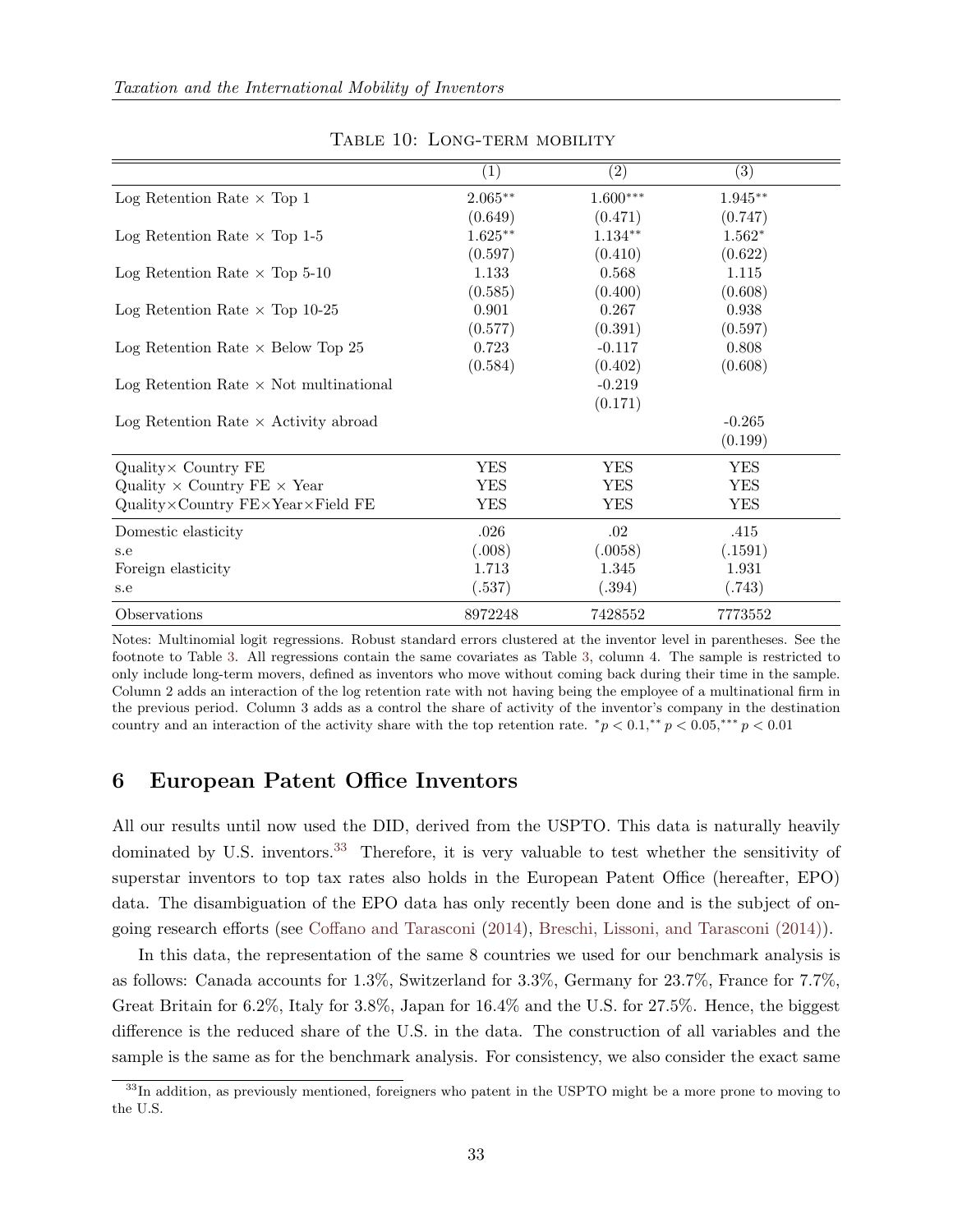8 countries. Appendix Table [A.3](#page-41-0) provides some summary statistics for the European patent office data.

Table [11](#page-35-1) provides the counterpart of the benchmark results in Table [3](#page-24-0) for the EPO data. We see the same pattern as in the DID: Superstar inventors are most sensitive to the top tax rate, but the effect declines as we move down the quality distribution of inventors. However, unlike in the DID, the effects remain strongly significant at all ability levels. In addition, the elasticities are consistently larger in the EPO data. This is not surprising, given that European countries are more represented in this data and mobility is easier across European countries.

<span id="page-35-1"></span>

|                                                           | $\left( 1\right)$ | (2)        | (3)        | $\left( 4\right)$      |
|-----------------------------------------------------------|-------------------|------------|------------|------------------------|
| Log Retention Rate $\times$ Top 1                         | $3.214***$        | $2.828***$ | $4.177***$ | $3.248***$             |
|                                                           | (9.20)            | (10.07)    | (10.11)    | (8.58)                 |
| Log Retention Rate $\times$ Top 1-5                       | $3.033***$        | 2.788***   | $3.668***$ | 2.823***               |
|                                                           | (10.43)           | (13.87)    | (15.33)    | (13.53)                |
| Log Retention Rate $\times$ Top 5-10                      | $2.841***$        | $2.622***$ | $3.391***$ | $2.555^{\ast\ast\ast}$ |
|                                                           | (10.49)           | (15.17)    | (17.43)    | (14.57)                |
| Log Retention Rate $\times$ Top 10-25                     | $2.338***$        | $2.130***$ | $2.840***$ | $1.989***$             |
|                                                           | (8.91)            | (13.27)    | (16.54)    | (11.79)                |
| Log Retention Rate $\times$ Below Top 25                  | $1.981***$        | $1.773***$ | $2.442***$ | $1.573***$             |
|                                                           | (6.54)            | (8.08)     | (10.95)    | (6.84)                 |
| $\text{Quality} \times \text{Country FE}$                 | NO                | YES        | YES        | YES                    |
| Quality $\times$ Country FE $\times$ Year                 | NO.               | NO.        | YES        | YES                    |
| Quality $\times$ Country $FE \times Year \times Field$ FE | NO.               | NO.        | NO.        | <b>YES</b>             |
| Domestic elasticity                                       | .058              | .051       | .078       | .058                   |
| s.e                                                       | (.0065)           | (.0051)    | (.0078)    | (.0069)                |
| Foreign elasticity                                        | 3.142             | 2.746      | 4.047      | 3.123                  |
| s.e                                                       | (.34)             | (.273)     | (.4)       | (.364)                 |
| Observations                                              | 7538603           | 7532627    | 7532627    | 7532627                |

Table 11: Inventor mobility in the European Patent Office data

Notes: Multinomial logit regressions on data from the EPO. Robust standard errors clustered at the inventor level in parentheses. See the explanatory footnote to Table [3.](#page-24-0) All regressions contain the same covariates as the same columns in Table [3.](#page-24-0)  $^*p < 0.1, ^{**}p < 0.05, ^{***}p < 0.01$ 

## <span id="page-35-0"></span>7 Conclusion

In this paper, we consider the effects of taxation on the international mobility of inventors, who are economically highly valuable agents and key drivers of economic growth. We put particular emphasis on superstar inventors, those with the most and most valuable inventions. We use disambiguated inventor data, based on USPTO and EPO data, to track the international location of inventors over time, and combine it with effective top marginal tax rate data. We exploit variations in the top tax rate across time and countries, as well as its differential impact on inventors at different points in the quality distribution.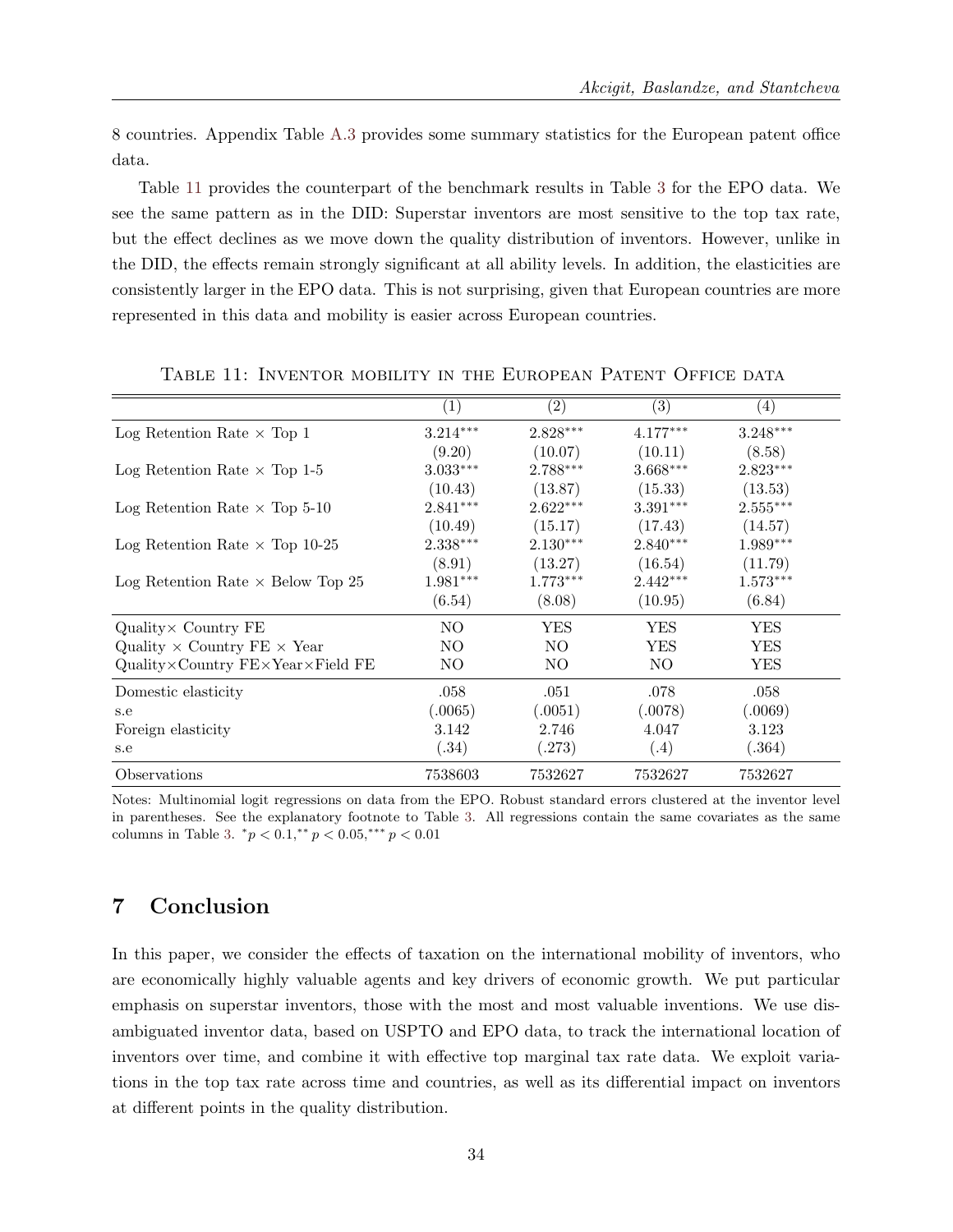We first provided stylized macroeconomic facts that highlight the responses of superstar inventors to top taxes. We then estimate a multinomial location model and find that the baseline elasticity of the number of domestic inventors to the top net-of-tax rate is small around 0.04. This translates into an increase of 1% in domestic inventors at home (on average) for a 10 percentage points decrease in top tax rates. The elasticity declines as one moves down the quality distribution of inventors. The elasticity of the number of foreign inventors to the net-of-tax rate is much higher, around 1.3, which translates into a 38% increase in domestic inventors for a 10 percentage points decrease in top tax rates. Inventors who have worked for multinationals in the previous period are more likely to take advantage of tax differentials, possibly because working for a multinational makes a move abroad easier and grants the inventor international exposure. On the other hand, inventors whose company has a research activity that is highly concentrated in a given country are less sensitive to tax differentials in that country, presumably because career concerns (being located where the company's main research activity is) outweigh tax considerations. We also find evidence for sorting effects by ability and negative spillovers from high quality to low quality inventors.

We then perform extensive robustness checks on the measures of earnings and quality used, the length of the migration spells studied, and the potential selection based on patenting behavior. Our results strongly persist. We also reproduce the analysis on an alternative new disambiguated inventor dataset based on European Patent Office filings and find larger baseline elasticities to the net-of-tax rate of 0.06 of domestic inventors.

These results suggest that, if the economic contributions of these key agents is very important, their migratory responses to tax policy might represent a cost to tax progressivity. Our estimates could fruitfully be used to calibrate the models of optimal taxation in the presence of migration cited in the Introduction. An additional relevant consideration is that inventors may have strong spillover effects on their geographically close peers, making it even more important to attract and retain them domestically.

Because inventors are key determinants of economic growth, this paper speaks to the relation between taxation and growth. An interesting direction for future research would be to include the migration margin of inventors, together with their externalities, into a structural economic growth model with taxation.

## References

- <span id="page-36-1"></span>Abrams, David, Ufuk Akcigit, and Jillian Popadak, "Patent Value and Citations: Creative Destruction or Strategic Disruption?," Working Paper 19647, National Bureau of Economic Research 2013.
- <span id="page-36-2"></span>Bakija, Jon and Joel Slemrod, "Do the Rich Flee from High State Taxes? Evidence from Federal Estate Tax Returns," Working Paper 10645, National Bureau of Economic Research July 2004.
- <span id="page-36-0"></span>Bell, Alex, Raj Chetty, Xavier Jaravel, Neviana Petkova, and John Van Reenen, "The Lifecycle of Inventors," Working Paper in progress, Harvard University 2014.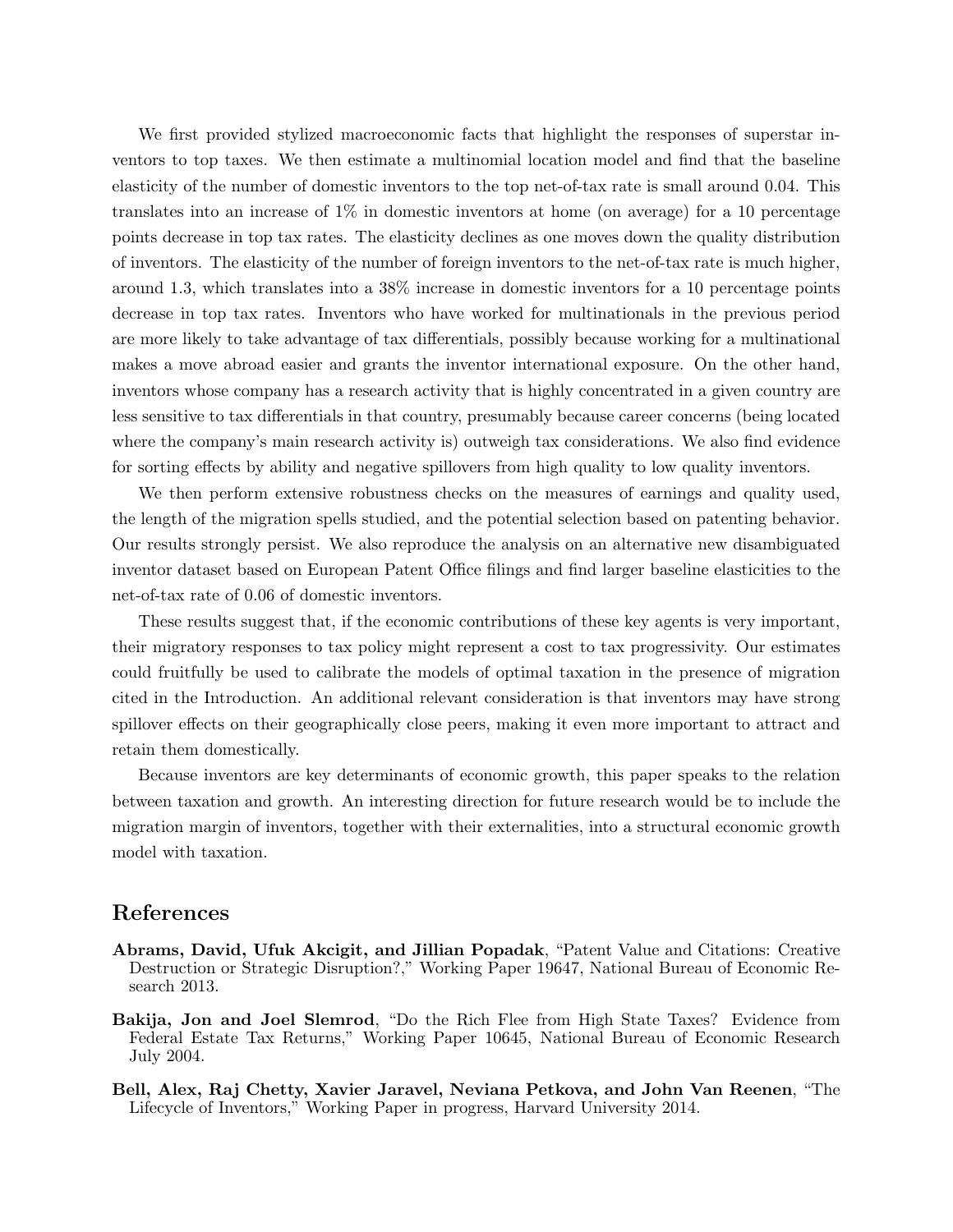- <span id="page-37-4"></span>Breschi, Stefano, Francesco Lissoni, and Gianluca Tarasconi, "Inventor Data for Research on Migration and Innovation: A Survey and a Pilot," Economic Research Working Paper 17, World Intellectual Property Organization 2014.
- <span id="page-37-9"></span>Chesbrough, Henry, "Emerging Secondary Markets for Intellectual Property: US and Japan Comparisons," Technical Report, National Center for Industrial Property Information and Training 2006.
- <span id="page-37-1"></span>Coffano, Monica and Gianluca Tarasconi, "CRIOS - Patstat Database: Sources, Contents and Access Rules," Technical Report 1, Center for Research on Innovation, Organization and Strategy 2014.
- <span id="page-37-6"></span>Cosar, A. Kerem, Nezih Guner, and James Tybout, "Firm Dynamics, Job Turnover, and Wage Distributions in an Open Economy," Working Paper 16326, National Bureau of Economic Research September 2010.
- <span id="page-37-11"></span>Ernst, Holger, Christopher Leptien, and Jan Vitt, "Inventors Are Not Alike: The Distribution of Patenting Output among Industrial R&D Personnel," IEEE Transactions in Engineering Management, 2000, 47, 184–199.
- <span id="page-37-3"></span>Foley, Fritz C. and William R. Kerr, "Ethnic Innovation and U.S. Multinational Firm Activity," Management Science, 2013, 59 (7), 1529–1544.
- <span id="page-37-13"></span>Gambardella, Alfonso and Giuri, Paola and Harhoff, Dietmar and Hoisl, Karin and Mariani, Myriam and Nagaoka, Sadao and Torrisi, Salvatore, "Invention Processes and Economic Uses of Patents: Evidence from the PatVal 2 Survey," Technical Report 2014.
- <span id="page-37-12"></span>Giuri, Paola, Myriam Mariani, Stefano Brusoni, Gustavo Crespi, Dominique Francoz, Alfonso Gambardella, Walter Garcia-Fontes, Aldo Geuna, Raul Gonzales, Dietmar Harhoff, Karin Hoisl, Christian Le Bash Alessandra Luzzi, Laura Magazzini, Lionel Nesta, Onder Nomaler, Neus Palomeras, Pari Patel, Marzia Romanelli, and Bart Verspagen, "Inventors and Invention Processes in Europe: Results from the PatVal-EU Survey," Research Policy, 2007, 36 (8), 1107–1127.
- <span id="page-37-7"></span>Guner, Nezih, Martin Lopez-Daneri, and Gustavo Ventura, "Heterogeneity and Government Revenues: Higher Taxes at the Top?," mimeo, Arizona State 2014.
- <span id="page-37-8"></span>Hall, Bronwyn, Adam Jaffe, and Manuel Trajtenberg, "The NBER Patent Citations Data File: Lessons, Insights and Methodological Tools," Working Paper 8498, National Bureau of Economic Research 2001.
- <span id="page-37-10"></span>Harhoff, Dietmar and Karin Hoisl, "Institutionalized Incentives for Ingenuity: Patent Value and the German Employees Inventions Act," Research Policy, 2007, 36, 1143–1162.
- <span id="page-37-2"></span>Kerr, William R., "U.S. High-Skilled Immigration, Innovation, and Entrepreneurship: Empirical Approaches and Evidence," Working Papers 14-017, Harvard Business School 2013.
- <span id="page-37-14"></span>Kleven, Henrik, "How Can Scandinavians Tax So Much?," Journal of Economic Perspectives, 2014, 28 (4), 77–98.
- <span id="page-37-0"></span>Kleven, Henrik Jacobsen, Camille Landais, and Emmanuel Saez, "Taxation and International Migration of Superstars: Evidence from the European Football Market," American Economic Review, 2013, 103 (5), 1892–1924.
- <span id="page-37-5"></span> $\ldots$ ,  $\ldots$ , and Esben Schultz, "Migration and Wage Effects of Taxing Top Earners: Evidence from the Foreigners Tax Scheme in Denmark," The Quarterly Journal of Economics, 2014, 129 (1), 333–378.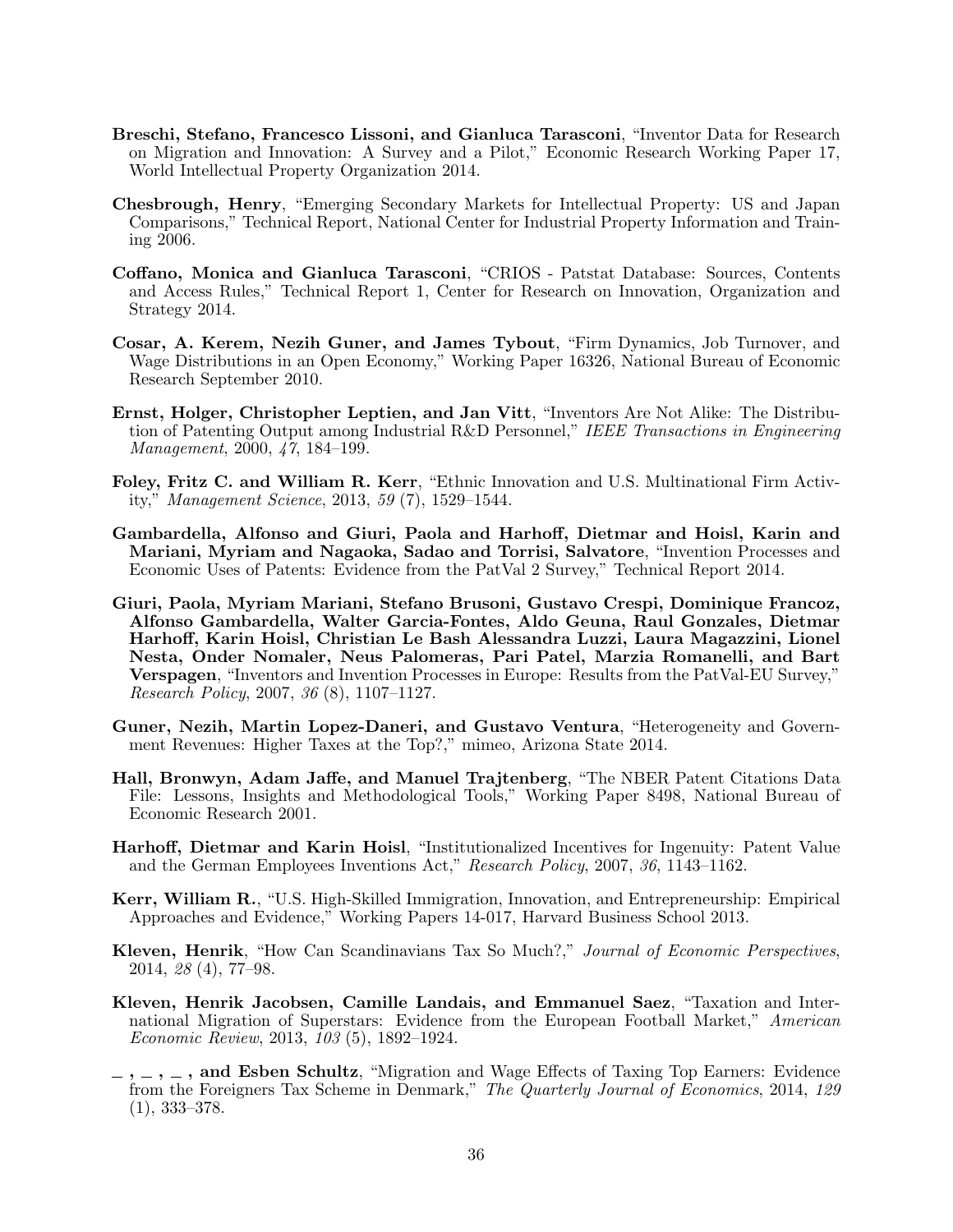- <span id="page-38-1"></span>Lai, Ronald, Alexander D'Amour, David M. Doolin, Guan-Cheng Li, Ye Sun, Vetle Torvik, Amy Yu, and Lee Fleming, "Disambiguation and Co-authorship Networks of the U.S. Patent Inventor Database," Working Paper, Harvard Dataverse Network 2012.
- <span id="page-38-14"></span>Lehmann, Etienne, Laurent Simula, and Alain Trannoy, "Tax Me if You Can! Optimal Nonlinear Income Tax between Competing Governments," Quarterly Journal of Economics, 2014, 129 (4).
- <span id="page-38-10"></span>Liebig, Thomas, Patrick A. Puhani, and Alfonso Sousa-Poza, "Taxation and Internal MigrationEvidence from the Swiss Census Using Community-Level Variation in Income Tax Rates," Journal of Regional Science, 2007, 47 (4), 807–836.
- <span id="page-38-4"></span>Miguelez, Ernest, "Inventor Diasporas and the Internationalization of Technology," Discussion Paper 1425, CReAM 2013.
- <span id="page-38-0"></span>and Carsten Fink, "Measuring the International Mobility of Inventors: A New Database," Working Paper 8, WIPO 2013.
- <span id="page-38-3"></span>and Rosina Moreno, "What Attracts Knowledge Workers? The Role of Space and Social Networks," Journal of Regional Science, 2014, 54 (1), 33–60.
- <span id="page-38-6"></span>Mirrlees, James, "Migration and Optimal Income Taxes," Journal of Public Economics, 1982, 18, 319–341.
- <span id="page-38-5"></span>Moretti, Enrico and Daniel Wilson, "State Incentives for Innovation, Star Scientists and Jobs: Evidence from Biotech," The Journal of Urban Economics, forthcoming, 2014.
- <span id="page-38-17"></span>NSF, "NSF SESTAT, National Survey of College Graduates (NSCG)," 2003.
- <span id="page-38-2"></span>Piketty, Thomas, Emmanuel Saez, and Stefanie Stantcheva, "Optimal Taxation of Top Labor Incomes: A Tale of Three Elasticities," American Economic Journal: Economic Policy, 2014, 6 (1), 230–71.
- <span id="page-38-13"></span>Simula, Laurent and Alain Trannoy, "Optimal Income Tax under the Threat of Migration by Top-Income Earners," Journal of Public Economics, 2010, 94 (2), 163–173.
- <span id="page-38-15"></span>Toivanen, Otto and Lotta Väänänen, "Returns to Inventors," The Review of Economics and Statistics, 2012, 94 (4), 1173–1190.
- <span id="page-38-7"></span>Wilson, John D., "The Effect of Potential Emigration on the Optimal Linear Income Tax," Journal of Public Economics, December 1980, 14 (3), 339–353.
- <span id="page-38-8"></span> $\Box$ , "Optimal Linear Income Taxation in the Presence of Emigration," Journal of Public Economics, August 1982, 18 (3), 363–379.
- <span id="page-38-9"></span>Young, Cristobal and Charles Varner, "Millionaire Migration and State Taxation of Top Incomes: Evidence from a Natural Experiment," National Tax Journal, 2011, 64 (2), 255–283.
- <span id="page-38-16"></span>Zucker, Lynne and Michael Darby, "Movement of Star Scientists and Engineers and High-Tech Firm Entry," Annals of Economics and Statistics, 2014, 115/116.
- <span id="page-38-11"></span>Zucman, Gabriel, "The Missing Wealth of Nations, Are Europe and the U.S. net Debtors or net Creditors?," Quarterly Journal of Economics, 2013, 128 (3), 1321–1364.
- <span id="page-38-12"></span><sub>-</sub>, "Taxing Across Borders: Tracking Personal Wealth and Corporate Profits," *Journal of Eco*nomic Perspectives, 2014, 28 (4), 121–148.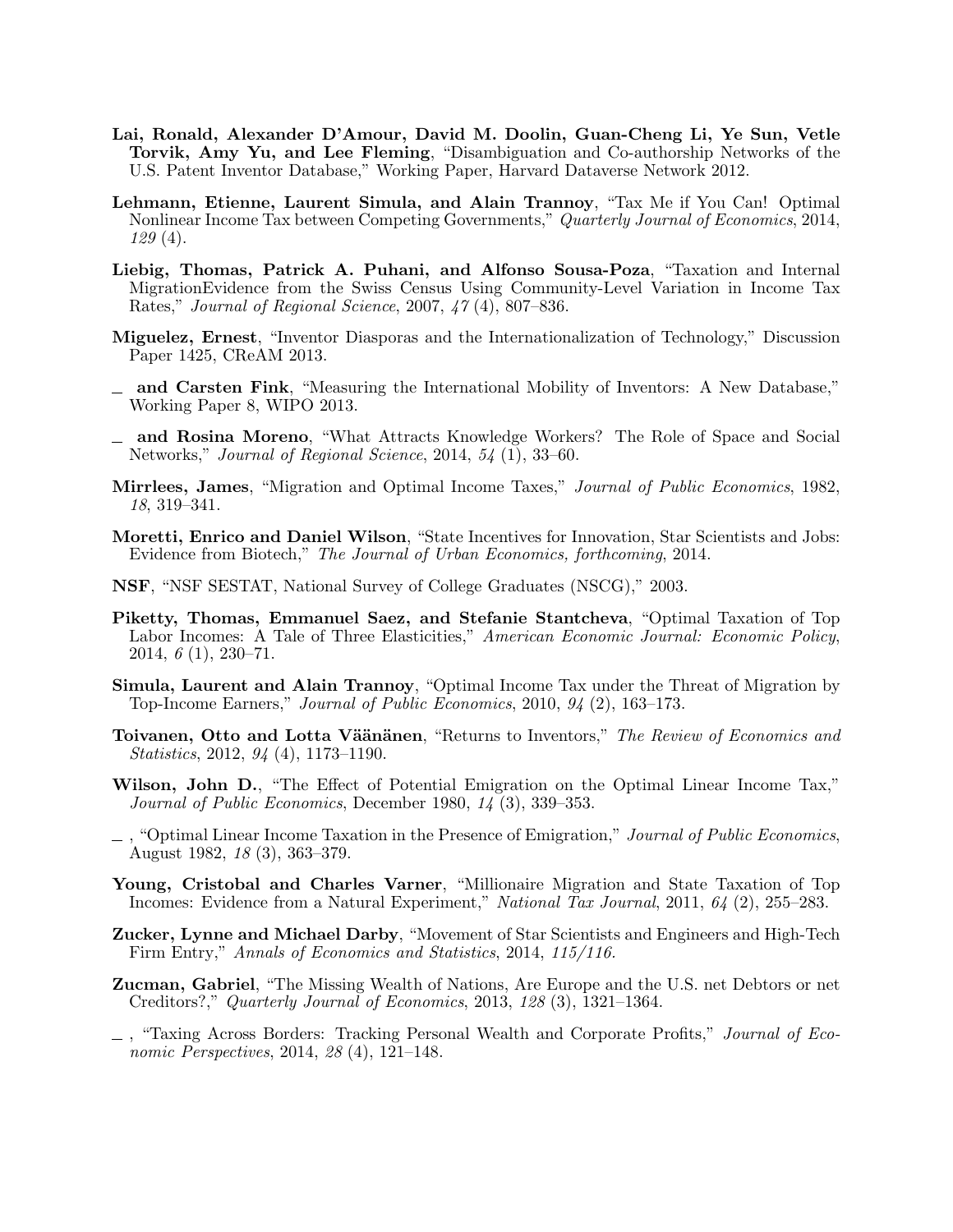## Appendix

## A Data Construction

We construct the benchmark micro-level dataset using the following data sources. The Disam-biguated Inventor Data is available from Harvard Dataverse Network<sup>[34](#page-1-0)</sup>. Other details on patents come from the NBER patent data[35](#page-1-0). International data on top marginal income taxes comes from Piketty, Saez, and Stantcheva  $(2014)^{36}$  $(2014)^{36}$  $(2014)^{36}$ .

The forward citations for each patent are the truncation-adjusted citations, as defined in [Hall,](#page-37-8) [Jaffe, and Trajtenberg \(2001\).](#page-37-8) For each of the quality measures defined in Section [2.3,](#page-9-0) we define a reference distribution for each year and for each of the three regions (i) Europe and Canada, ii) United States, iii) Japan). We then rank inventors according to their percentile in that year. We take as our benchmark sample those inventors who have ever been in the top 25% in any year of their life in te sample. Note however that the quality measure used to define top  $1\%$ , top  $1-5\%$ , etc. and used in levels in the regressions is a dynamic measure, taking into account the quality of the inventor in each given year. Hence, an inventor can be ranked in the top 1% in some year, but not in some other year.

Following are the definitions of the constructed variables used in the micro-level regressions. Home country of inventor: first country in which an inventor is observed in the data.

Inventor's age: age counted from the first year inventor is observed in the data.

Inventor's technological category: most frequent technological category of inventor's patents.

Country patent stock in year t: number of patents applied by firms in a country in year t.

Country patent stock in inventor's technological category in year t: number of patents applied by firms in a country in year t that belong to inventor's technological category.

Multinational firm: firm whose patents are issued by inventors located in at least two different countries.

Share of innovative activity of a company in a country: number of yearly patents issued by a company in a given country divided by the total number of patents issued in all countries.

 $34$ invpat.zip file from [https://thedata.harvard.edu/dvn/dv/patent/faces/study/StudyPage.xhtml?globalId=](https://thedata.harvard.edu/dvn/dv/patent/faces/study/StudyPage.xhtml?globalId=hdl:1902.1/15705&studyListingIndex=1_cb493c4a38c48c6b3b3b31b31a44) [hdl:1902.1/15705&studyListingIndex=1\\_cb493c4a38c48c6b3b3b31b31a44](https://thedata.harvard.edu/dvn/dv/patent/faces/study/StudyPage.xhtml?globalId=hdl:1902.1/15705&studyListingIndex=1_cb493c4a38c48c6b3b3b31b31a44)

<sup>35</sup>pat76 06 assg.dta and assignee.dta from [https://sites.google.com/site/patentdataproject/Home/](https://sites.google.com/site/patentdataproject/Home/downloads) [downloads](https://sites.google.com/site/patentdataproject/Home/downloads)<br><sup>36</sup> Available

for download here: [http://scholar.harvard.edu/stantcheva/publications/](http://scholar.harvard.edu/stantcheva/publications/optimal-taxation-top-incomes-tale-three-elasticities) [optimal-taxation-top-incomes-tale-three-elasticities](http://scholar.harvard.edu/stantcheva/publications/optimal-taxation-top-incomes-tale-three-elasticities).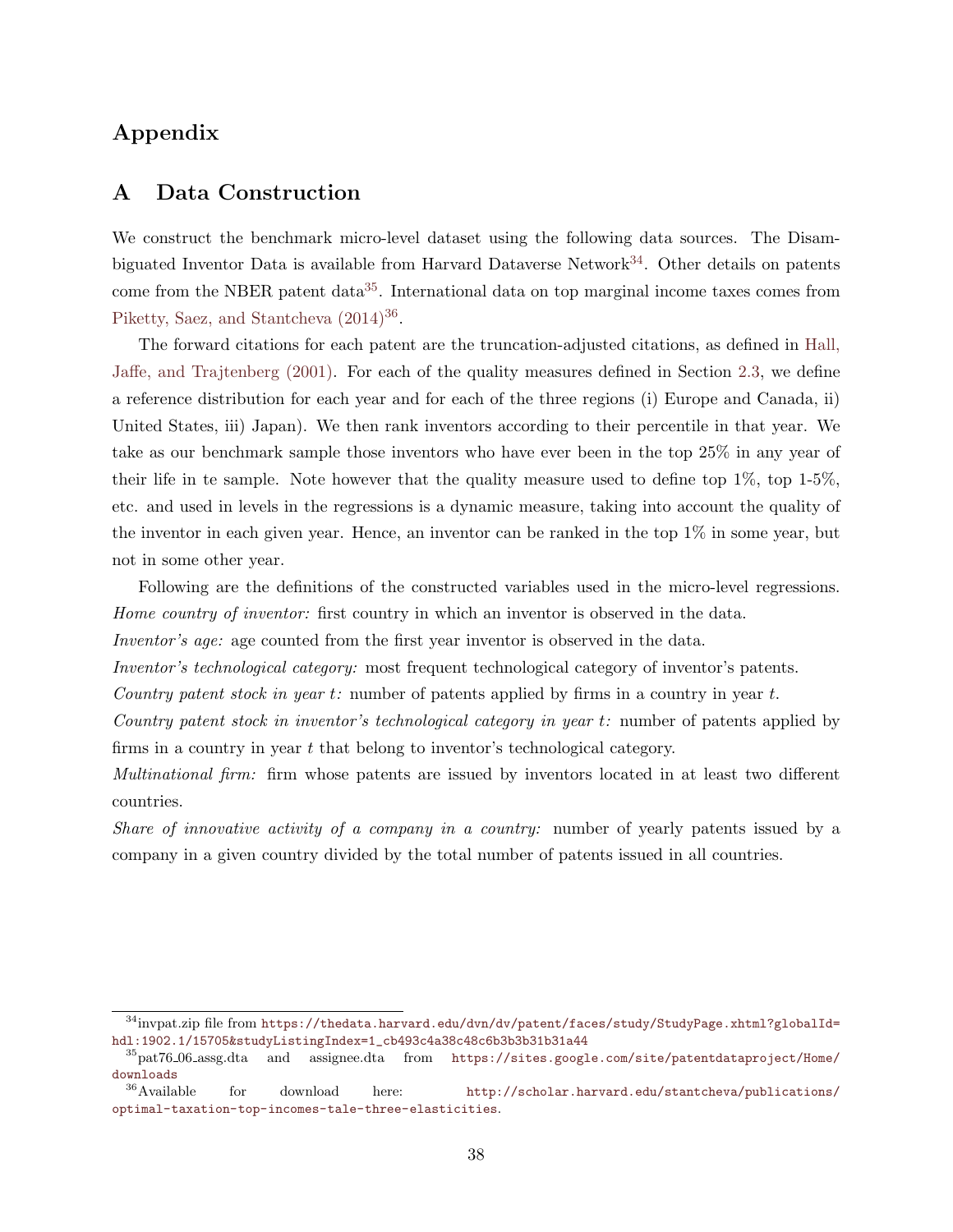|                                     | Citations-weighted<br>patent number | Number of<br>patents | Average citations<br>per patent | Max citations<br>per patent |
|-------------------------------------|-------------------------------------|----------------------|---------------------------------|-----------------------------|
| Citations-weighted<br>patent number |                                     |                      |                                 |                             |
| Number of<br>patents                | 0.70                                |                      |                                 |                             |
| Average citations<br>per patents    | 0.32                                | 0.05                 |                                 |                             |
| Max citations<br>per patent         | 0.62                                | 0.37                 | 0.76                            |                             |

<span id="page-40-0"></span>Appendix Table A.1: Correlation matrix for the four quality measures

Note: The correlations between different dynamic measures of the inventor's quaility are computed across inventors for the period 1977-2003. The data includes inventors in 8 countries: Canada, France, Germany, Great Britain, Italy, Japan, Switzerland, and the United States. The sample contains 3,945,164 observations with 1,767,243 unique inventors. Citations-weighted patent number is measure  $q1$  from the text as defined in  $(1)$ . Number of patents is measure  $q2$  as defined in [\(2\)](#page-11-2). Average citations per patent is measure  $q3$  as defined in [\(3\)](#page-11-3). Max citations per patent is measure  $q4$  as defined in [\(4\)](#page-11-1).

<span id="page-40-1"></span>

|                                                           | (1)            |  |
|-----------------------------------------------------------|----------------|--|
| Log Retention Rate $\times$ Top 1                         | $2.205***$     |  |
|                                                           | (0.432)        |  |
| Log Retention Rate $\times$ Top 1-5                       | $1.652***$     |  |
|                                                           | (0.387)        |  |
| Log Retention Rate $\times$ Top 5-10                      | $1.218**$      |  |
|                                                           | (0.381)        |  |
| Log Retention Rate $\times$ Top 10-25                     | $0.826*$       |  |
|                                                           | (0.371)        |  |
| Log Retention Rate $\times$ Below Top 25                  | $0.741*$       |  |
|                                                           | (0.377)        |  |
| $\mathrm{Quality} \times \mathrm{Country}$ FE             | NO             |  |
| Quality $\times$ Country FE $\times$ Year                 | NO             |  |
| Quality $\times$ Country $FE \times Year \times Field$ FE | N <sub>O</sub> |  |
| Domestic elasticity                                       | .065           |  |
| s.e                                                       | (.0131)        |  |
| Foreign elasticity                                        | 1.795          |  |
| s.e                                                       | (.351)         |  |
| Observations                                              | 5756240        |  |

#### Appendix Table A.2: Inventor Mobility Excluding Japan

Notes: Multinomial logit regressions on data from the USPTO, excluding Japanese inventors and movements to and from Japan. Robust standard errors clustered at the inventor level in parentheses. See the explanatory footnote to Table [3.](#page-24-0) All regressions contain the same covariates as the same columns in Table 3.  $^*p < 0.1, ^{**}p < 0.05, ^{***}p < 0.01$